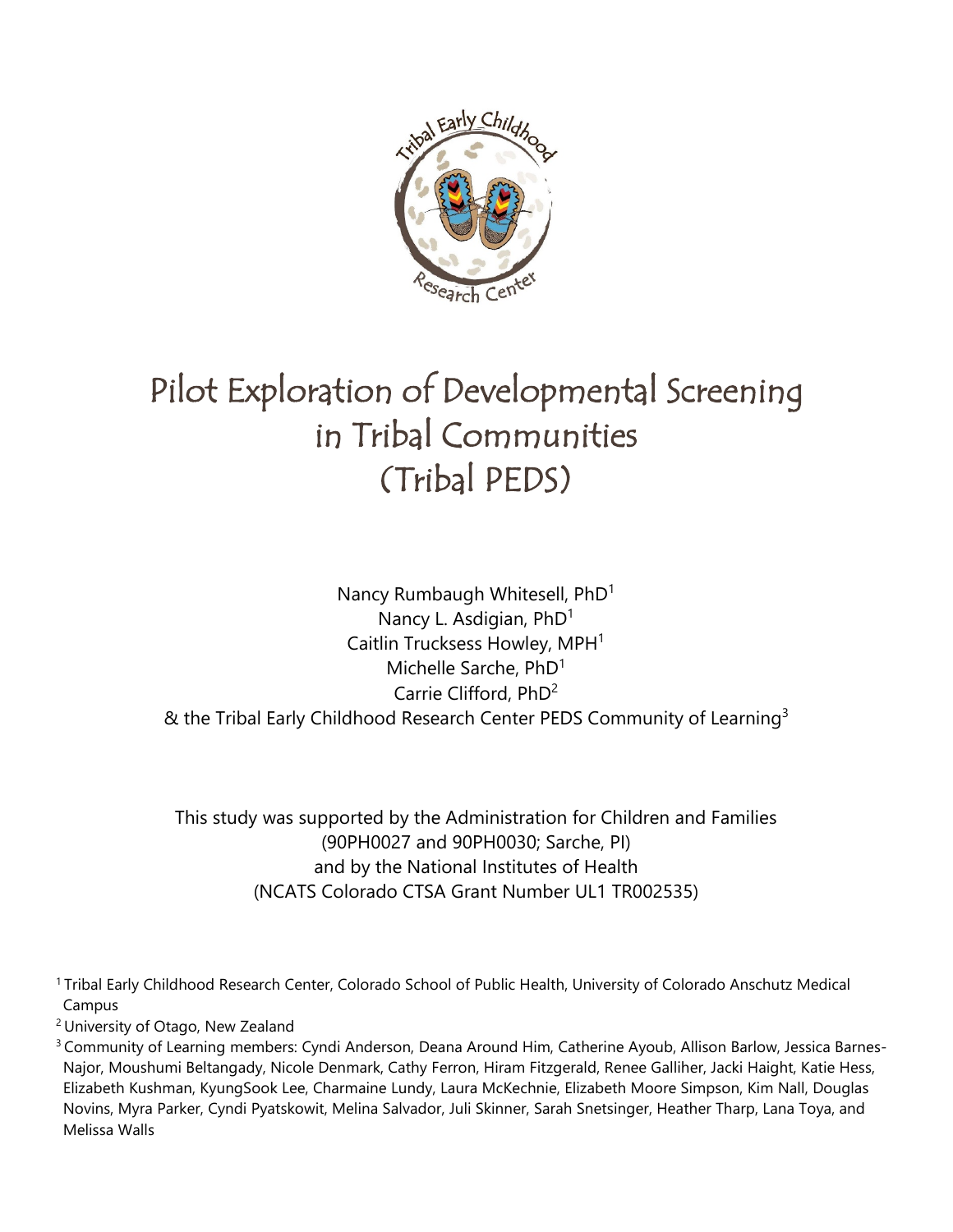# Background

Efforts are underway across the U.S. to identify young children with developmental challenges. These include *Birth to 5: Watch me Thrive* (Administration for Children and Families;

[https://www.acf.hhs.gov/ecd/child-health-development/watch-me-thrive\)](https://www.acf.hhs.gov/ecd/child-health-development/watch-me-thrive) and *Learn the Signs. Act Early* (Centers for Disease Control; [https://www.cdc.gov/ncbddd/actearly/index.html\)](https://www.cdc.gov/ncbddd/actearly/index.html). The goal of these efforts is to connect children with early intervention services, which support positive developmental outcomes. American Indian and Alaska Native (AI/AN) children, however, have not fully benefited from these efforts. One reason may be that common screening tools have not been confirmed to work well for AI/AN children. Communities use these tools because they don't have other options, but often remain skeptical of the results. Communities may also lack systems of support for children who need services. Ensuring effective developmental screening for AI/AN children requires a better understanding of both screening tools and systems of screening and intervention in tribal communities.

In 2017, the Tribal Early Childhood Research Center (TRC) assembled a group of early childhood program partners from AI/AN communities, academic researchers, and federal funding partners – a *Community of Learning (CoL)* – to design a study to better understand screening tools and systems for AI/AN children. This CoL launched the *Pilot Exploration of Developmental Screening in Tribal Communities (Tribal PEDS)* with two aims. The first aim was to explore screening systems and processes in AI/AN communities. The second aim was to pilot methods for collecting screening data on a large sample of young AI/AN children (6 months to 5 years of age), to inform a larger study to assess how trustworthy current screening tools are for these children.

# What we Did

**Aim 1:** We used interviews and focus groups to learn from families and professionals (N=157) about early developmental screening in AI/AN communities. We talked to people in four AI/AN communities (one urban, two rural, one reservation). See [Aim 1 Methods](#page-9-0) for more detail.

**Aim 2:** We tested methods for collecting screening data online for AI/AN children 6 months to 5 years. We partnered with the same four communities we worked with for Aim 1 to recruit families to complete online screeners about their children. A total of 240 people began the process; 157 had an eligible child, 62 consented to participate, and 39 completed the survey. See [Aim 2 Methods](#page-39-0) for details.

# What we Found

**Aim 1:** We learned about both challenges and successful approaches for screening young AI/AN children and for connecting them to services. Findings suggested priorities for effective screening efforts: (1) *intentionally building trust* among professionals and families, (2) *educating families* about screening, (3) *considering culture and context* in interpreting screening results, and (4) *enhancing training for early childhood professionals.* See [Aim 1 Results](#page-11-0) for detailed findings.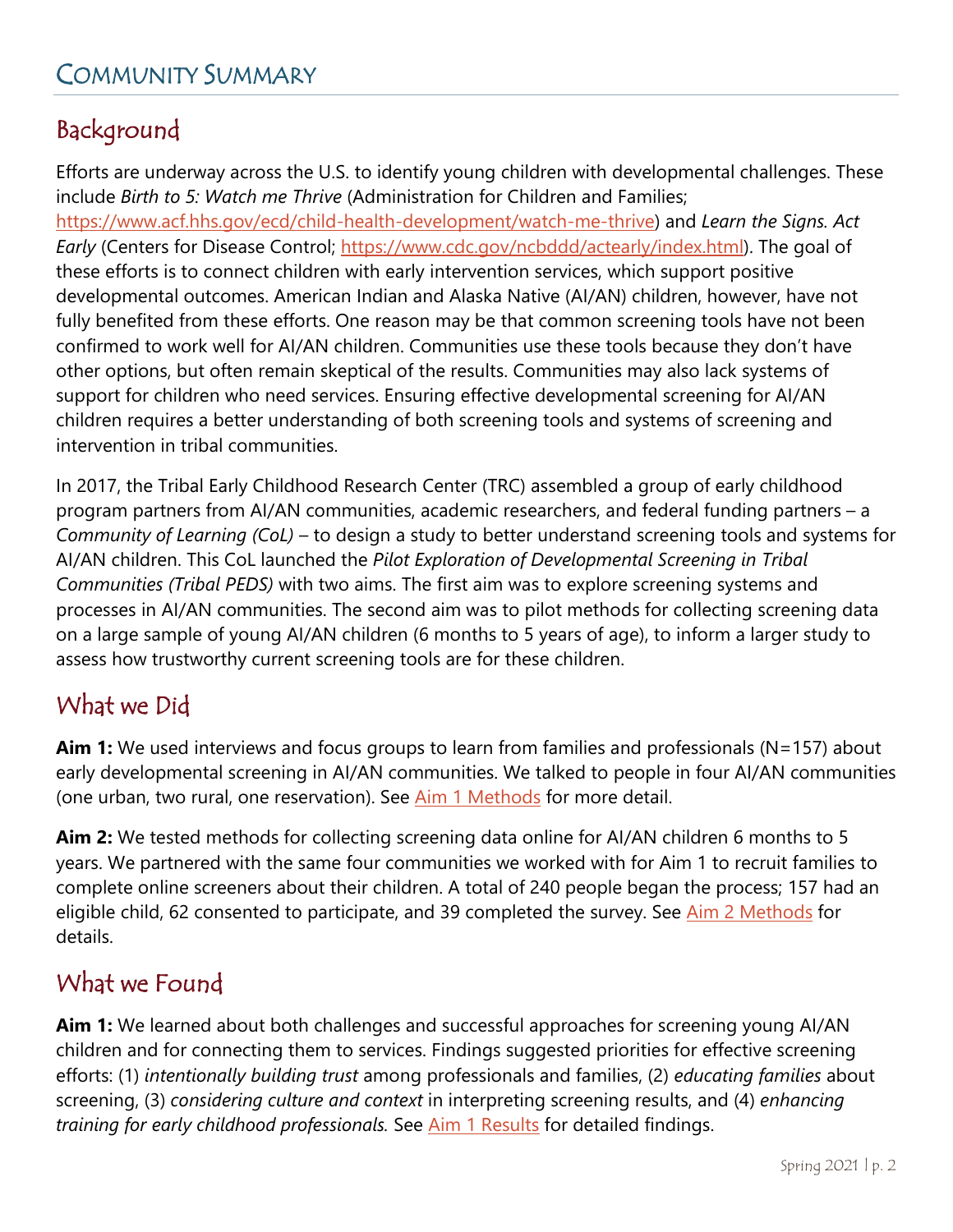**Aim 2:** We learned about key barriers to collecting online screener data from a large sample of families with young AI/AN children. A study to validate screening tools for AI/AN children will require strong partnerships with local programs to help recruit participants and provide feedback to families. Detailed findings are presented in [Aim 2 Results.](#page-43-0)

# Why our Findings Matter

Identifying developmental challenges early in a child's life can be critical to providing support for successful development and a good and healthy life*.* Gaps in current systems can leave some AI/AN children without the screening, assessment, and services they need. Current measures for screening young children are not necessarily appropriate for AI/AN children, interpretation of results without an awareness of culture and context can hamper the effectiveness of screening, and distrust of screening in tribal communities can prevent families from obtaining needed services to support their children's development. Lessons from listening to both families and early childhood professionals in AI/AN communities suggested strategies for enhanced and more effective screening to support better outcomes for AI/AN children (see [Aim 1 Discussion](#page-34-0) for the overview of what we learned).

Better information about how trustworthy existing screening tools are for use with AI/AN children will also be critical to improving screening efforts. The [Aim 2 Discussion](#page-49-0) section highlights what we learned in this study than can inform future research to understand how well these tools work with this population.

Finally, what we learned in both Aim 1 and Aim 2 have [Research, Practice, and Policy Implications,](#page-52-0) which are summarized at the end of this report.

# How we are Sharing Findings with Communities

To make Aim 1 findings accessible and practical for families and early childhood professionals in AI/AN communities, we created a pair of resources that we are sharing with partner communities and disseminating more broadly through the TRC. A resource we developed for early childhood professionals is included at the end of this report, in Appendix C: Partnering with American Indian and [Alaska Native Families to Support Children's Development.](#page-64-0) The companion resource we created for families, to help explain the purpose and process of screening, is in Appendix D: Supporting your [Child through Developmental Screening from Birth to Age Five.](#page-69-0)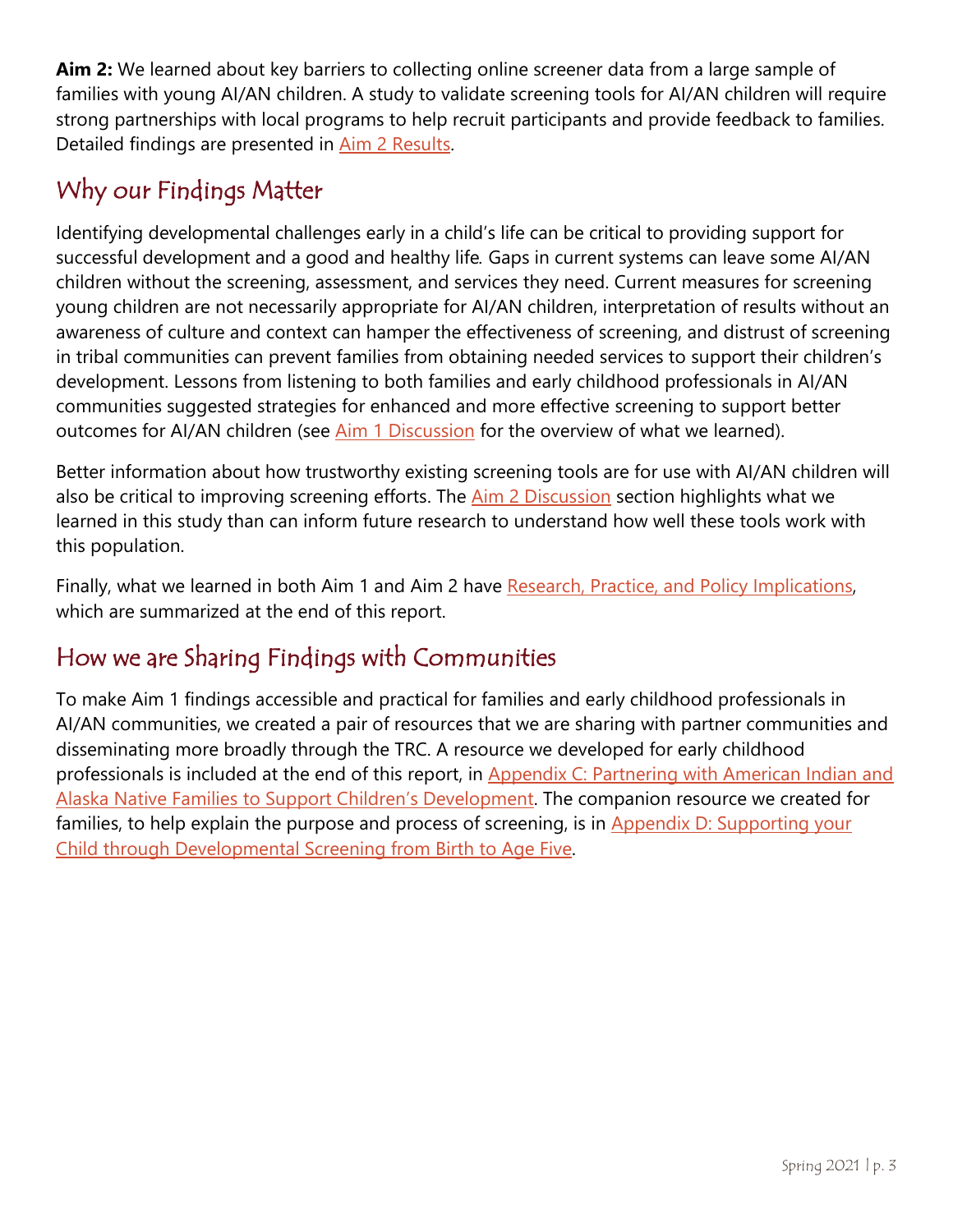# <span id="page-3-2"></span>INTRODUCTION

 $\overline{a}$ 

The Tribal Early Childhood Research Center (TRC) conducted a study in 2013-2014 to understand the perspectives of parents<sup>[1](#page-3-0)</sup> and early childhood professionals<sup>[2](#page-3-1)</sup> in American Indian and Alaska Native (AI/AN) communities on early developmental screening of children (Whitesell, Sarche, & Trucksess, 2015). In that study, we examined both broad attitudes toward screening and specific beliefs about the appropriateness of the Survey of Well-being of Young Children (SWYC) for AI/AN children, families, and early childhood programs. The goals, design, interpretation, and dissemination of that initial study, *the SWYC study,* were guided by a Community of Learning (CoL). The CoL was a group of research partners comprised of TRC researchers, AI/AN early childhood program partners (e.g., Head Start, Tribal MIECHV, and Child Care program directors), academic researchers with expertise in AI/AN early childhood, and federal funding partners (e.g., Administration for Children and Families [ACF] staff).

With the guidance of the CoL, the SWYC study included interviews and focus groups with community members in seven tribal communities. These interviews provided rich information about screening in diverse AI/AN settings around the country. While the findings provided important insights, they also led to new questions. In particular, they pointed to the importance of further examining the validity and utility of existing developmental screeners for AI/AN children. Thus, in 2017, the TRC reconvened and expanded the CoL with the goal of piloting methods for a validation study of existing developmental screeners commonly used with AI/AN children. This second study, the topic of this report, was dubbed the *Pilot Exploration of Developmental Screeners in Tribal Communities*, or *Tribal PEDS*.

<span id="page-3-0"></span><sup>1</sup> Extended family and community parenting are common in AI/AN communities; therefore, we use the term *parent* for anyone actively engaged in parenting children, including not only biological parents but also family members or others filling primary caregiving roles for children, either in lieu of biological parents or in addition to them. Thus, we interviewed grandmas, aunties, and uncles, as well as mothers and fathers.

<span id="page-3-1"></span><sup>2</sup> *Early childhood professionals* included those working in programs with young AI/AN children (e.g., Head Start teachers, home visitors, childcare providers; directors and other staff of these programs), those delivering other kinds of services to young children (e.g., physicians, physicians assistants, nurses, speech therapists, behavioral health care providers, developmental specialists, social workers, school staff), and others identified by program partners as relevant to children and families in their communities (e.g., elders, cultural experts).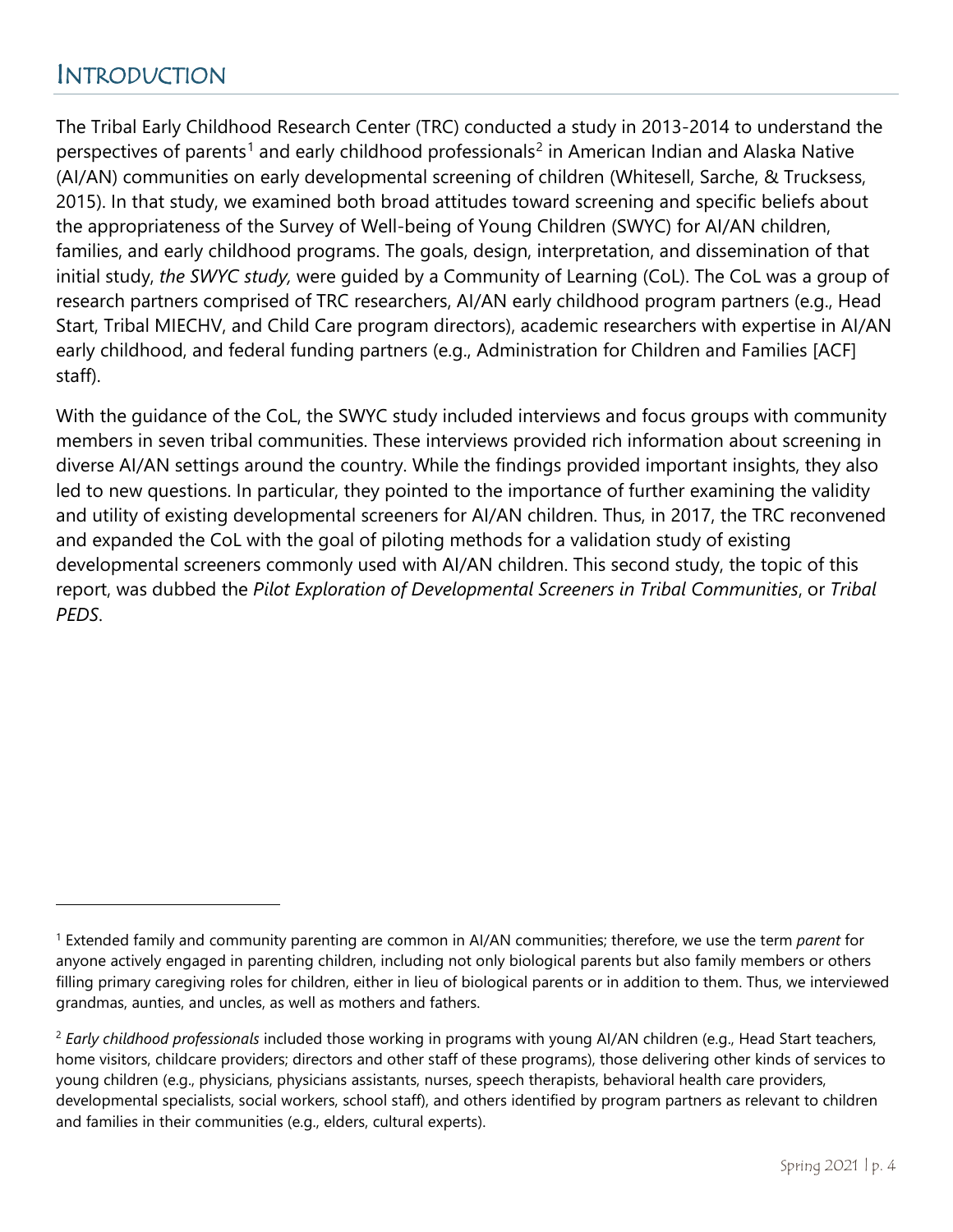# Challenges for Early Screening Initiatives with AI/AN Children

Initiatives such as "*Birth to 5: Watch me Thrive"* (Administration for Children and Families, 2015) *and* "*Learn the Signs. Act Early"* (Centers for Disease Control and Prevention) have been developed to expand early childhood developmental screening in the U.S., with the goal of universal screening to identify all children with developmental needs before they enter kindergarten and connect them to services to support positive developmental outcomes. Unfortunately, the reach of such early screening efforts into tribal communities has been uneven. Challenges to screening in these contexts are complex. One critical barrier lies in the fact that the validity of existing early childhood developmental screening instruments has not been established for AI/AN children, and the lack of face validity of many of these instruments for the cultures and contexts of many AI/AN families often causes parents and early childhood professionals to question their usefulness (Whitesell et al., 2015). With no other options, however, these instruments are used, both in response to the need to screen children when concerns arise and to meet program requirements, but with little confidence.

This current state of practice poses many problems for gauging the scope of early child development needs in tribal communities, identifying needs for early childhood intervention services in tribal communities, appropriately referring AI/AN children for those services, and establishing trust for early developmental screening and intervention services in tribal communities (Whitesell et al., 2015). Decisions are made about AI/AN children and services are provided – or not provided – based on potentially inaccurate screening. The lack of information about appropriate assessment of early development among AI/AN children can result in the failure to detect early problems, allowing them to escalate without early intervention. Labeling children based on cultural or contextual variation as developmentally at risk can result in inappropriate intervention and potential harm and stigmatization (Whitesell et al., 2015).

The challenges do not stop with measurement issues, however. Many reservation, rural, and urban tribal communities lack resources (personnel and financial) to screen all children. When children are screened, resources for some developmental diagnosis and intervention may be even scarcer. Complex networks of tribal, federal, state, county, and sometimes private services vary widely across diverse AI/AN communities (Freeman, Iron Cloud-Two Dogs, Novins, & LeMaster, 2004; Gone & Trimble, 2012; Novins & Bess, 2011; Novins, Fleming, Beals, & Manson, 2000; Whitesell et al., 2015). Thus, ensuring the broad reach of developmental screening in these contexts will require a nuanced understanding of existing systems and how these systems can be leveraged to meet the needs of young children. This became very clear in discussions with the Tribal PEDS CoL as we worked to design the validation study pilot in 2017 and tribal partners expressed the need to better understand how screening works *in practice* in their programs and communities, not just how well screening tools themselves work.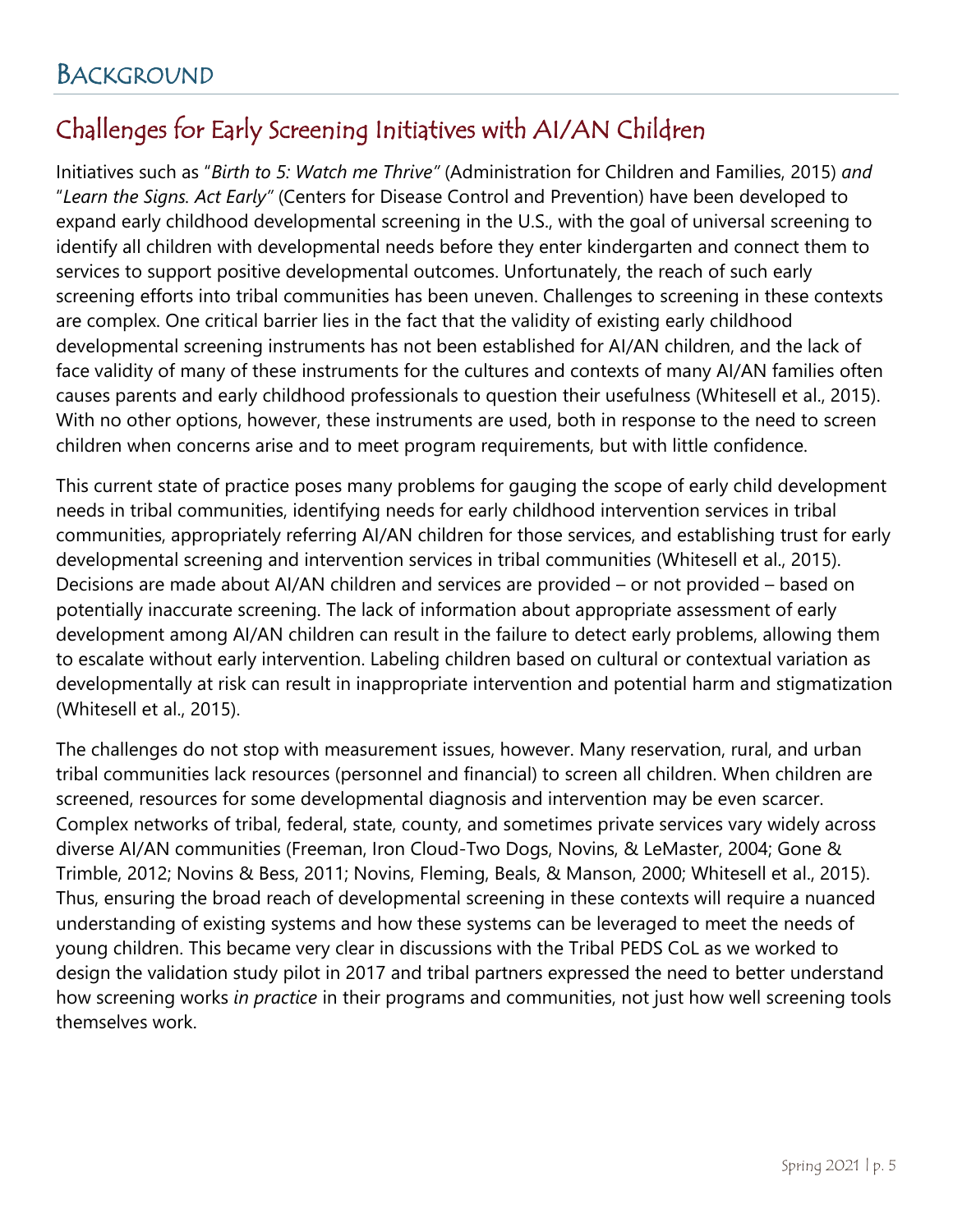# EXPANDING PREVIOUS TRC WORK

As noted in the [Introduction,](#page-3-2) an earlier study conducted by the TRC explored the potential utility and appropriateness of one early childhood developmental screening instrument, the SWYC, for use with AI/AN children (Whitesell et al., 2015). That qualitative study engaged tribal community stakeholders in a broader discussion of the need for early developmental screening in AI/AN communities, and more narrowly on the feasibility of using the SWYC in particular in these communities and the appropriateness of the SWYC for AI/AN cultural contexts. The CoL that guided the SWYC study was instrumental in shaping the questions we asked and how we interpreted the responses. A detailed report of that study is available in the publication, but we review key findings here because they laid the foundation for the Tribal PEDS study.

In the SWYC study, focus groups and individual interviews were conducted with 199 participants from both rural and urban tribal communities in the Midwest, Southwest, Southeast, Pacific Northwest, and Alaska. Participants represented parents; a range of tribal early childhood professionals, including pediatric health care providers; tribal Head Start, Home Visiting, and Child Care program staff; and mental health providers, and tribal government leaders and elders.

Participants reported a strong need for early screening in tribal communities due to the myriad challenges to healthy early child development that AI/AN children and their families encounter. Participants also noted important gaps in parental knowledge about child development, significant barriers that make early screening difficult in tribal communities, and insufficient resources for early intervention with AI/AN children.

Key themes that emerged in the SWYC study included those related to the process of early childhood screening, including the need to simplify screening, better engage parents in the process, incorporate Native language into the screening instruments, use appropriate providers and service settings, share screening findings across programs serving families, and better use screening results to make referrals to early intervention services when appropriate.

Another theme was related to the content of the specific screening tool, the SWYC (but also to screening tools in general). Issues related to this theme included the comprehensiveness of the instrument, the availability of appropriate norms for AI/AN children, the alignment of developmental milestones with the cultural context, and the negative wording of items.

# Tribal PEDS Conceptual Framework

As noted earlier the recommendations that emerged from the SWYC study set the stage for the Tribal PEDS study, and the CoL that guided the SWYC study was expanded to become the PEDS CoL. The CoL is comprised of partners in academia and in tribal early childhood programs (Tribal Head Start and Early Head Start, Home Visiting, and Child Care) who share an interest in both screening and measurement issues.

We began conversations with this CoL with the goal of designing a study to pilot strategies for validating existing developmental screeners in common use by tribal early childhood programs. As we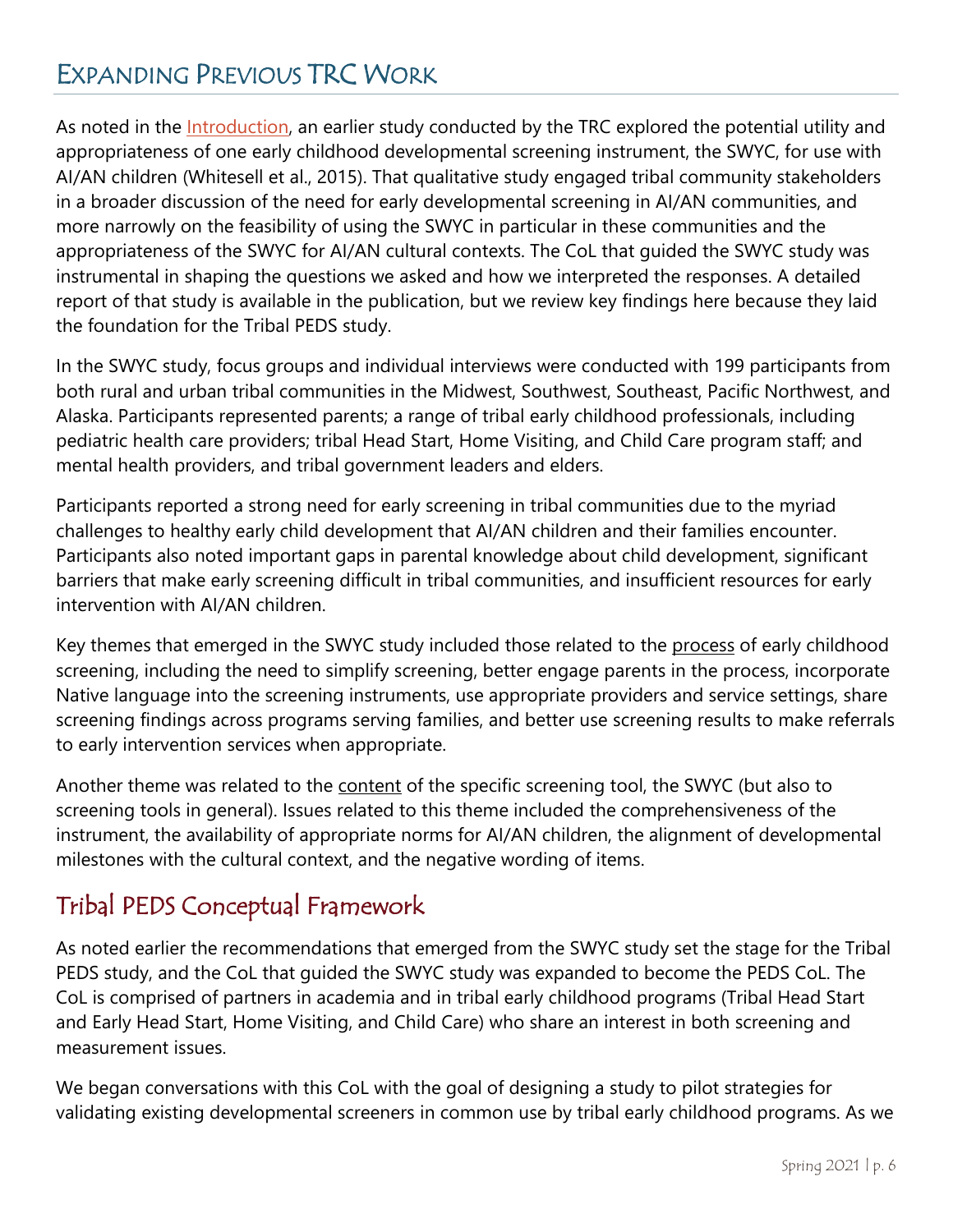engaged in conversations around what such a study design would look like, program partners pushed us to make sure that the *way* screeners were collected in the validation study would reflect the way they are collected in practice in communities, rather than following a rigid scientific protocol. They were clear that validating screeners using a protocol that could not be followed in practice in community would not provide information that would be of use to them. What they need, they insisted, is *information on the validity of screeners as they are actually used.*

This contribution by program partners on the CoL caused us to pivot as a group and rethink the key questions we were asking – and to ask larger questions about systems of screening, about where and how screening instruments are used within the communities who care for young AI/AN children. We began to ask critical questions about how screening tools are used as part of "bigger picture" information parents and professionals have about children and what happens with the results of screening after it occurs. Over the course of several months of discussions with the CoL, it became clear that a shift in goals for the Tribal PEDS study was appropriate.

Rather than narrowly focusing on piloting methods to validate existing screeners, the CoL challenged us to take a broader view and to examine *systems* of screening in AI/AN communities and to consider how developmental screening tools operate within those systems. The CoL consulted with researchers with expertise in developmental screening (most notably, Ellen Perrin and Chris Sheldrick, creators of the SWYC), looked to the broader research literature on screening and diagnosis, and created a conceptual framework to guide the Tribal PEDS study. This framework, shown in [Figure](#page-7-0) 1, draws heavily on medical screening and diagnosis work (Fryback & Thornbury, 1991) and a report by the Institute of Medicine (National Academies of Sciences, 2015). These frameworks from the medical literature highlight important questions about the ultimate value of screening in relation to improving outcomes for children. In application to early developmental screening, the ultimate goal is to support positive outcomes for children; screening itself is just one step in the process toward that goal. The Tribal PEDS conceptual framework, drawing on Fryback and Thornbury most directly, shifted the focus of screening to a *process* rather than a discrete *event* and raised key questions to consider.

With the foundation of this conceptual framework, the Tribal PEDS study was expanded to both examine screening systems and the feasibility of utilizing online data collection for validation of screeners for AI/AN children. The aims of the study thus emerged as:

- 1. Explore screening systems and processes in AI/AN communities through a qualitative study with parents and early childhood professionals in a small number of diverse tribal communities.
- 2. Pilot methods for collecting quantitative screening data on a large sample of AI/AN children 6 months to 5 years of age.

With Aim 1, we sought to gather information about how systems of early screening currently operate within and across tribal communities. We conducted interviews and focus groups with both parents and early childhood professionals about screening processes in their communities.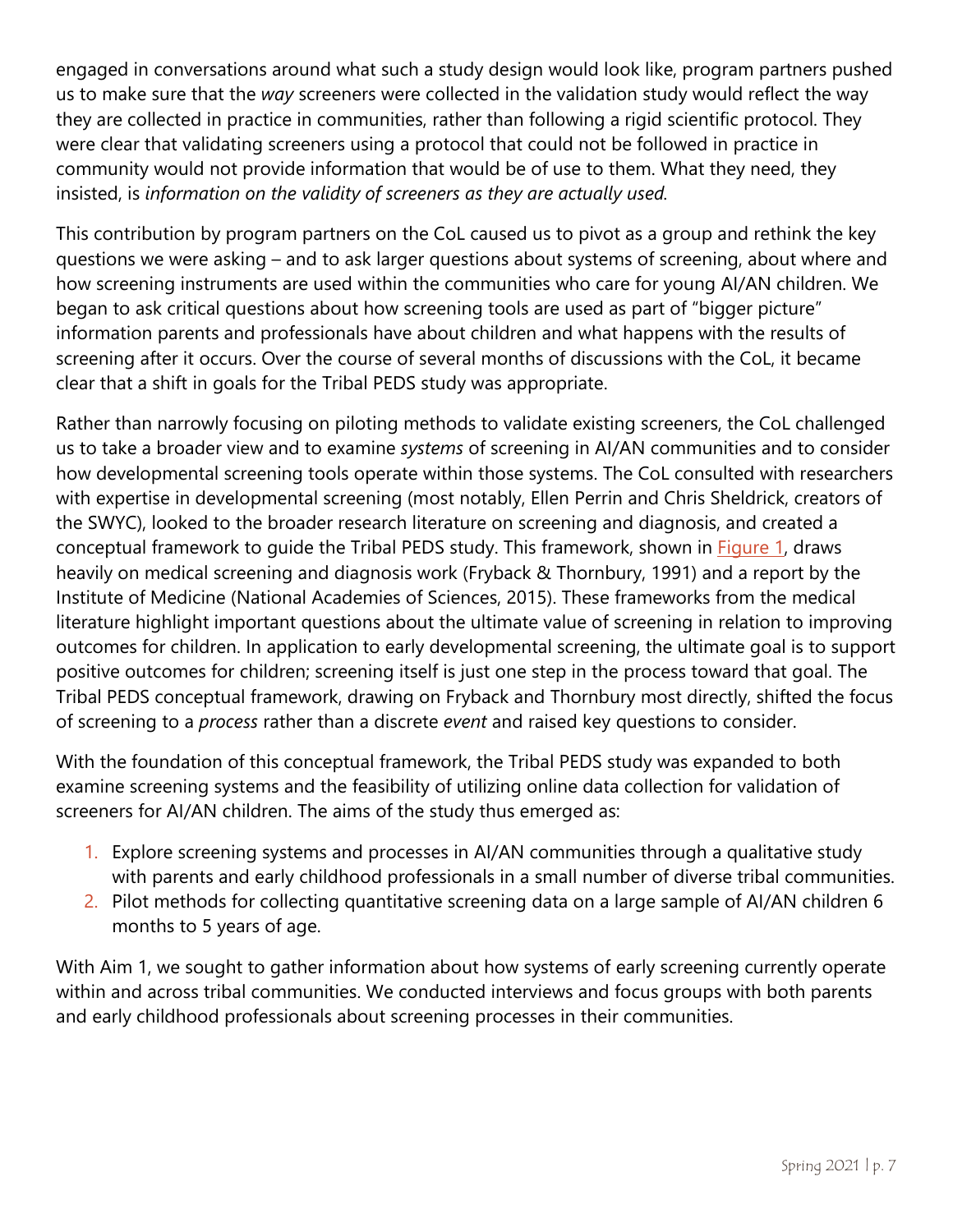<span id="page-7-0"></span>



With Aim 2, we piloted methods for effective and efficient data collection for a validation study, with the goal of informing the design of a future validation study to answer the narrower question within the framework: "Can screeners work well?" This is the validity question that originally led us into this work. It reflects the concern we have heard from many community partners that existing screening tools may not be able to validly screen their children, that the answer to this question is "no". Valid screening tools are pivotal to screening systems working well; while the systems framework makes it clear that good tools alone are not enough, good tools are nonetheless critical. Thus, although we shifted to the larger systems framework, we did not lose sight of the original goal of validating early childhood development screeners for AI/AN children.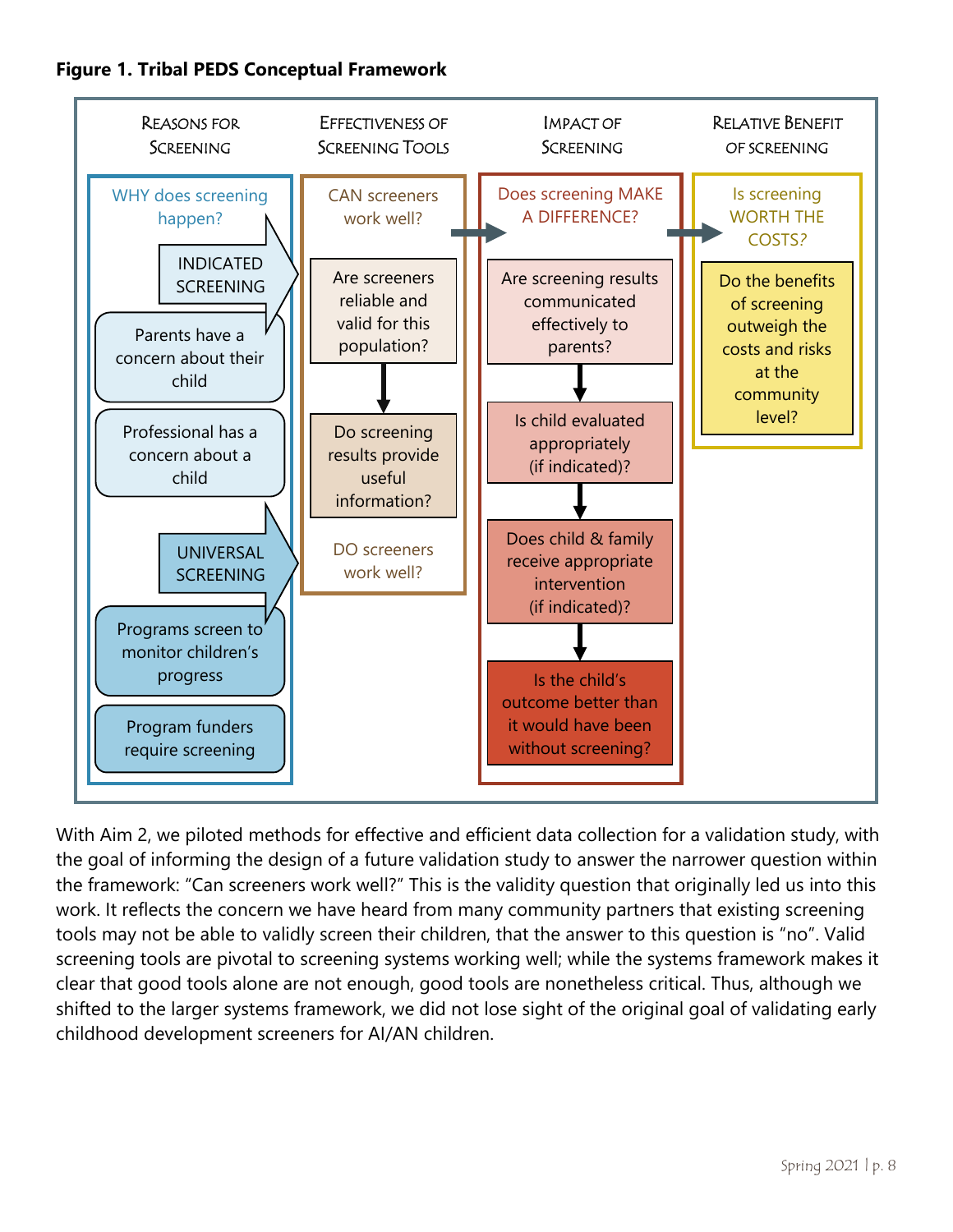# Tribal PEDS Partner Sites

The TRC and the CoL partnered with four early childhood programs to gather data for this study. These sites were selected from among existing TRC partners to represent different types of communities, regions of the country, and program types [\(Table 1\)](#page-8-0). TRC research team members conducted site visits in each partner community between November 2018 and April 2019. During each visit, TRC team members provided partner program staff with tailored training on early childhood developmental screening and conducted data collection activities, including (1) key informant interviews and focus group discussions with early childhood professionals and parents (Aim 1) and (2) recruitment of parents to complete online screeners (Aim 2). Details on methods and results for each Aim are provided in the sections that follow.

| Site | Region                        | Community Type | Program Type                    |
|------|-------------------------------|----------------|---------------------------------|
|      | Pacific Northwest Reservation |                | <b>Tribal Head Start</b>        |
|      | Midwest                       | Rural          | <b>Tribal Behavioral Health</b> |
| 3.   | Pacific Northwest Urban       |                | <b>Tribal Home Visiting</b>     |
|      | Alaska                        | Rural          | <b>Tribal Head Start</b>        |

#### <span id="page-8-0"></span>**Table 1. Tribal PEDS Community Partners**

The study was reviewed and approved by the Colorado Multiple Institutional Review Board (COMIRB) and the appropriate tribal oversight authorities in the participating partner communities (including an Institutional Review Board in one partner community).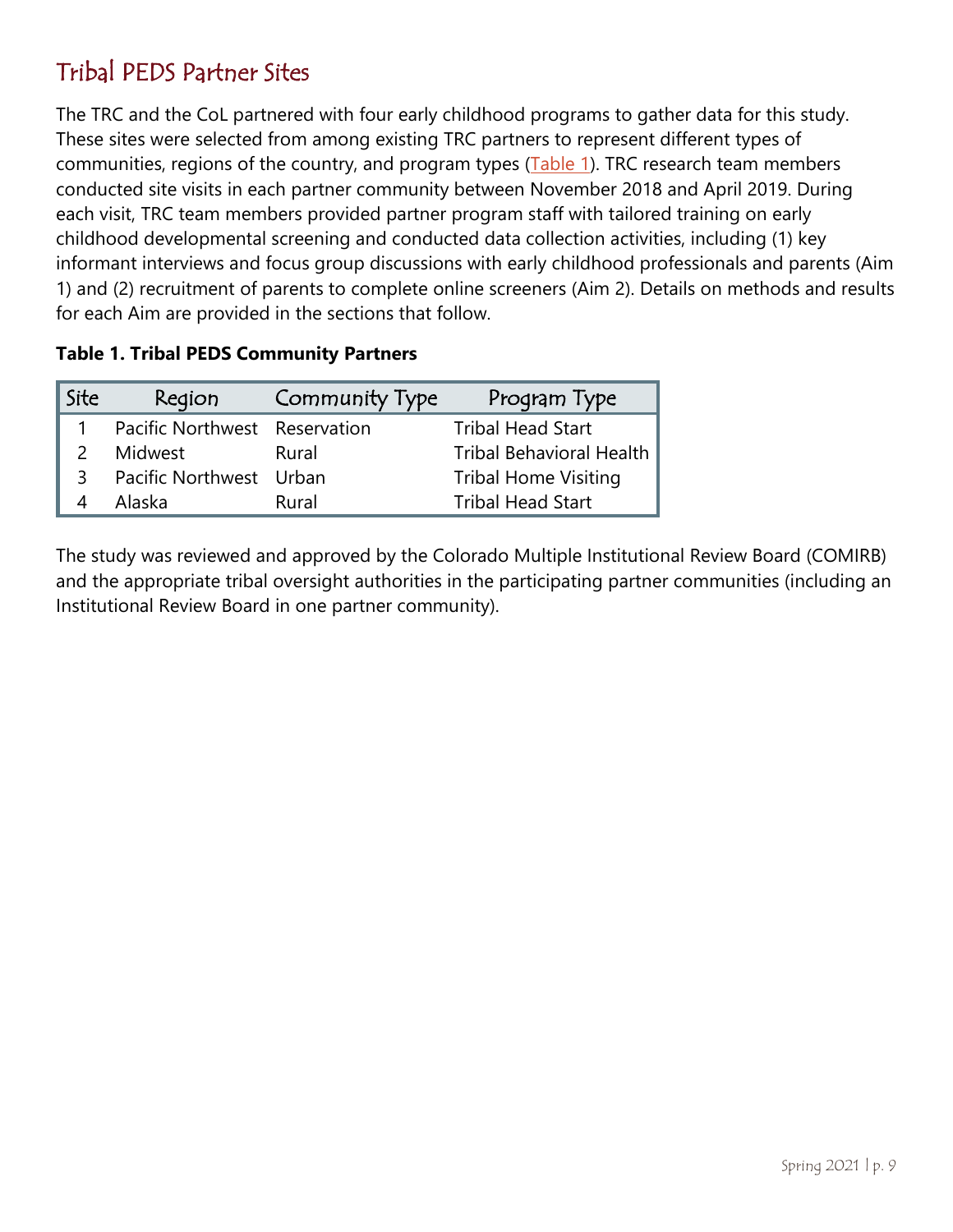# AIM 1: EXPLORE SCREENING SYSTEMS AND PROCESSES IN AI/AN COMMUNITIES

# <span id="page-9-0"></span>**Methods**

### Data Collection

Prior to site visits, the TRC Tribal PEDS study team worked with each partner site to identify and schedule parents and early childhood professionals for key informant interviews or focus groups about their experiences with early childhood developmental screening in their community. We completed a total of 53 interviews and 23 focus groups in the four partner communities, talking with a total of 157 individual participants [\(Aim 1: Table 1\)](#page-9-1). We conducted 18 interviews and three focus groups with parents and 35 interviews and 20 focus groups with early childhood professionals. Each participant received a \$25 gift card from a vendor identified in coordination with the partner community as most useful for local families (e.g., Walmart, Target, Amazon).

#### <span id="page-9-1"></span>**Aim 1: Table 1. Sample**

| Partner      | Number of:                           |    |     |
|--------------|--------------------------------------|----|-----|
| Site         | focus groups interviews participants |    |     |
|              |                                      | 20 | 46  |
|              |                                      | 13 | 34  |
|              |                                      | 11 | 33  |
|              |                                      |    | 44  |
| <b>Total</b> | フミ                                   | 53 | 157 |

TRC research staff worked in pairs to conduct interviews and focus groups during site visits, either at the partner facilities or at other community locations arranged in collaboration with local partners and convenient to participants (e.g., at doctor's offices or locations of partner programs in the community). One team member conducted each interview using a structured guide while a second team member took notes to capture key points from the discussion. Each session was digitally audio recorded with the permission of participants. At the conclusion of each site visit, TRC research staff debriefed about common and emergent key themes across interviews.

Interview guides were developed directly from the Tribal PEDS Conceptual Framework, with questions addressing each of the four panels shown in **Figure 1:** 

- 1. Reasons for screening
- 2. Effectiveness of screening tools
- 3. Impact of screening
- 4. Relative benefit of screening

Within each of these broad categories, a series of specific questions and probes were included to elicit experiences with different aspects of screening systems and processes within their community.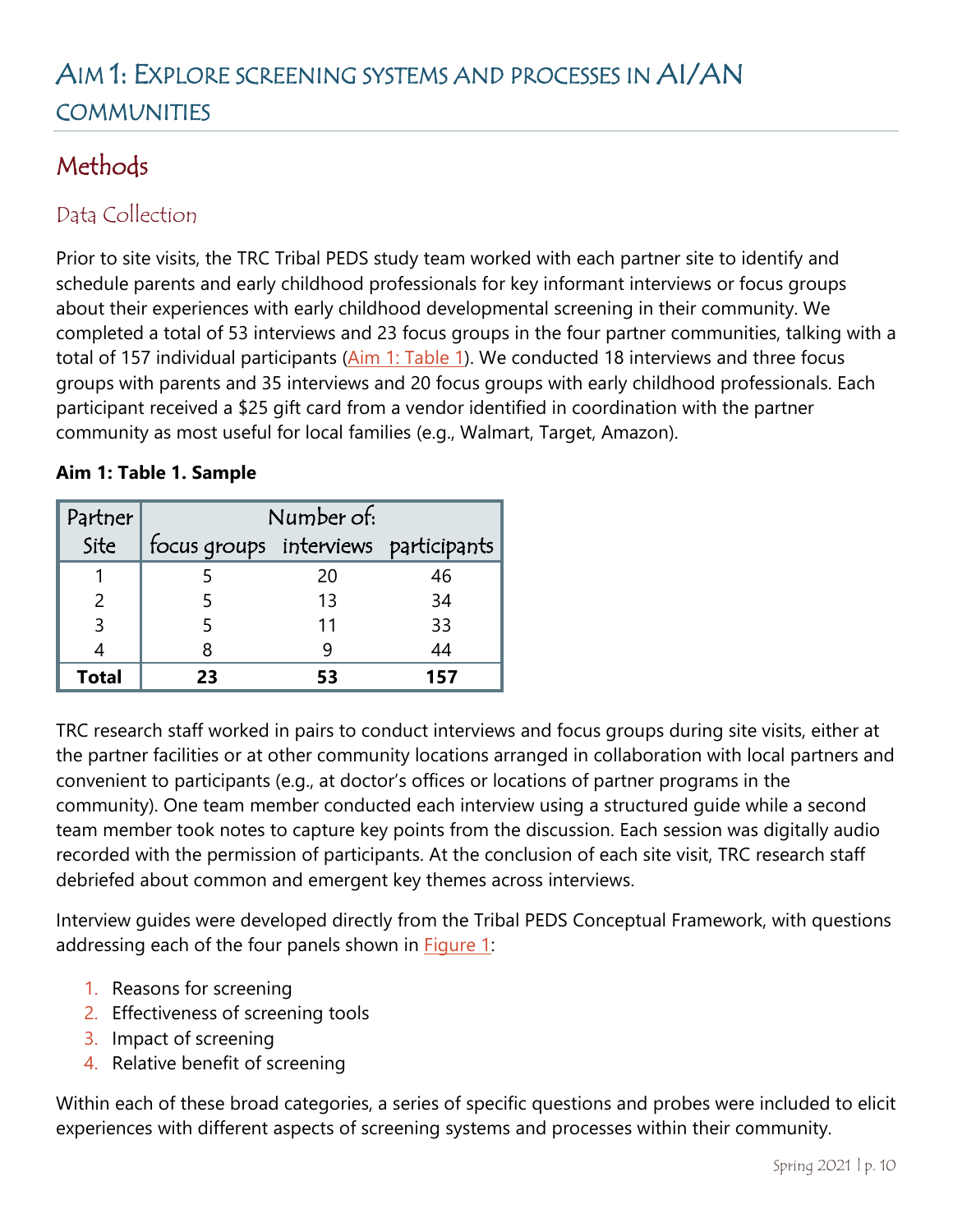Interview guides for key informant interviews and focus groups were identical, but different sets of questions were created for parents and early childhood professionals, given their different perspectives on screening. Complete interview quides are attached in [Appendix](#page-57-0) A (early childhood professionals) and [Appendix B](#page-61-0) (parents).

It is important to note that in some cases individuals originally intended to be interviewed as a professional also shared responses from their experiences as a parent; less often, individuals interviewed as parents also shared experiences from their perspectives as early childhood professionals. These cross-over responses were generally noted at the point of coding (i.e., categorized under both roles). However, in a few cases interviewers recognized the need to pivot from one interview guide to the other at the outset of an interview and these participants were recategorized from parent to professional or vice versa.

### Data Analysis

ATLAS.ti 8 software was used for data management and for coding transcripts. Three members of the TRC research team worked together, using the interview guides to generate a set of initial codes and create a codebook. This analytic team then independently coded all transcripts, meeting weekly to review coding questions and resolve discrepancies. A consultative and reflexive team analysis approach was followed to reach consensus on analytic methods (Krueger, 1994). A coding protocol was created and frequently updated as decisions were made about specific codes and rules for coding practices. The protocol defined and documented examples of when to use specific codes; detailed procedures for coding when text involved multiple codes or when it involved codes from both professional and parent code groups; and added a *revisit* code, defined as noteworthy text which didn't fit under existing codes. This document assured that analysts had a systematic, readily available protocol that could be referenced throughout coding.

Coding was completed in two cycles. *Cycle 1* was *structural coding* based on the topics of inquiry in the parent and professional interview and focus group guides. During this cycle, additional codes were developed to identify novel findings not yet reported in the literature.

Cycle 2 coding involved *identifying key themes* from coded transcripts and developing recommendations about best practices for early childhood screening in tribal communities. This analytic methodology derived from a review of best practices in qualitative analytic methods (Miles, Huberman, & Saldäna, 2014; Saldana, 2016; Ulin, Robinson, & E.E., 2005), including consultation with qualitative analytic experts (A. Meyer, personal communication, 10/16/2019; D. Fernald, personal communication, 7/19/2019; E. Perrin, personal communication, 10/25/2017, 12/1/2017, & 1/17/2018; C. Sheldrick, personal communication, 10/25/2017, 12/1/2017, & 1/17/2018).

Once the two coding cycles were completed, key themes were organized into topical categories related to each of the overarching questions embedded within [Figure 1](#page-7-0) (i.e., reasons for screening, effectiveness of screening tools, impact of screening and relative benefit of screening).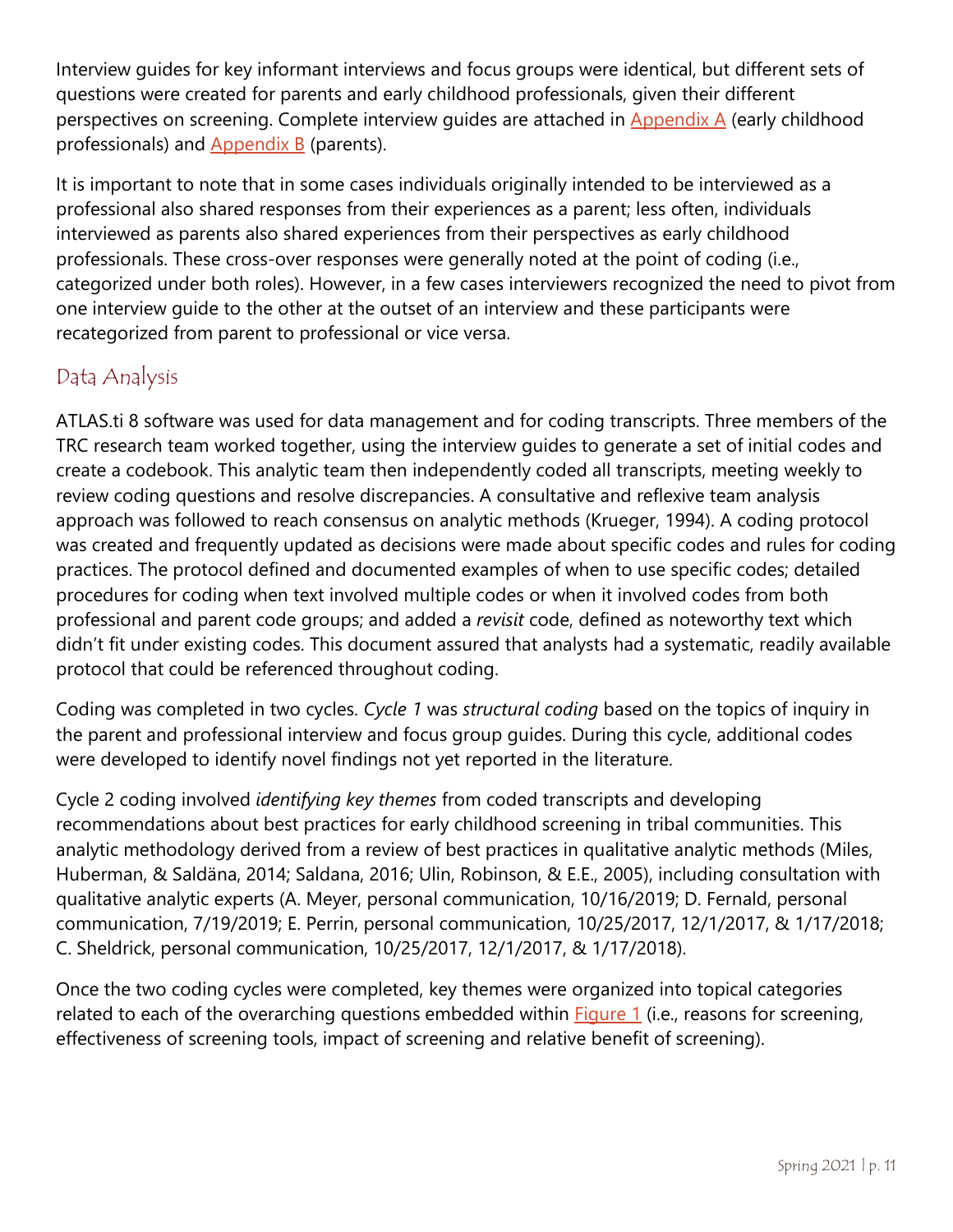# <span id="page-11-0"></span>Results

Interviews and focus groups resulted in detailed information about systems of screening from the perspectives of both parents and early childhood professionals. Key themes that emerged in coding, organized by topical categories, are presented for each panel in the conceptual framework [\(Figure 1\)](#page-7-0): (A) reasons for screening, (B) effectiveness of screening tools, (C) impact of screening, and (D) relative benefit of screening. [Aim 1: Table](#page-11-1) 2 lists key themes within each of these topical categories. Aim 1: Table A-1 through D follow, summarizing findings related to each major theme identified within each section and providing illustrative quotes and examples. Many themes incorporated comments across discussions with both parents and professionals; comments primarily associated with one type of participant are noted in the tables. Quotes from individual participants are identified as parent or professional.

| A. Reasons for          | <b>Motivations for screening (Aim 1: Table A-1)</b>                    |  |  |
|-------------------------|------------------------------------------------------------------------|--|--|
| Screening               | Universal screening                                                    |  |  |
|                         | Indicated screening                                                    |  |  |
|                         | Typical screening practices (Aim 1: Table A-2)                         |  |  |
|                         | Common screeners                                                       |  |  |
|                         | Screening rates                                                        |  |  |
|                         | Context for AI/AN children's development (Aim 1: Table A-3)            |  |  |
|                         | Contextual factors influencing AI/AN children's development            |  |  |
|                         | Historical trauma and AI/AN children's development                     |  |  |
|                         | Cultural influences on AI/AN children's development                    |  |  |
|                         | Health and developmental concerns among AI/AN children                 |  |  |
| B. Effectiveness of     | Effectiveness of administration strategies (Aim 1: Table B-1)          |  |  |
| Screening Tools         | Screening methods                                                      |  |  |
| The importance of trust |                                                                        |  |  |
|                         | Trustworthiness of screening tools (Aim 1: Table B-2)                  |  |  |
|                         | Overall accuracy of commonly used screeners                            |  |  |
|                         | Concerns with appropriateness of specific screener items               |  |  |
|                         | Screeners as only one of many sources of information                   |  |  |
|                         | Interpretation of results in the context of culture (Aim 1: Table B-3) |  |  |
|                         | Preparedness of the screening workforce (Aim 1: Table B-4)             |  |  |
| C. Impact of            | Communicating screening results to parents (Aim 1: Table C-1)          |  |  |
| Screening               | Approaches to providing feedback                                       |  |  |
|                         | Parent preferences for receiving feedback                              |  |  |
|                         | Effectively community screening results                                |  |  |
|                         | Referrals and resources for evaluation and services (Aim 1: Table C-2) |  |  |
|                         | Availability of resources                                              |  |  |
|                         | Barriers to accessing referrals and resources                          |  |  |
|                         | Improvement in children's outcomes (Aim 1: Table C-3)                  |  |  |

#### <span id="page-11-1"></span>**Aim 1: Table 2. Summary of themes from interviews and focus groups**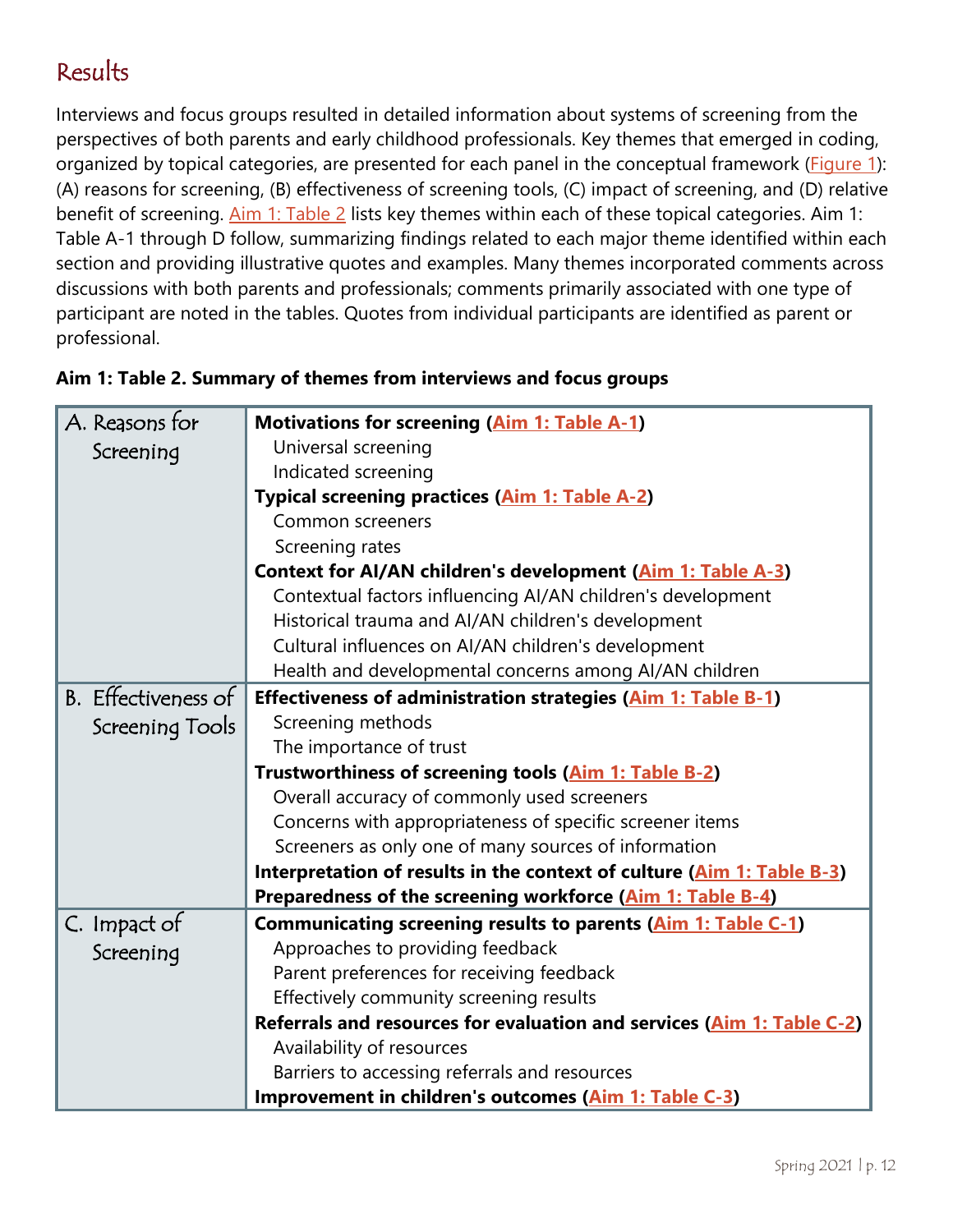<span id="page-12-1"></span><span id="page-12-0"></span>

| D. Relative Benefit | <b>Relative benefit of screening (Aim 1: Table D)</b> |
|---------------------|-------------------------------------------------------|
| of Screening        | <b>Benefits</b>                                       |
|                     | Costs and risks                                       |
|                     | <b>Balance</b>                                        |

#### A. Reasons for Screening

<span id="page-12-2"></span>Three categories of responses emerged in response to questions about reasons for screening young children in their communities: (1) motivations for screening [\(Aim 1: Table A-1\)](#page-13-0), (2) typical screening practices [\(Aim 1: Table A-2\)](#page-15-0) and (3) the context for AI/AN children's development [\(Aim 1: Table A-3\)](#page-16-0).

### B. Effectiveness of Screening Tools

<span id="page-12-3"></span>The analysis of responses to the set of questions related to the second panel in [Figure 1,](#page-7-0) regarding the effectiveness of screening tools for use with AI/AN children, resulted in the identification of four key categories: (1) effectiveness of administration strategies [\(Aim 1: Table B-1\)](#page-18-0); (2) trustworthiness of screening tools [\(Aim 1: Table B-2\)](#page-20-0); (3) interpretation of results in the context of culture (Aim 1: Table [B-3\)](#page-23-0); and (4) preparedness of the screening workforce [\(Aim 1: Table B-4\)](#page-25-0).

#### C. Impact of Screening

Themes that emerged regarding the impact of screening were: (1) communicating screening results to parents [\(Aim 1: Table C-1\)](#page-26-0); (2) referrals and resources for evaluation and services [\(Aim 1: Table C-2\)](#page-29-0); and (3) improvement in children's outcomes [\(Aim 1: Table C-3\)](#page-29-1).

#### D. Relative Benefit of Screening

The analysis of interview transcripts in relation to the final panel of **Figure 1**, concerning the question of the benefits of screening vis-à-vis the costs and risks associated with it, are summarized in [Aim 1:](#page-32-0)  [Table D.](#page-32-0)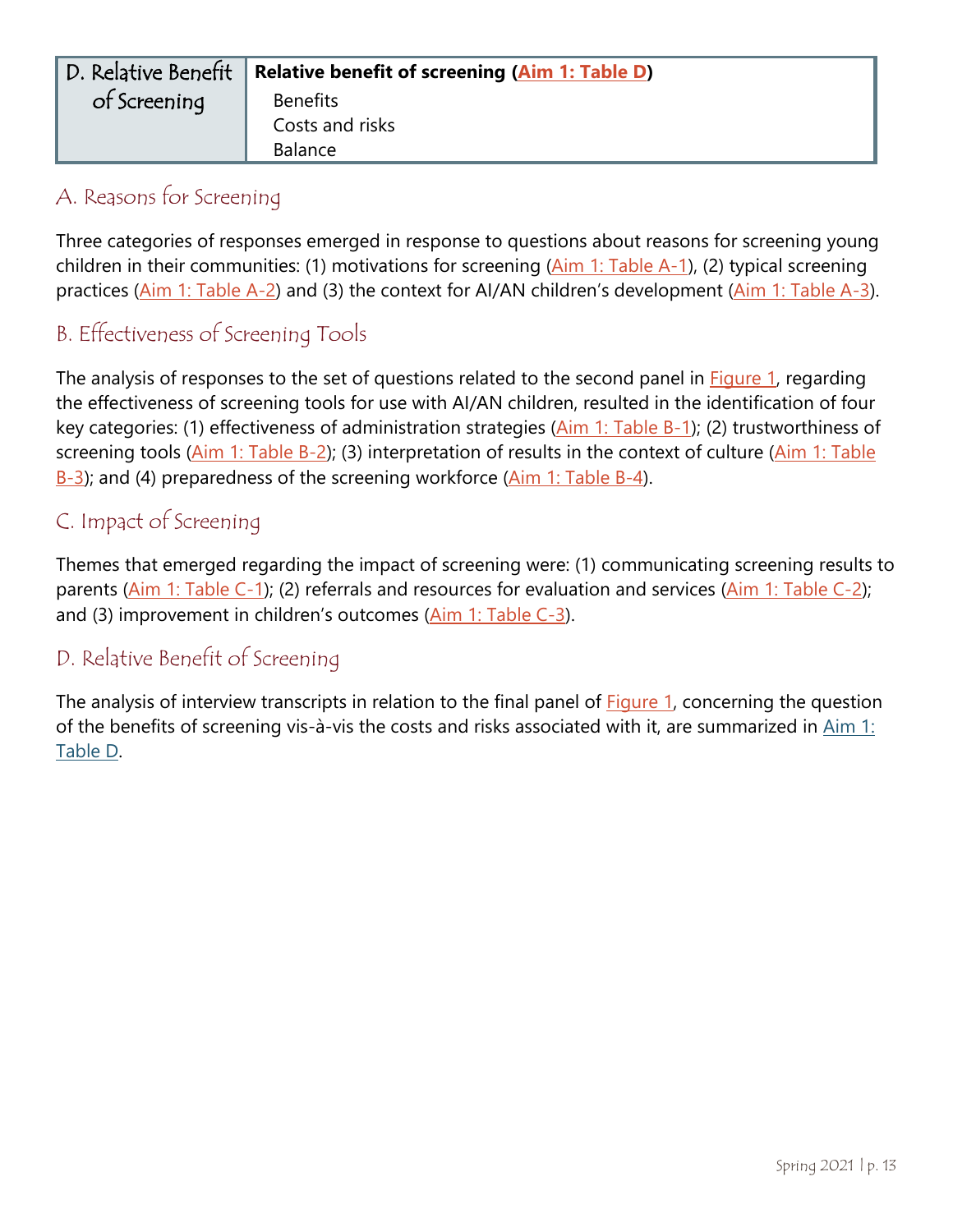|  | Aim 1: Table A-1. Key findings, illustrative quotes, and examples related to motivations for screening |
|--|--------------------------------------------------------------------------------------------------------|
|  |                                                                                                        |

<span id="page-13-0"></span>

| Key Findings                                                                                                                                                                                              | Illustrative Quotes and Examples                                                                                                                                                                                                                                                                                                                                       |  |  |
|-----------------------------------------------------------------------------------------------------------------------------------------------------------------------------------------------------------|------------------------------------------------------------------------------------------------------------------------------------------------------------------------------------------------------------------------------------------------------------------------------------------------------------------------------------------------------------------------|--|--|
| <b>Universal screening</b>                                                                                                                                                                                |                                                                                                                                                                                                                                                                                                                                                                        |  |  |
| Substantial screening was reported in line with<br>requirements of Home Visiting, Head Start/Early<br>Head Start, and Child Care programs.                                                                | "We got to do screening because the funding says we have to do screening. So,<br>we're going to screen everyone." [Professional]                                                                                                                                                                                                                                       |  |  |
| Timing of screening was linked to programs (e.g., 45<br>to 90 days after start of the school year or enrollment<br>in a program).                                                                         |                                                                                                                                                                                                                                                                                                                                                                        |  |  |
| Screener packets were often included with<br>enrollment paperwork; some routinely repeat<br>screening, some repeat only if indicated by initial<br>positive screen.                                       |                                                                                                                                                                                                                                                                                                                                                                        |  |  |
| Screening at well-child visits, by physicians or other<br>healthcare providers, was most often mentioned at<br>Site 2 (where program partner was in a healthcare<br>system), although noted across sites. | "I understood that [screening] was, there was a way for us to know how to meet<br>her needs, her specific needs and her development, socially and emotionally<br>and cognitively. And you know, the things that we might need to work on with<br>her more, such as, if she can't kick a ball, you know, start rolling the ball,<br>showing her how to do it." [Parent] |  |  |
| Lack of specialist providers for young children, including pediatricians, was often noted, but healthcare providers interviewed<br>described active screening efforts.                                    |                                                                                                                                                                                                                                                                                                                                                                        |  |  |
| Some parents expressed frustration at being asked to repeat screening in both early childhood programs and in healthcare settings.                                                                        |                                                                                                                                                                                                                                                                                                                                                                        |  |  |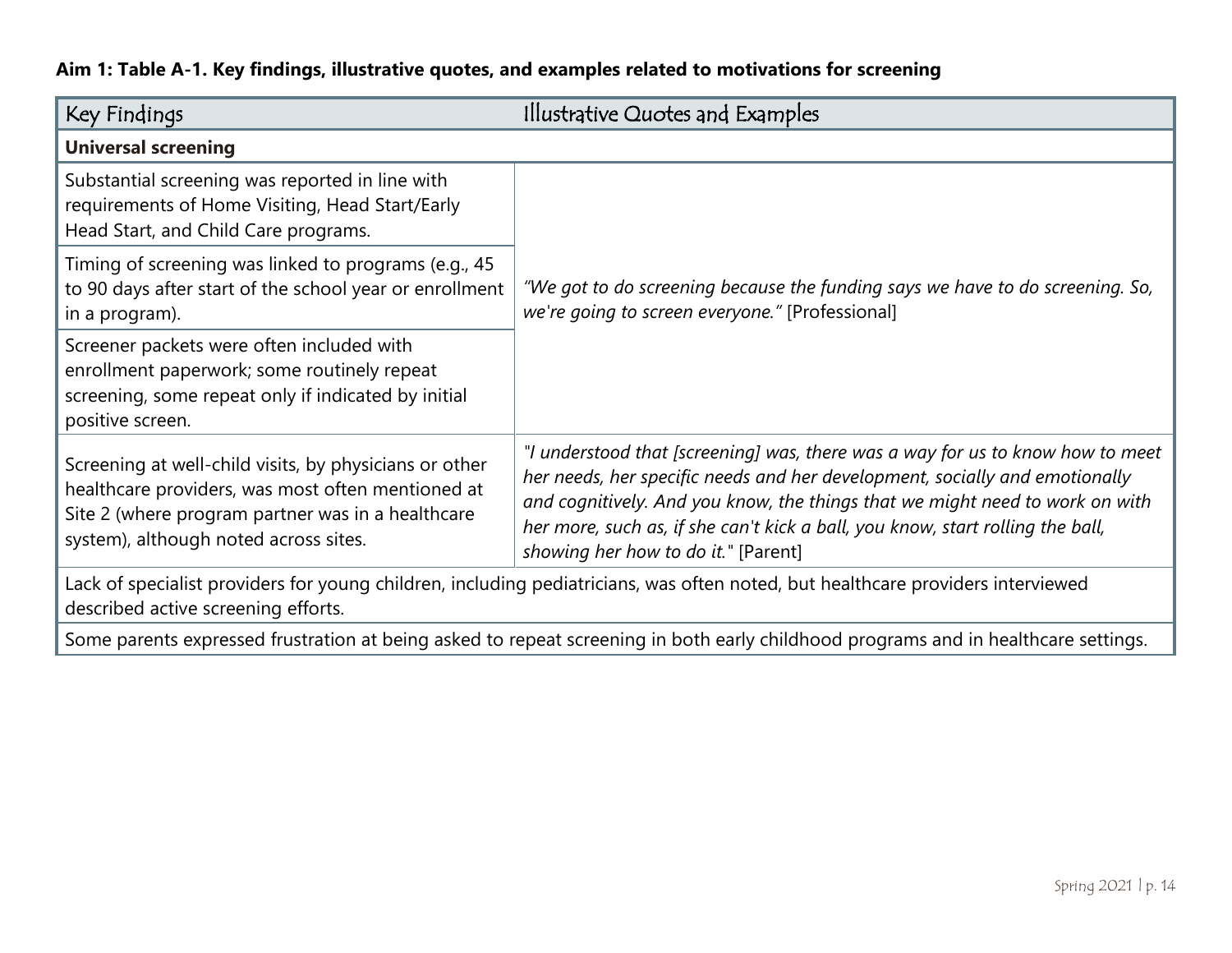| <b>Indicated screening</b>                                                                                                                                                                                                                                       |                                                                                                                                                                                                                                                                                                                                                                                                                                                                                       |  |  |
|------------------------------------------------------------------------------------------------------------------------------------------------------------------------------------------------------------------------------------------------------------------|---------------------------------------------------------------------------------------------------------------------------------------------------------------------------------------------------------------------------------------------------------------------------------------------------------------------------------------------------------------------------------------------------------------------------------------------------------------------------------------|--|--|
| Screening in response to parent or professional<br>(usually teacher) concerns was noted in all<br>communities, in addition to routine screening.                                                                                                                 | "I think parent concern goes a long way. If a parent is concerned, I will always<br>take that at face value. Parent concern to me is a huge, it's a huge weight. And<br>there are some parents who have inaccurate views of what children's                                                                                                                                                                                                                                           |  |  |
| Listening to parents' concerns was noted as critical:<br>"parents are the experts on their child"; professional<br>participants emphasized that parents' observations,<br>opinions, and intuitions about children are critical to<br>identifying problems early. | development looks like, but generally, if parents are around other kids and<br>they're concerned about their kids' development, I think it carries a decent<br>amount of weight. Or if maybe not the parent but maybe additional family<br>members who are around that child are also expressing that they have some<br>concerns, then I think we always have to take that, and that's valuable in and of<br>itself for screening. At the very least for a screening." [Professional] |  |  |
| Parents reported being relieved when screening<br>confirmed their children were developing well - and<br>when their concerns were validated through<br>screening.                                                                                                | "I was scared that he wasn't going to be okay. So, I loved knowing that he was<br>meeting the benchmarks and that I could be doing things to help him meet the<br>next ones. I feel confident as a parent to have that." [Parent]                                                                                                                                                                                                                                                     |  |  |

Return to *[Reasons for Screening.](#page-12-0)*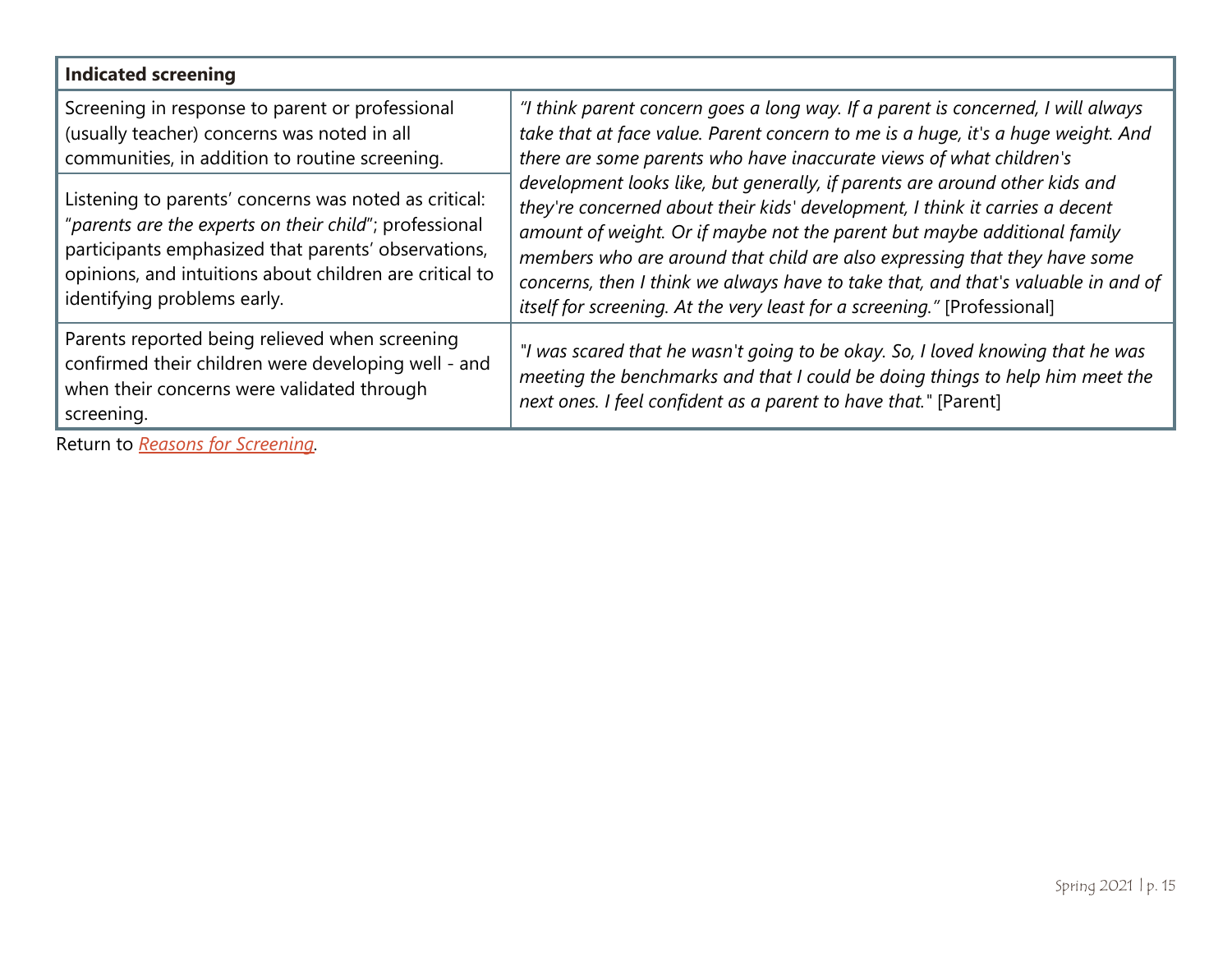| Key Findings                                                                                                                                                                                                                                                                                                                                                                 |
|------------------------------------------------------------------------------------------------------------------------------------------------------------------------------------------------------------------------------------------------------------------------------------------------------------------------------------------------------------------------------|
| <b>Common screeners</b>                                                                                                                                                                                                                                                                                                                                                      |
| The most common screeners reported in use in the communities were the Ages and Stages Questionnaire, the Ages and Stages<br>Questionnaire Social-Emotional, the Survey of Well-being of Young Children, the Developmental Indicators for the Assessment of<br>Learning, the Devereux Early Childhood Assessment, and the Modified Checklist for Autism in Toddlers, Revised. |
| <b>Screening rates</b>                                                                                                                                                                                                                                                                                                                                                       |
| Rates of screening for children enrolled in Head Start/Early Head Start, Home Visiting, or Child Care were estimated to be high (75-<br>100% at one site); estimated rates of screening for children outside of early childhood programs were much lower, ranging from 10-<br>50%.                                                                                           |
| Screening at well-child check-ups was also estimated to be common, although participants noted that many families do not have<br>access to regular well-child visits, e.g., due to lack of providers in the area or lack of resources.                                                                                                                                       |
| Screening through public health departments, health organizations, and private preschools was noted but was not generally seen to<br>be reaching high percentages of children.                                                                                                                                                                                               |
| Parents refusal to participate in screening was sometimes noted as a barrier to screening.                                                                                                                                                                                                                                                                                   |

<span id="page-15-0"></span>Return to *[Reasons for Screening.](#page-12-0)*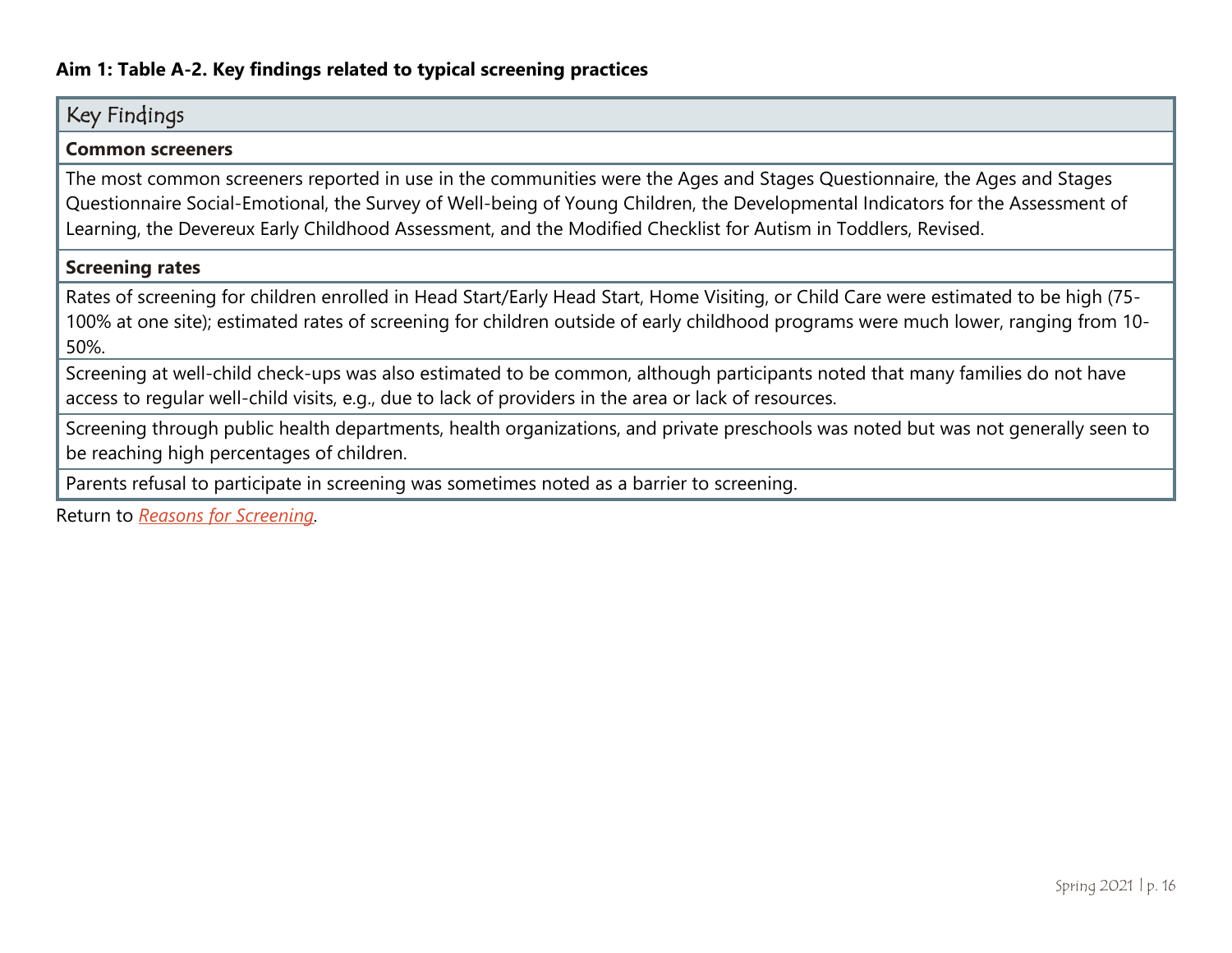### **Aim 1: Table A-3. Key findings, illustrative quotes and examples related to context for AI/AN children's development**

<span id="page-16-0"></span>

| Key Findings                                                                                                                                                                                                                                                                                                                                                                                   | Illustrative Quotes and Examples                                                                                                                                                                                                                                              |  |  |
|------------------------------------------------------------------------------------------------------------------------------------------------------------------------------------------------------------------------------------------------------------------------------------------------------------------------------------------------------------------------------------------------|-------------------------------------------------------------------------------------------------------------------------------------------------------------------------------------------------------------------------------------------------------------------------------|--|--|
| <b>Contextual factors</b>                                                                                                                                                                                                                                                                                                                                                                      |                                                                                                                                                                                                                                                                               |  |  |
| Contextual factors noted as contributing to developmental risk<br>included exposure to stress and trauma, family disruption (e.g.,<br>due to death, incarceration, or suicide), environmental risk (e.g.,<br>family or community substance-use problems, poverty, housing<br>instability and overcrowding, broader health inequities, isolation),<br>and the lack of early childhood services. | "A lot of the children that I deal with had been removed from their<br>home due to substance abuse, physical abuse, neglect and things<br>of that nature. And so, a lot of times what we see is, you know,<br>these children, because of whatever issue was going on in their |  |  |
| The pervasive trauma in some AI/AN communities was seen as<br>potentially dulling the perception around normative child<br>behavior; parents might see problematic behavior as normal in<br>such contexts.                                                                                                                                                                                     | home, they haven't had a long history of medical attention."<br>[Professional]                                                                                                                                                                                                |  |  |
| Concern was expressed that children exposed to frequent traumas<br>and stressors may not have basic needs met and, as a result,<br>would be at risk for developmental delays and poor health<br>outcomes.                                                                                                                                                                                      | "[Trauma] is the norm in Native communities." [Professional]                                                                                                                                                                                                                  |  |  |
| <b>Historical trauma</b>                                                                                                                                                                                                                                                                                                                                                                       |                                                                                                                                                                                                                                                                               |  |  |
| Historical trauma was also noted as impacting young children's<br>development, as AI/AN communities continue to experience the<br>impacts of federal assimilation policies (e.g., forced boarding<br>schools, relocation); participants noted disrupted family structures<br>and parenting practices.                                                                                          | "[T]here is a traditional healer in the community and there is not<br>enough of her to go around." [Professional]                                                                                                                                                             |  |  |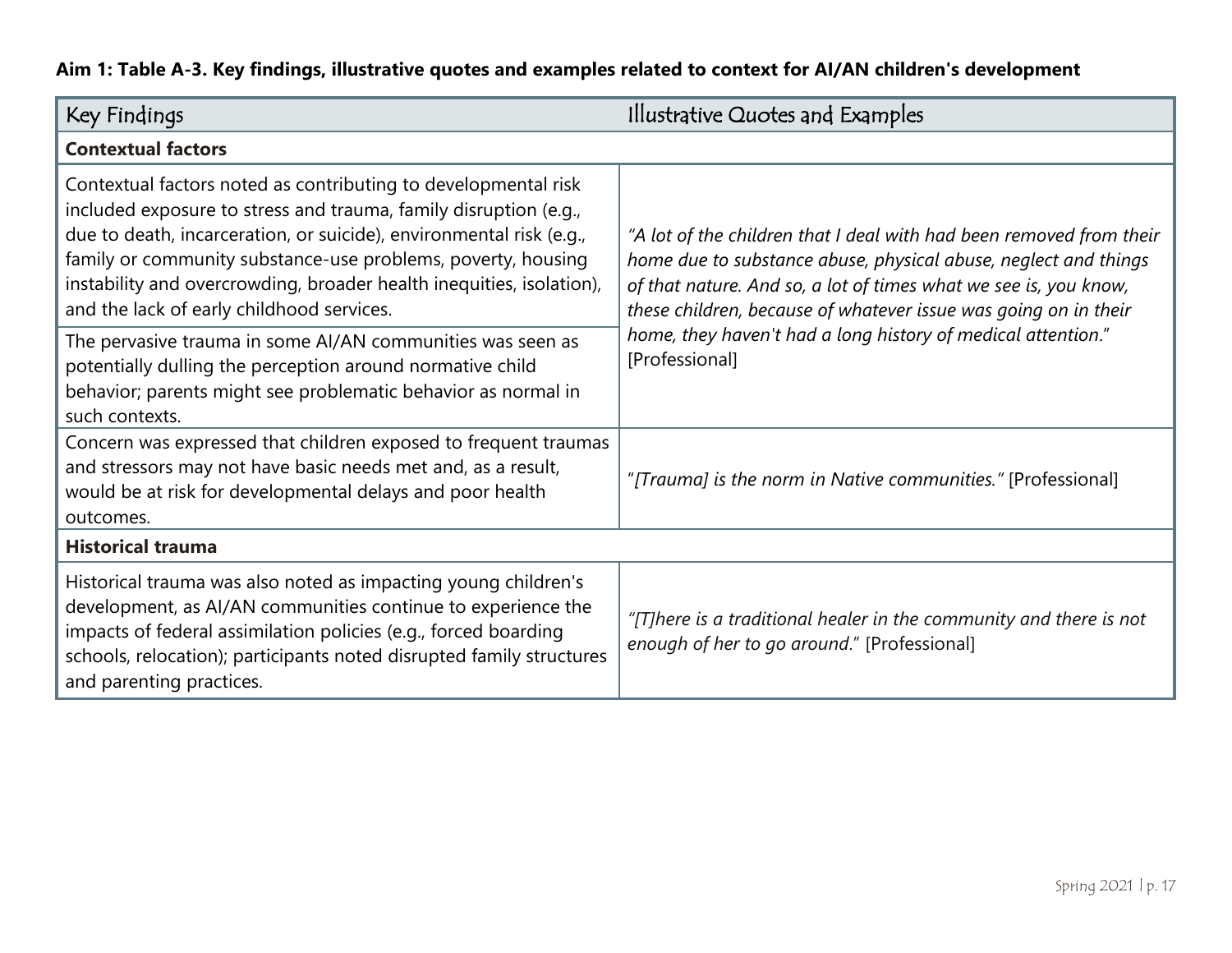#### **Cultural influences**

AI/AN culture was viewed as having a positive impact on children's development; participants mentioned that very young children in their communities have a sense of pride of being Native.

Strong cultural values, intergenerational and interdependent family structures, and community commitment to children were cited as supports for healthy developmental outcomes.

The protective role of culture was seen as critical in balancing risk for children in the face of contextual challenges and the legacy of historical trauma. Participants emphasized the importance of elders and of children learning their Native languages.

#### **Health and developmental concerns among AI/AN children**

Most frequently cited child health and development concerns were ADHD and autism; others noted were asthma and other respiratory issues, food scarcity (and resultant nutritional deficiencies), poor oral health, social-emotional and behavioral concerns, sensory issues, speech and language delays, and PTSD.

| Participants expressed concerns about the impact of increased<br>technology use (e.g., cellphones) on children's development,<br>through reduced face-to-face interaction; disrupted language<br>development was frequently mentioned. | "Smartphones are replacing conversations, interrupting family<br>$^1$ dinners, and opportunities for children to learn language."<br>[Professional] |
|----------------------------------------------------------------------------------------------------------------------------------------------------------------------------------------------------------------------------------------|-----------------------------------------------------------------------------------------------------------------------------------------------------|
|----------------------------------------------------------------------------------------------------------------------------------------------------------------------------------------------------------------------------------------|-----------------------------------------------------------------------------------------------------------------------------------------------------|

Return to *[Reasons for Screening.](#page-12-0)*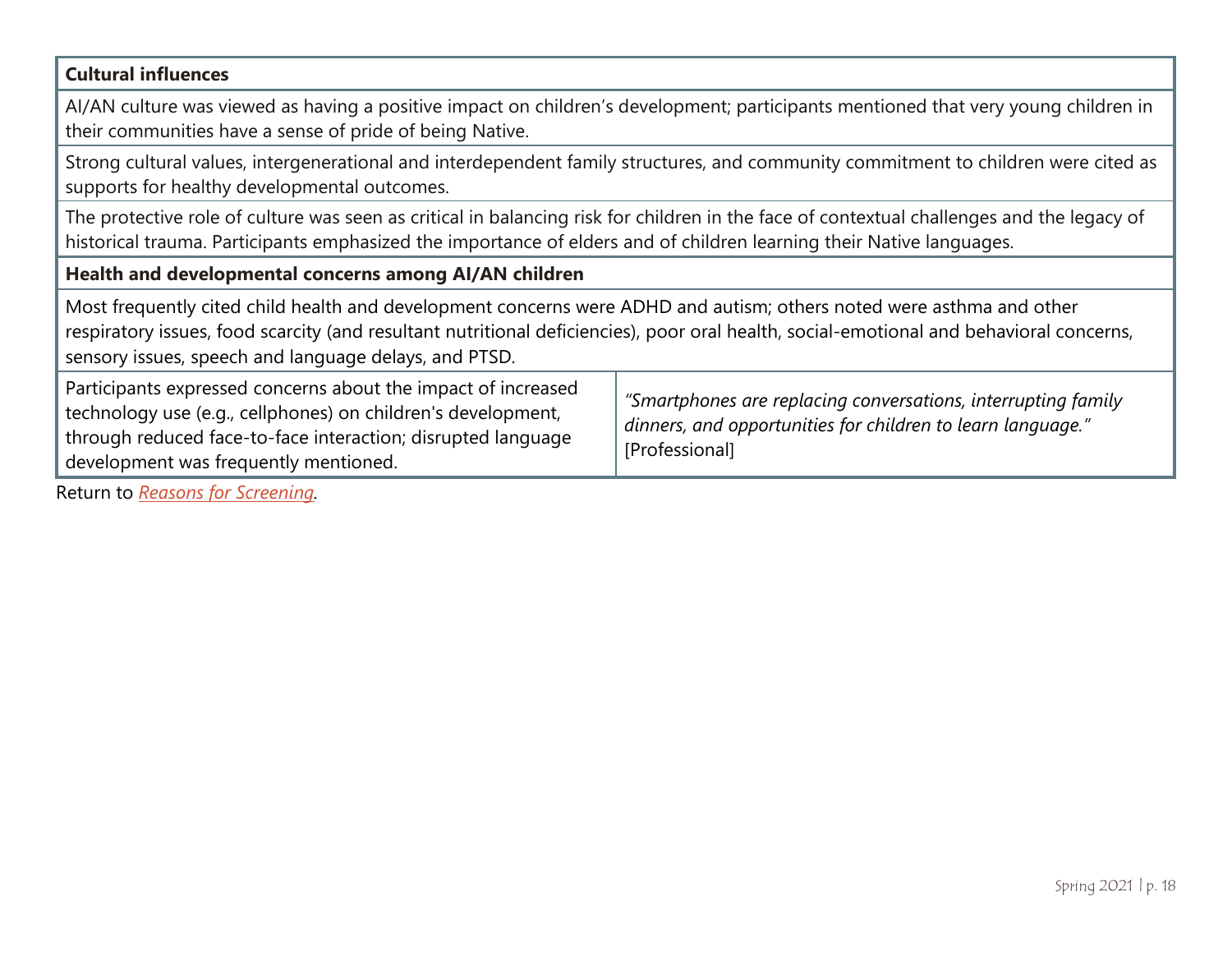### **Aim 1: Table B-1. Key findings, illustrative quotes and examples related to effectiveness of administration strategies**

<span id="page-18-0"></span>

| Key Findings                                                                                                                                                                                                                                                                                                                                                                                                                                                                                                                                                                                                                                                                                                                                                       | Illustrative Quotes and Examples                                                                                                                                                                                                                                                                                                                                                                                                                                                                                                                     |  |  |
|--------------------------------------------------------------------------------------------------------------------------------------------------------------------------------------------------------------------------------------------------------------------------------------------------------------------------------------------------------------------------------------------------------------------------------------------------------------------------------------------------------------------------------------------------------------------------------------------------------------------------------------------------------------------------------------------------------------------------------------------------------------------|------------------------------------------------------------------------------------------------------------------------------------------------------------------------------------------------------------------------------------------------------------------------------------------------------------------------------------------------------------------------------------------------------------------------------------------------------------------------------------------------------------------------------------------------------|--|--|
| <b>Screening methods</b>                                                                                                                                                                                                                                                                                                                                                                                                                                                                                                                                                                                                                                                                                                                                           |                                                                                                                                                                                                                                                                                                                                                                                                                                                                                                                                                      |  |  |
| Both online systems and paper forms were common for screening;<br>some communities and programs reported heavy use of online<br>screening and others relied mostly on paper tools.                                                                                                                                                                                                                                                                                                                                                                                                                                                                                                                                                                                 | "It's little nerve wracking because you don't know for sure                                                                                                                                                                                                                                                                                                                                                                                                                                                                                          |  |  |
| Independent Screening (parents completing screening forms on their<br>own, either online or on paper) was common.<br>Parents' positive comments about Independent Screening,<br>particularly online screening included appreciation for the ability to<br>complete the screeners wherever and whenever they wanted,<br>which was helpful given their busy lives with young children.<br>Parents' concerns about Independent Screening were that they<br>sometimes didn't know how to answer questions, would have liked<br>to consult with their child's teacher, sometimes rushed through the<br>screening to get it done, and worried that online screening, in<br>particular, might not pick up potential problems.                                             | when you're doing it yourself. You know, you look at it and<br>you're like, oh, well I think my child's on track, so then I<br>haven't heard back. So, but it's nice in comparison, having<br>someone that's trained to do them sit there and do them with<br>you and they're like, oh, well they're on track. And it's just<br>that little bit of reassurance. Whereas when it's online, who's<br>that being submitted to? I don't even know who. I don't know<br>who sees it. I don't know who reads it. I don't know who<br>screens it." [Parent] |  |  |
| Collaborative Screening (parents completing screening forms together<br>with an early childhood professional) was also common.<br>Parents' positive comments about Collaborative Screening included<br>$\bullet$<br>being able to ask for clarification of confusing questions and get<br>professional's input about children's behavior to support accurate<br>responses. Other advantages mentioned included literacy support,<br>relationship building, opportunities to discuss the screening<br>process and value of screening, and opportunities to seek<br>guidance on supporting child development.<br>Parents' concerns about Collaborative Screening were mostly about<br>making time for the process and scheduling screening around<br>busy schedules. | "It was so much easier having someone and then if there was<br>a question that was confusing, they were there to help me<br>through it and work me through it. Some of the questions<br>about language development they can get a little confusing.<br>The ASQ there have been some [questions] that I have to read<br>it six or seven times before I understand. So, I did like having<br>someone there to help me work through it." [Parent]                                                                                                       |  |  |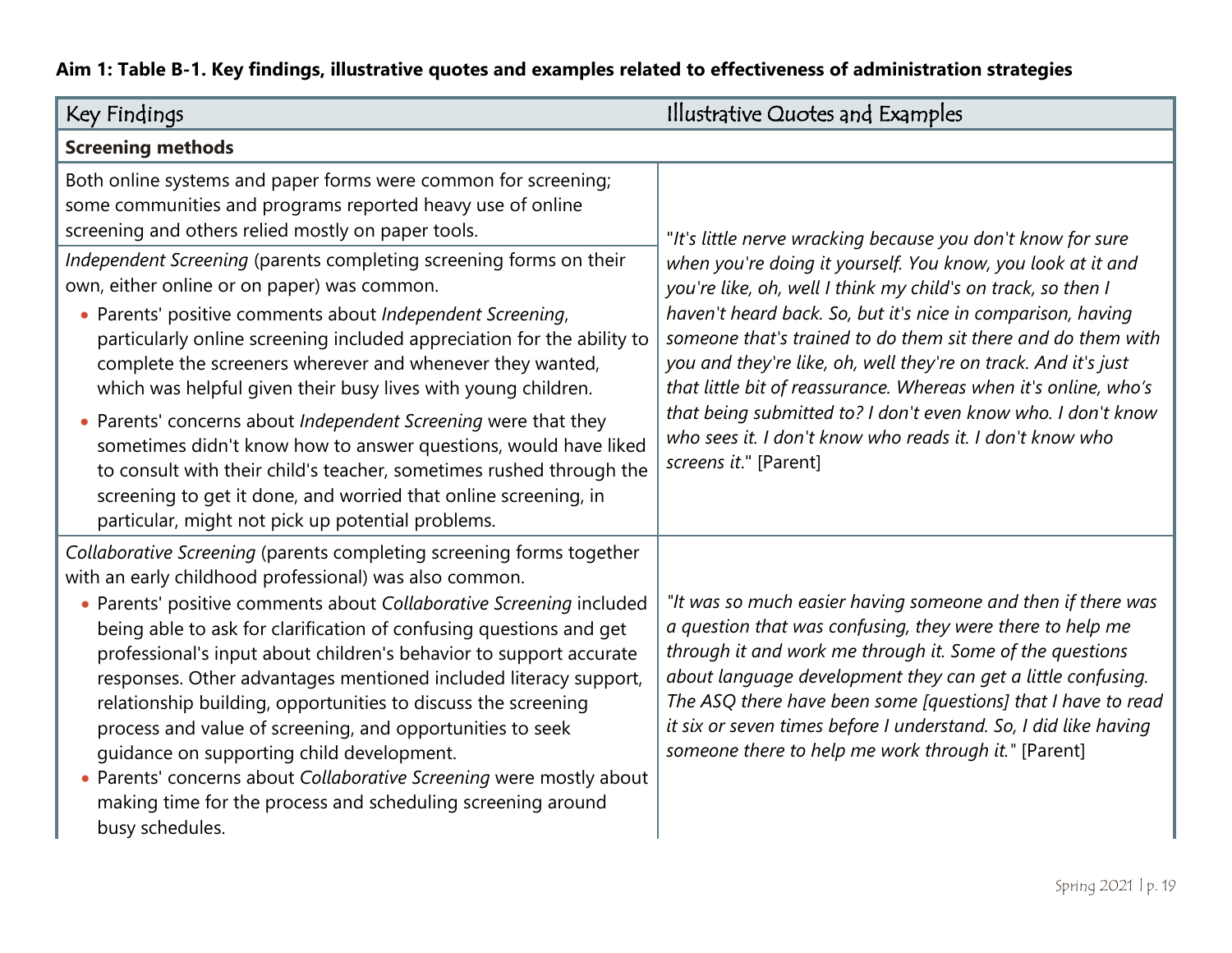| • Professionals' positive comments about Collaborative Screening<br>were that screening should be conducted in a personal, private<br>setting with a familiar, trusted individual; that parents become<br>more receptive to screening and come to value screening as they<br>develop familiarity and trust with a child care professional; in-<br>person screener administration was seen as helping parents<br>understand screener questions, supporting more accurate<br>responses, and providing opportunity for professionals to probe<br>for information about the context of children's behavior. |                                                                                                                                                                                                                       |
|---------------------------------------------------------------------------------------------------------------------------------------------------------------------------------------------------------------------------------------------------------------------------------------------------------------------------------------------------------------------------------------------------------------------------------------------------------------------------------------------------------------------------------------------------------------------------------------------------------|-----------------------------------------------------------------------------------------------------------------------------------------------------------------------------------------------------------------------|
| The importance of trust                                                                                                                                                                                                                                                                                                                                                                                                                                                                                                                                                                                 |                                                                                                                                                                                                                       |
| Who administers screeners was seen to be more important than how                                                                                                                                                                                                                                                                                                                                                                                                                                                                                                                                        | "A home visitor communicates about the purpose and the role                                                                                                                                                           |
| screeners were administered.                                                                                                                                                                                                                                                                                                                                                                                                                                                                                                                                                                            | and the use of screening. And it's all about the relationship                                                                                                                                                         |
| Many parents expressed fear about how screening results would be                                                                                                                                                                                                                                                                                                                                                                                                                                                                                                                                        | they have with their families, and they don't start the                                                                                                                                                               |
| used by systems and providers (including permanently labeling                                                                                                                                                                                                                                                                                                                                                                                                                                                                                                                                           | screening tool right away when they get a new family, they                                                                                                                                                            |
| children) and had concerns about disclosing information.                                                                                                                                                                                                                                                                                                                                                                                                                                                                                                                                                | work to build that relationship first. Then the parents are                                                                                                                                                           |
| A trusted relationship was noted as critical to receptivity to screening<br>and appreciation of the value of screening.                                                                                                                                                                                                                                                                                                                                                                                                                                                                                 | there, they perceive things better when there's someone that<br>they trust is in their home and they only want the best for<br>them. It's perceived a little better than just throwing it at<br>them." [Professional] |
|                                                                                                                                                                                                                                                                                                                                                                                                                                                                                                                                                                                                         | "Don't make me a statistic." [Parent]                                                                                                                                                                                 |
| Opportunities for conversation that emerge around screening-                                                                                                                                                                                                                                                                                                                                                                                                                                                                                                                                            | "And that's why it's so important that we start up that                                                                                                                                                               |
| particularly in-person screening—were also noted as important for                                                                                                                                                                                                                                                                                                                                                                                                                                                                                                                                       | relationship because nobody wants to hear that about [their                                                                                                                                                           |
| transparency in screening and feedback, which parents said helped                                                                                                                                                                                                                                                                                                                                                                                                                                                                                                                                       | child] - especially from someone who you don't have a                                                                                                                                                                 |
| alleviate their anxiety and take screening seriously.                                                                                                                                                                                                                                                                                                                                                                                                                                                                                                                                                   | relationship with." [Professional]                                                                                                                                                                                    |
| Providing feedback to parents about screening, regardless of the                                                                                                                                                                                                                                                                                                                                                                                                                                                                                                                                        | "I would like if something was wrong with my child, I would                                                                                                                                                           |
| outcome, was critical to trust; parents expressed frustration when they                                                                                                                                                                                                                                                                                                                                                                                                                                                                                                                                 | want to hear it from somebody that knew him. I'd rather hear                                                                                                                                                          |
| did not receive feedback and said they were left wondering if their                                                                                                                                                                                                                                                                                                                                                                                                                                                                                                                                     | it from somebody that knows him, knows him from more than                                                                                                                                                             |
| child was okay and wishing for more guidance.                                                                                                                                                                                                                                                                                                                                                                                                                                                                                                                                                           | just these pieces of it [from screening]." [Parent]                                                                                                                                                                   |

Return to *[Effectiveness of Screening Tools](#page-12-1)*.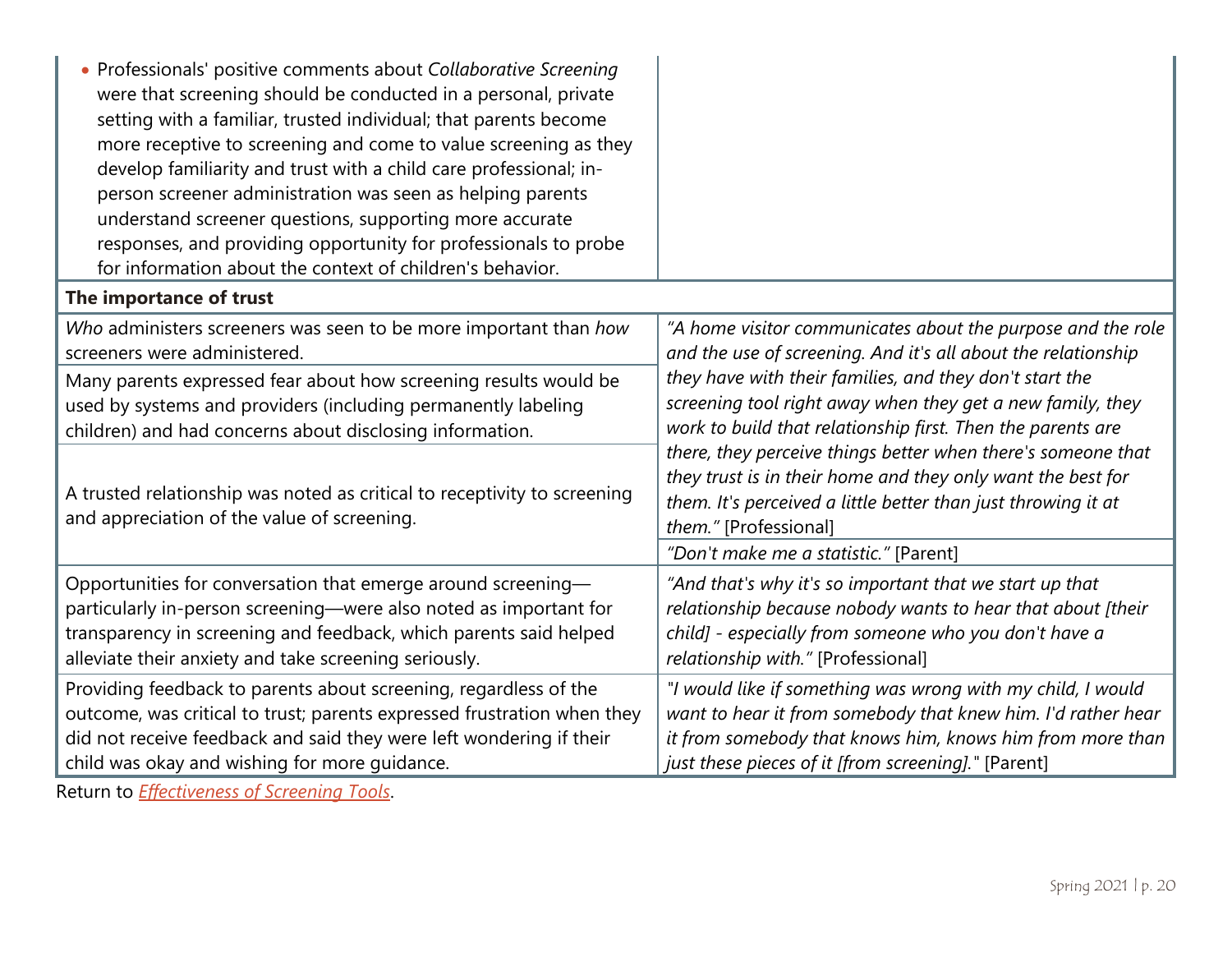### **Aim 1: Table B-2. Key findings, illustrative quotes and examples related to trustworthiness of screening tools**

<span id="page-20-0"></span>

| Key Findings                                                                                                                                                                                                                                                                                                                                                                            | Illustrative Quotes and Examples |  |
|-----------------------------------------------------------------------------------------------------------------------------------------------------------------------------------------------------------------------------------------------------------------------------------------------------------------------------------------------------------------------------------------|----------------------------------|--|
| <b>Overall accuracy of commonly used screeners</b>                                                                                                                                                                                                                                                                                                                                      |                                  |  |
| Screeners were seen to be working well for children in these communities.                                                                                                                                                                                                                                                                                                               |                                  |  |
| Most participants said cutoffs were appropriate and systematic patterns of either false negatives or false positives were not noted;<br>participants in one community said they adjusted for community norms by using different percentile cutoffs for scoring (setting the<br>cutoff lower than recommended to make it more sensitive).                                                |                                  |  |
| Sensitivity of screeners was seen as acceptable, to identify potential problems for further evaluation. Parents expressed some concern<br>that screening might not be sensitive enough.                                                                                                                                                                                                 |                                  |  |
| Parents admitted that they sometimes rushed through screeners and that this<br>"[Screeners] can work really well, but they don't work<br>could make results less accurate; both professionals and parents noted that<br>really well if you're not reading them carefully or taking<br>the time to answer them." [Parent]<br>some screeners were very long and overwhelming to complete. |                                  |  |
| Parents also reflected that they see their children through 'rose-colored parent glasses' and that could influence their responses and<br>the accuracy of screening results.                                                                                                                                                                                                            |                                  |  |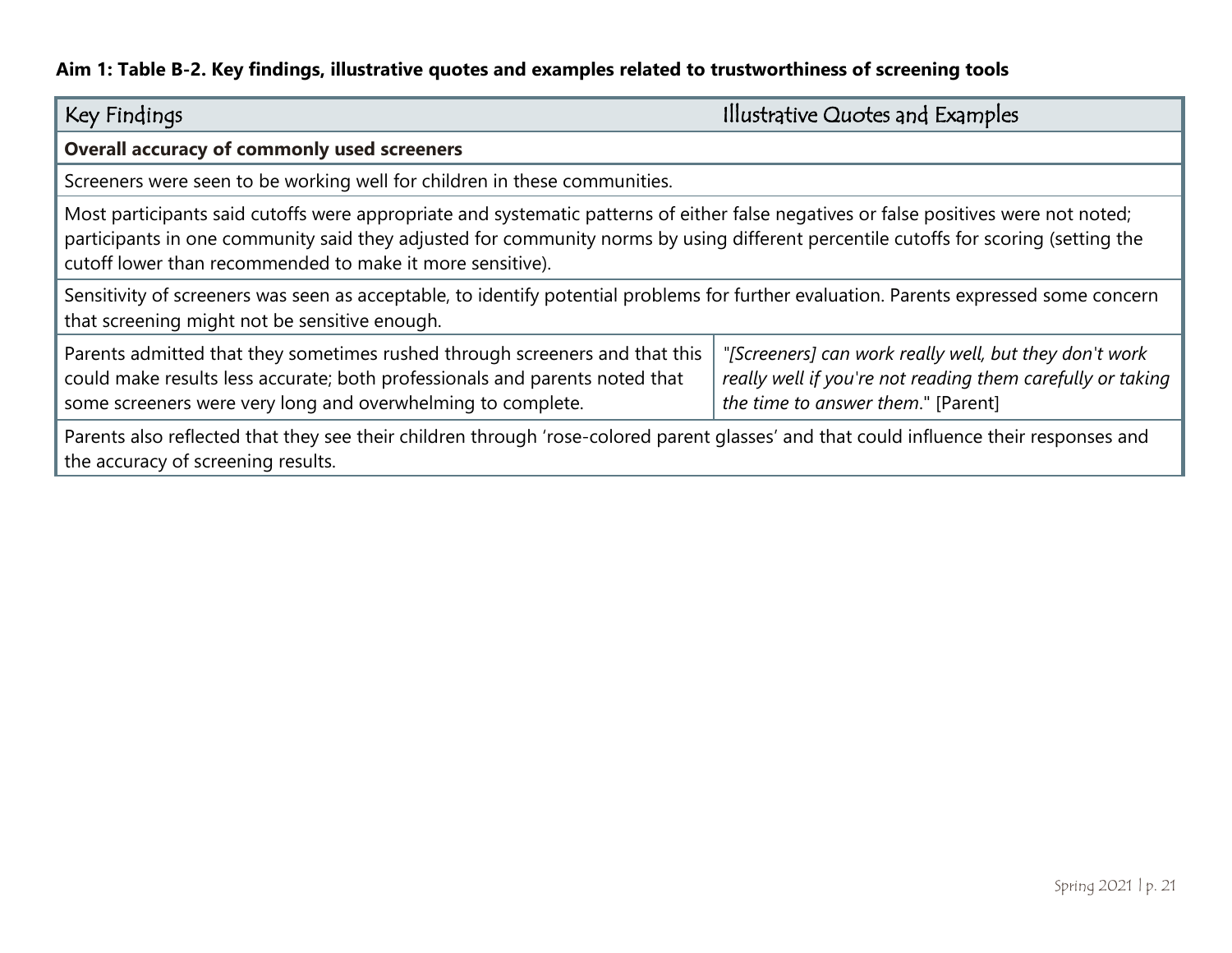| <b>Concerns with appropriateness of specific screener items</b>                                                                                                                                                                                                                                                              |                                                                                                                                                                                                                                                                                                                                                                                                                                                                                                                                                                                                                                                                                                                                                          |  |
|------------------------------------------------------------------------------------------------------------------------------------------------------------------------------------------------------------------------------------------------------------------------------------------------------------------------------|----------------------------------------------------------------------------------------------------------------------------------------------------------------------------------------------------------------------------------------------------------------------------------------------------------------------------------------------------------------------------------------------------------------------------------------------------------------------------------------------------------------------------------------------------------------------------------------------------------------------------------------------------------------------------------------------------------------------------------------------------------|--|
| Some screener items raised concerns within the cultures and contexts of<br>communities. Examples included:                                                                                                                                                                                                                   | • Questions about behaviors used to indicate<br>potential social or behavior problems that could,<br>instead, reflect appropriate respect for cultural<br>norms (e.g., avoidance of eye contact).<br>. In one community, where subsistence hunting is a<br>strong part of the local culture, teachers shared a<br>book they use in their Head Start classroom about<br>the community coming together for a seal hunt to<br>provide food, and noted how this cultural practice is<br>at odds with social-emotional screening "red-flags"<br>about harming animals.<br>• Young children learning Native languages alongside<br>English (or before English) were seen as<br>disadvantaged in screening focused narrowly on<br>English language acquisition. |  |
| In Native communities where children are taught from a young age to be quiet and reserved (e.g., to sit back, listen, and observe),<br>screeners were noted for flagging potential developmental problems when used among children who were, in fact, exhibiting<br>advanced and culturally appropriate behavior.            |                                                                                                                                                                                                                                                                                                                                                                                                                                                                                                                                                                                                                                                                                                                                                          |  |
| Some questions were seen to be too specific (e.g., whether child could cut a<br>square with scissors); others were confusing for parents (i.e., whether or not a<br>child could do a particular thing depended on too many factors, such as<br>whether or not he was tired, so parents said they didn't know how to answer). | "The wording, they're super specific, and it's almost<br>subjective. [Questions are] specific, [you think] they do<br>this kind of, but he doesn't do this.' It's almost like<br>they're trying to put your kid in a box. Rather than just<br>being more, I don't know, more flexible. It's very black<br>and white, so you don't know how to answer itAnd<br>there's nothing that's [like] a box that's just like, 'With<br>assistance.' Like I can check, 'He can do this with<br>assistance,' or something like that would be more<br>helpful." [Parent]                                                                                                                                                                                              |  |
| Some questions asked about children's ability to interact with objects or opportunities that parents noted were limited in their                                                                                                                                                                                             |                                                                                                                                                                                                                                                                                                                                                                                                                                                                                                                                                                                                                                                                                                                                                          |  |

communities (e.g., walking up a staircase when stairs were uncommon in their location).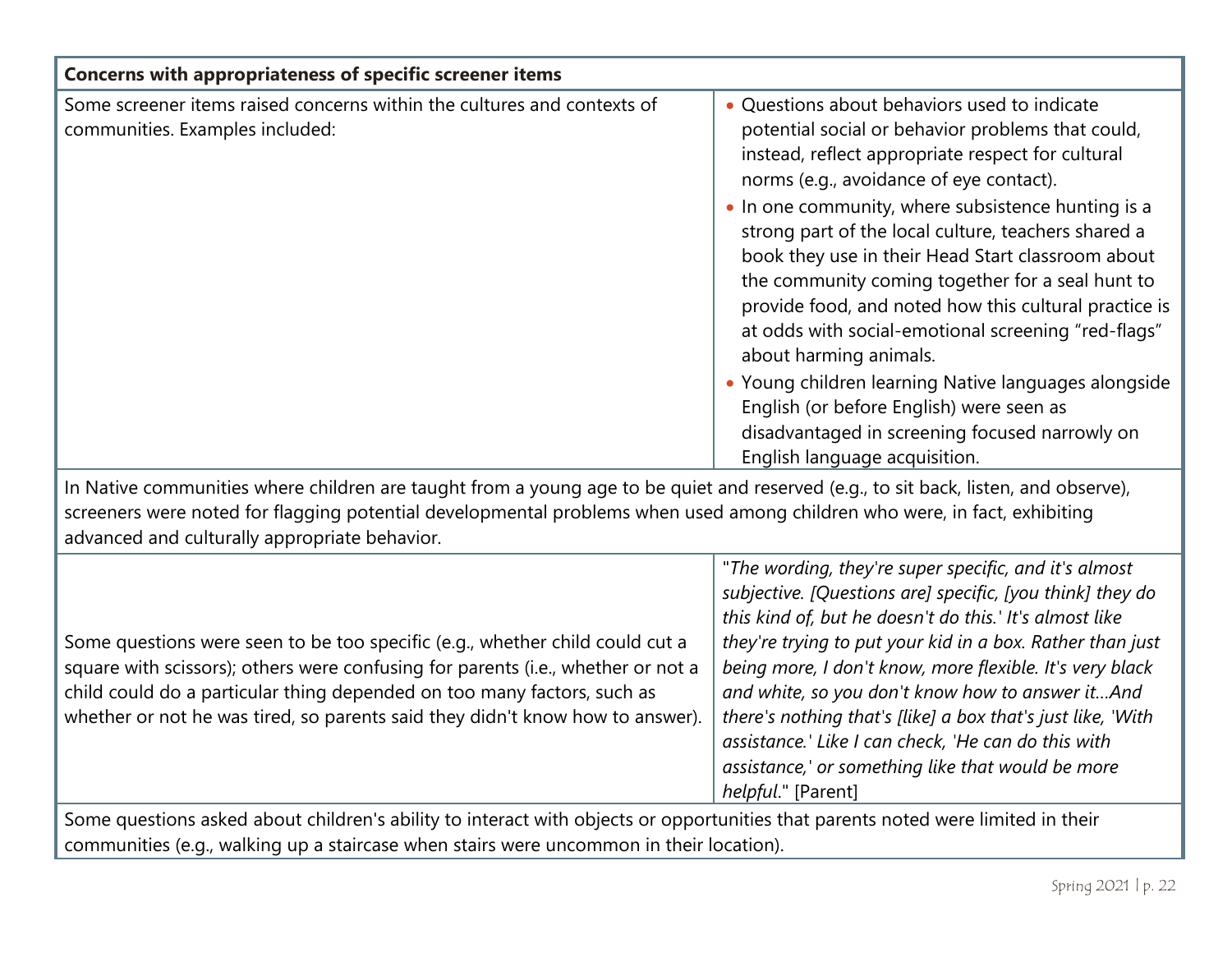| Participants also noted that the young AI/AN children encounter conflicting<br>messages about appropriate behavior-within their tribal culture and within<br>mainstream culture; such messages make it hard for them to know what is<br>socially appropriate. | "[T]hey hear look at me/don't stare; don't look at<br>me/look at me aren't you paying attention, etc."<br>[Professional]                                                                            |  |  |  |
|---------------------------------------------------------------------------------------------------------------------------------------------------------------------------------------------------------------------------------------------------------------|-----------------------------------------------------------------------------------------------------------------------------------------------------------------------------------------------------|--|--|--|
| Screeners as only one of many sources of information                                                                                                                                                                                                          |                                                                                                                                                                                                     |  |  |  |
| Many participants pointed to the need to interpret screening results in conjunction with other information.                                                                                                                                                   |                                                                                                                                                                                                     |  |  |  |
| The value of the parent's observations (beyond those captured on screeners) along with observations of teachers, home visitors,<br>childcare providers, and other early childhood professionals, was noted as important.                                      |                                                                                                                                                                                                     |  |  |  |
| A child's medical history was also suggested as a critical piece of information to consider.                                                                                                                                                                  |                                                                                                                                                                                                     |  |  |  |
| Participants also emphasized the importance of considering a child's family,<br>culture, and community in interpreting screening results.                                                                                                                     | "I could lend some expertise in what I know about<br>speech and language development, but if I don't know<br>that community, it's going to be hard for me to be really<br>accurate." [Professional] |  |  |  |

Return to *[Effectiveness of Screening Tools](#page-12-1)*.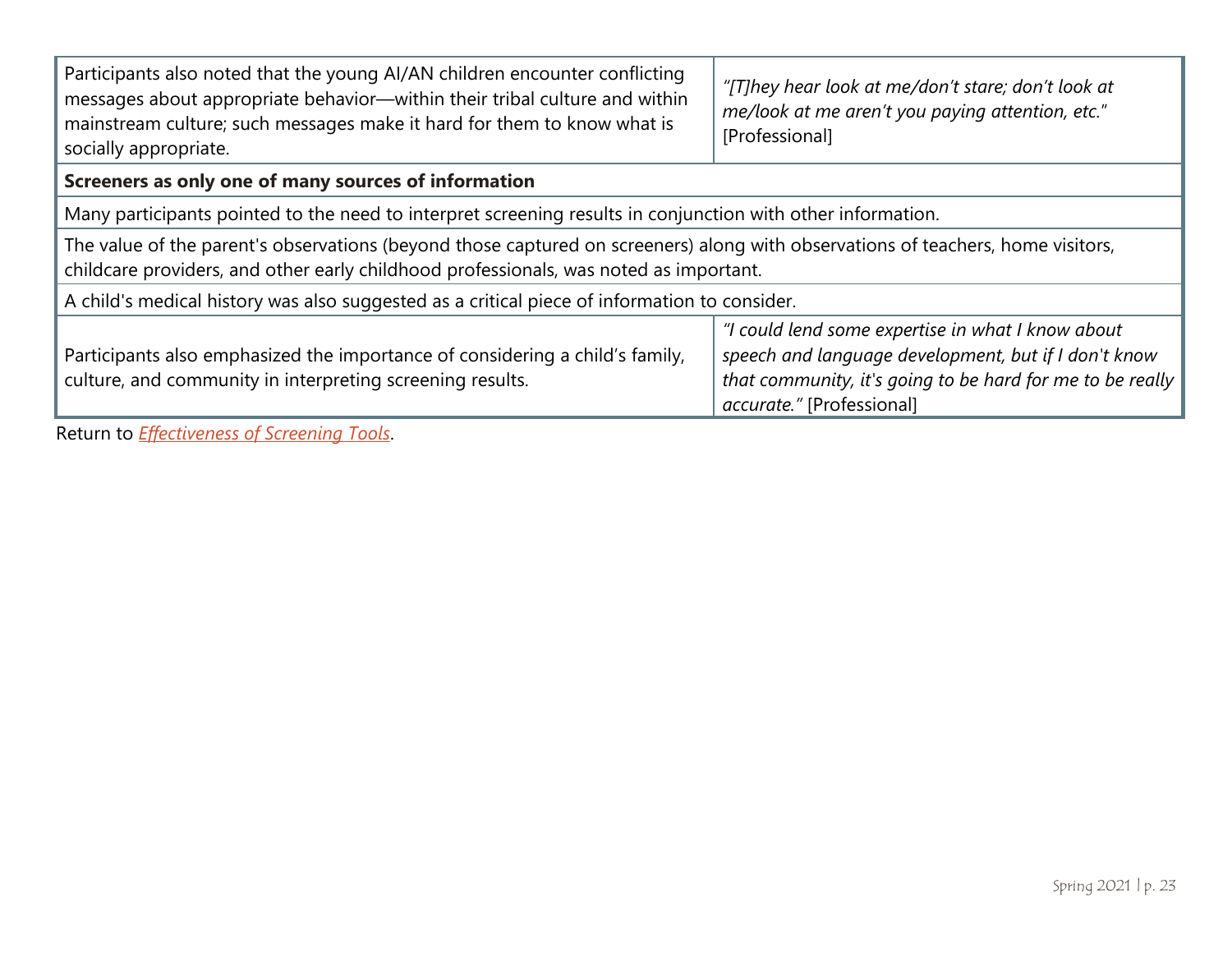<span id="page-23-0"></span>

| Key Findings                                                                                                                                                                                                                                    | Illustrative Quotes and Examples                                                                                                                                                                                                                                                                                                                                                                                                                                                                                                                                                                                                                                                                                                                                                                                     |
|-------------------------------------------------------------------------------------------------------------------------------------------------------------------------------------------------------------------------------------------------|----------------------------------------------------------------------------------------------------------------------------------------------------------------------------------------------------------------------------------------------------------------------------------------------------------------------------------------------------------------------------------------------------------------------------------------------------------------------------------------------------------------------------------------------------------------------------------------------------------------------------------------------------------------------------------------------------------------------------------------------------------------------------------------------------------------------|
| Screening was seen as most effective when professionals scoring screeners,<br>interpreting scores, and delivering feedback were culturally sensitive and<br>familiar with the local culture.                                                    | "I think for me it was always not just the test but how<br>it was explained and given to the parents because<br>they're quite, quite concerned that their child isn't<br>developing in the end, the person who was<br>interpreting those tests need[s] to be very sensitive<br>regardless of where the person is, but particularly in<br>a Native American culturally relevant place. In many<br>ways we're very, very place bound here." [Parent]                                                                                                                                                                                                                                                                                                                                                                   |
| Sensitivity to privacy in the screening process was emphasized, given tight<br>networks in tribal communities; parents expressed concerns about who<br>would see screening information and how it would be used.                                | "You are always bound to know someone or be<br>related to someone in Indian communities."<br>[Professional]                                                                                                                                                                                                                                                                                                                                                                                                                                                                                                                                                                                                                                                                                                          |
| Cultural values and practices around children and parenting influence children's development and, thus, responses to screeners.                                                                                                                 |                                                                                                                                                                                                                                                                                                                                                                                                                                                                                                                                                                                                                                                                                                                                                                                                                      |
| Screening and subsequent interventions were seen by some as tools of<br>colonization, described as attempts to acculturate AI/AN children, forcing<br>AI/AN people to raise their children to meet Western norms for<br>developmental progress. | "I have an uncle, when he was small, he was really<br>hyper. And his mom and his [family] from his mom's<br>side, they weren't really traditional. So, they used to<br>say, 'Oh, he needs to go see the doctor. Maybe the<br>doctor can give him some medication to calm him<br>down.' But my side, or his dad's side, we're more<br>traditional. And they were like, 'No. Don't give him<br>that medicine. Let's pray. Let's [burn] cedar. Let's give<br>him some of our kind of the Native medicine. Let's<br>give him some of that and see if he calms down<br>instead of leaning towards the medication and trying<br>to feed him all this medication.' Or as my grandpa<br>would say-'The white man's medication."<br>[Professional]<br>"Seeking help outside your family is a colonization<br>issue." [Parent] |

### **Aim 1: Table B-3. Key findings, illustrative quotes and examples related to interpretation of results in the context of culture**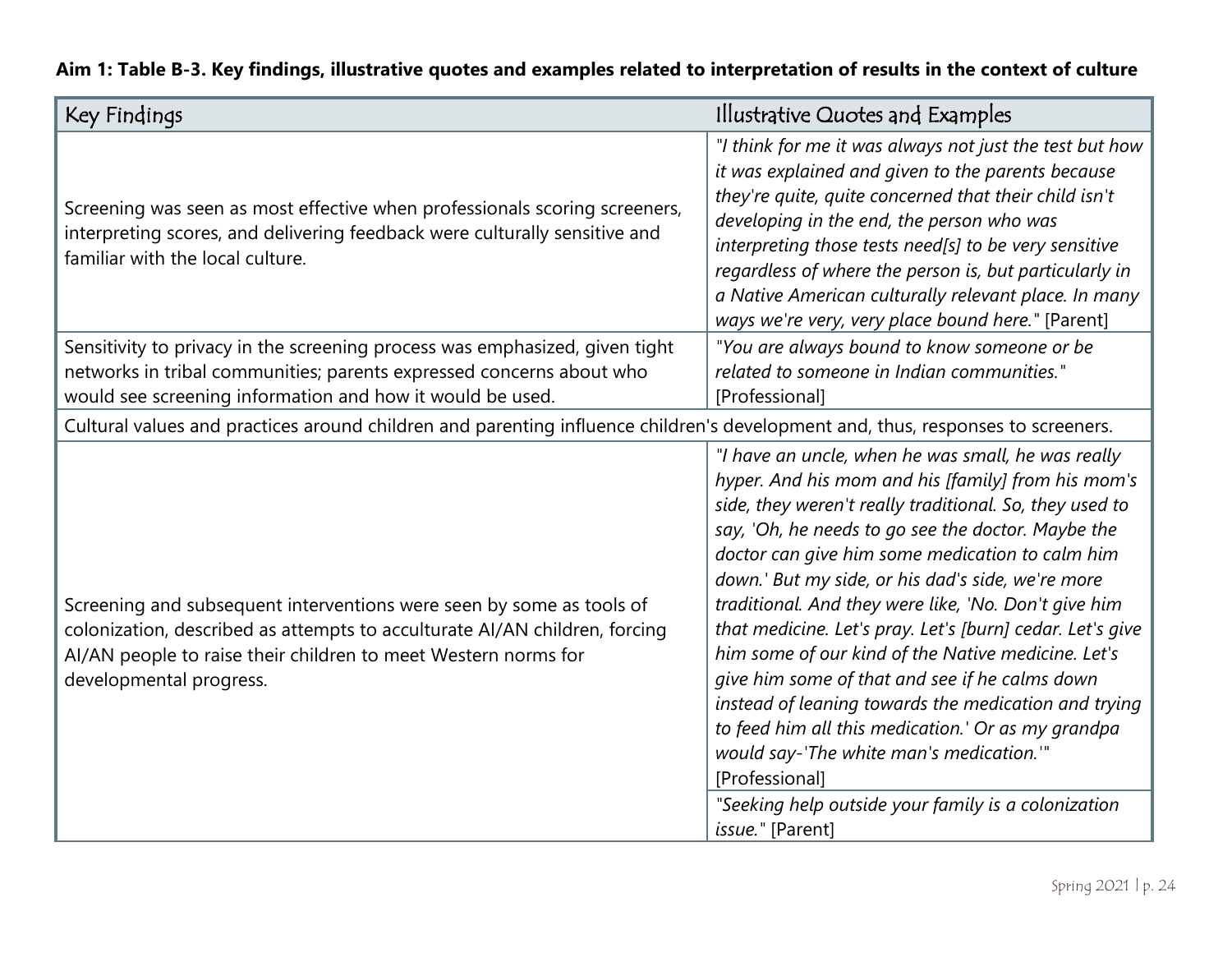| AI/AN children have a rich array of experiences not represented on standard<br>screening instruments and are sometimes not exposed to the experiences<br>measured on those instruments; concerns were raised that AI/AN children<br>could appear to be lagging behind simply because the wrong questions are<br>being asked. Some examples noted by participants included: | • A question asking about going into dark rooms<br>was noted at the Alaska Native site; seasonal<br>variation in sunlight, with long dark days in the<br>winter and long light days in the summer,<br>complicates the meaning of this question for<br>young children. |
|----------------------------------------------------------------------------------------------------------------------------------------------------------------------------------------------------------------------------------------------------------------------------------------------------------------------------------------------------------------------------|-----------------------------------------------------------------------------------------------------------------------------------------------------------------------------------------------------------------------------------------------------------------------|
|                                                                                                                                                                                                                                                                                                                                                                            | • Another question about understanding stoplights<br>was pointed out in a rural community where there<br>are no stoplights; children are thus not exposed to<br>opportunities to know how to respond to them.                                                         |

Return to *Effectiveness [of Screening Tools](#page-12-1)*.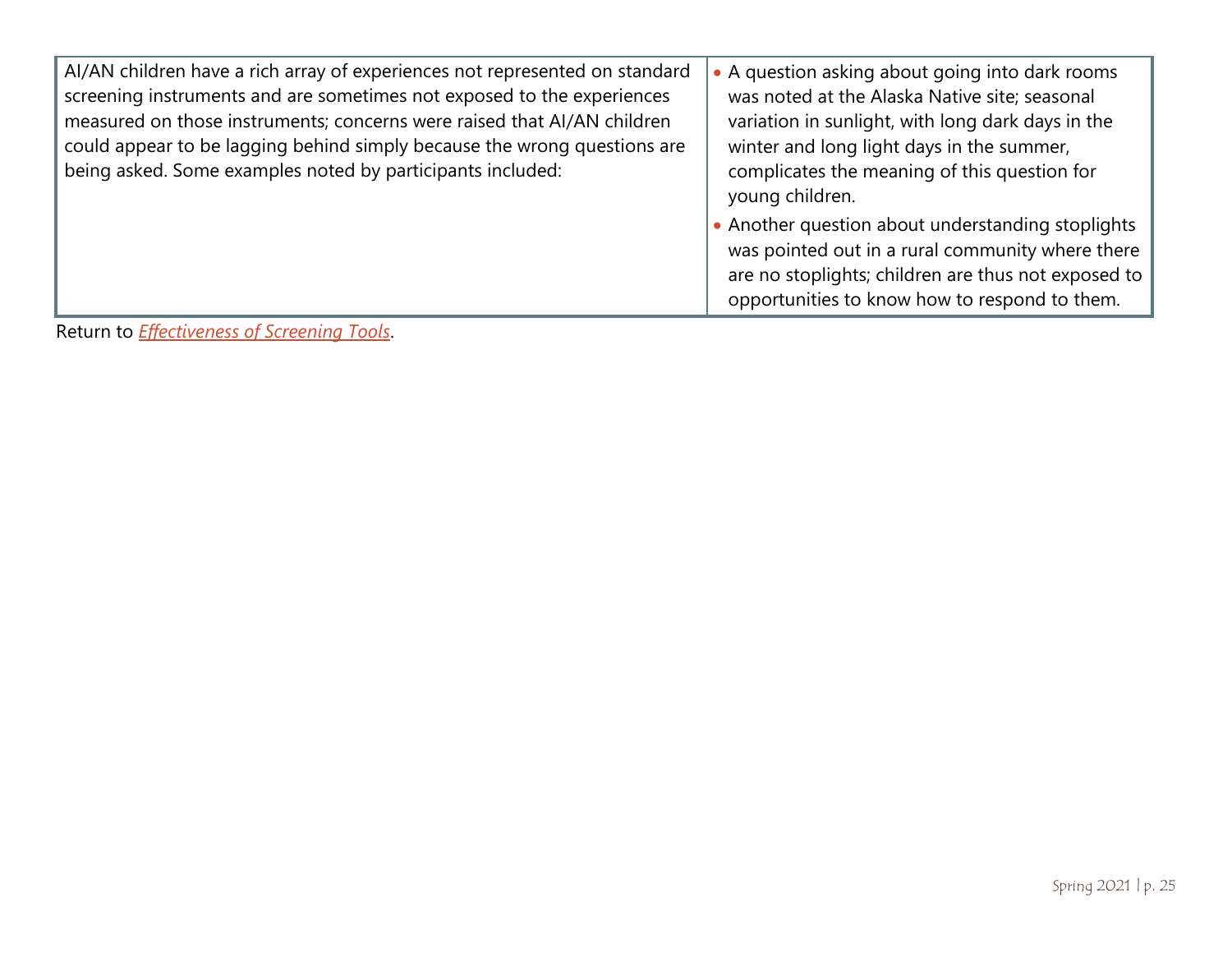| Aim 1: Table B-4. Key findings, illustrative quotes and examples related to preparedness of the screening workforce |  |  |  |  |  |
|---------------------------------------------------------------------------------------------------------------------|--|--|--|--|--|
|---------------------------------------------------------------------------------------------------------------------|--|--|--|--|--|

<span id="page-25-0"></span>

| Key Findings                                                                                                                                          | Illustrative Quotes and Examples                                                                                                                                                                                                                                                                                                                                                                                                                                                                                                                                                 |
|-------------------------------------------------------------------------------------------------------------------------------------------------------|----------------------------------------------------------------------------------------------------------------------------------------------------------------------------------------------------------------------------------------------------------------------------------------------------------------------------------------------------------------------------------------------------------------------------------------------------------------------------------------------------------------------------------------------------------------------------------|
| Most professionals reported no training (formal or informal) about<br>developmental screening and stated a need for it (including annual refreshers). | "[T]hat's probably our weakest link, our training.<br>We're so big now, we have to bring people in."<br>[Professional]                                                                                                                                                                                                                                                                                                                                                                                                                                                           |
| Particular training needs mentioned included:                                                                                                         | • Building rapport with families around screening<br>• Gaining experience to handle different situations<br>that arise in screening and being able to<br>problem-solve them<br>• Talking with parents about significant<br>developmental problems when they are<br>identified<br>• Reducing stigma around developmental<br>problems and interventions<br>• Using information about children's circumstances<br>to better understand screening results<br>• Cultural awareness and using screeners in<br>culturally appropriate ways<br>• Ongoing training and refresher training |
| The lack of funding to support training in communities was noted.                                                                                     |                                                                                                                                                                                                                                                                                                                                                                                                                                                                                                                                                                                  |

Return to *[Effectiveness of Screening Tools](#page-12-1)*.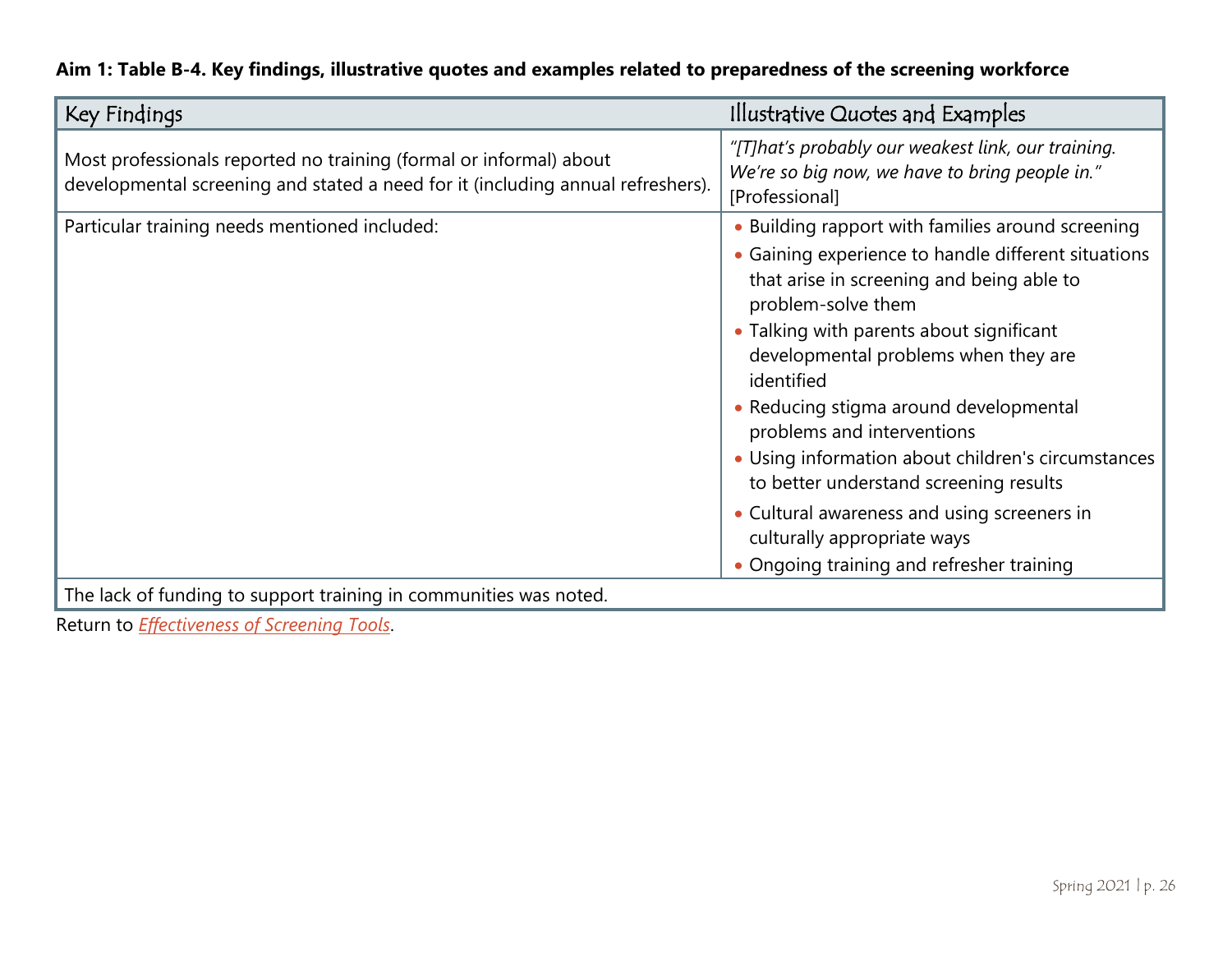|  |  | Aim 1: Table C-1. Key findings, illustrative quotes and examples related to communicating screening results to parents |  |  |
|--|--|------------------------------------------------------------------------------------------------------------------------|--|--|
|--|--|------------------------------------------------------------------------------------------------------------------------|--|--|

<span id="page-26-0"></span>

| Key Findings                                                                                                                                                                                                                                                        | Illustrative Quotes and Examples                                                                                                                                                                                                                                                                                                                                                                                                                                                       |
|---------------------------------------------------------------------------------------------------------------------------------------------------------------------------------------------------------------------------------------------------------------------|----------------------------------------------------------------------------------------------------------------------------------------------------------------------------------------------------------------------------------------------------------------------------------------------------------------------------------------------------------------------------------------------------------------------------------------------------------------------------------------|
| <b>Approaches to providing feedback</b>                                                                                                                                                                                                                             |                                                                                                                                                                                                                                                                                                                                                                                                                                                                                        |
| Methods for delivering screening results to parents<br>varied in both format and extent across communities.                                                                                                                                                         | Some families received results in writing (mailed, hand-delivered, or<br>emailed).                                                                                                                                                                                                                                                                                                                                                                                                     |
| Many parents reported receiving results only if their child<br>screened positive.                                                                                                                                                                                   | Others received results in person (e.g., at parent-teacher conferences,<br>home visits, or doctor visits).                                                                                                                                                                                                                                                                                                                                                                             |
| Some professionals reported only sharing positive<br>screening results because of limited program resources;<br>others said they believed it was only important to share<br>results of positive screens (i.e., potential concerns), that<br>"no news is good news". | "It just tells you thank you for submitting the ages and stages and that's it.<br>I don't like that feeling, [of feeling] being hung up on, well, what was the<br>outcome, you know, how did it go? Are they where they need to be? And<br>then hearing well, no news is good news. Okay, well that's not helpful."<br>[Parent]                                                                                                                                                        |
| Parent preferences for receiving feedback                                                                                                                                                                                                                           |                                                                                                                                                                                                                                                                                                                                                                                                                                                                                        |
| Many parents expressed frustration with not getting<br>results unless there was a concern; most said they<br>wanted to receive results regardless of outcome.                                                                                                       | "It did feel kind of pointless doing my surveys in the doctor's office because<br>they never actually talked about anything. [They] never said anything<br>other than they're doing good." [Parent]                                                                                                                                                                                                                                                                                    |
|                                                                                                                                                                                                                                                                     | "Basically, I feel like we fill it out and it just goes in their file and that's the<br>end of it. And it's not looked at [or] share[d]." [Parent]                                                                                                                                                                                                                                                                                                                                     |
| Some parents said screening feedback and guidance was<br>especially important with their first child.                                                                                                                                                               | "[As a] First-time mom, it was more intriguing on why they were asking<br>certain things as opposed to having two children the second time around.<br>And yeah, they'll do it in two or three weeks. And you know, it's a first-<br>time mom, you kind of freak out whenever the questions come up and<br>your child's not at that spot. If they're like nine months, not rolling over,<br>sitting up, you know, more to be alert I guess or you know, something's<br>wrong." [Parent] |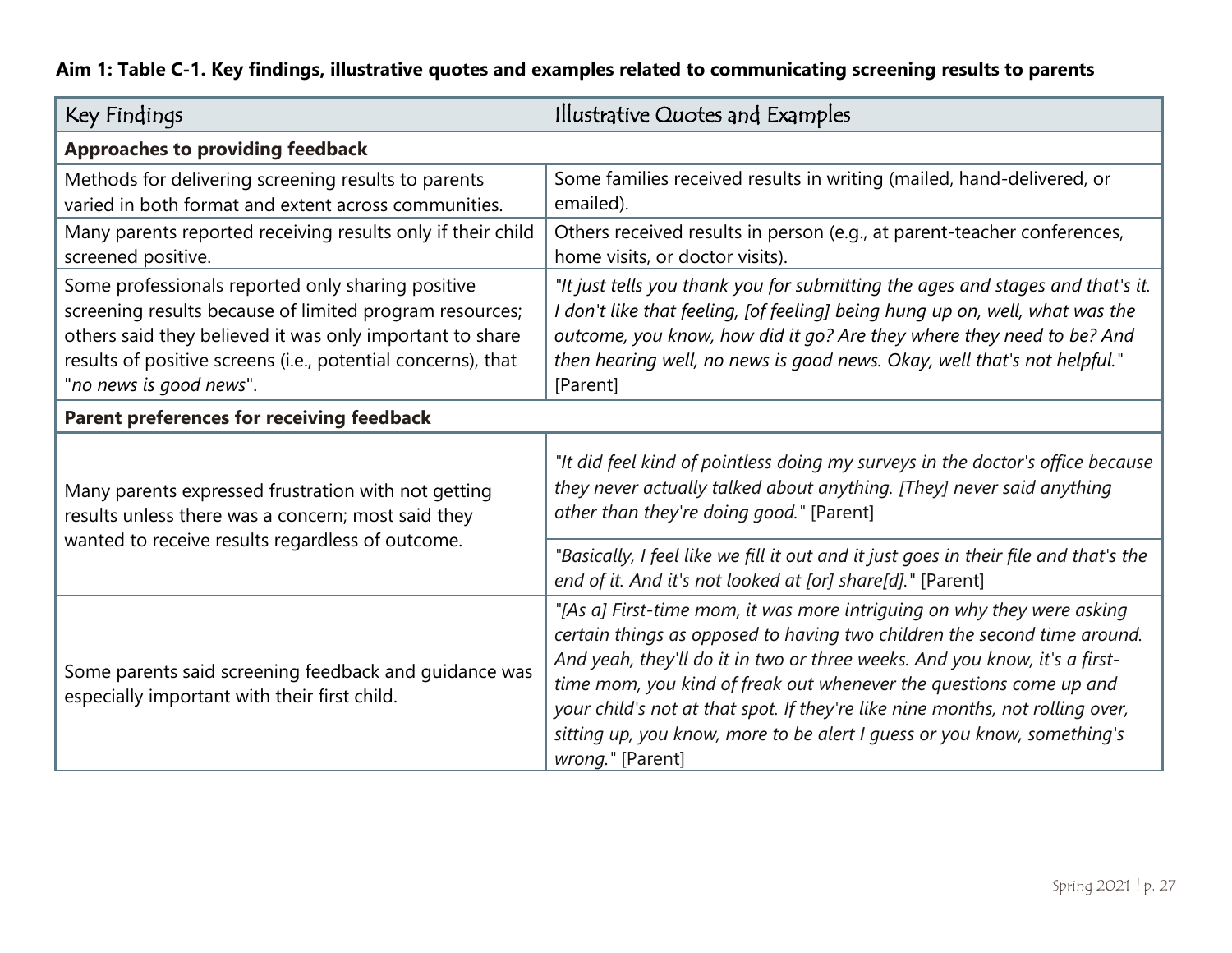| Parents' past experiences with screening were important<br>in how they approached screening and how open they<br>were to accepting screening results.                                                                                                | "I was 20, 21 years old and it was my first child. I don't remember having<br>home visits and they're saying, you know, oh, well she's a little delayed<br>and this and this. And being the young mom not knowing if I was doing<br>everything right, I remember it really affected me. I remember I cried like,<br>oh no, what am I doing wrong? You know, now that I've had three kids,<br>I'm just like, eh. So, I'm not worried about it. I[v'e] become a little more<br>experience[d]." [Parent] |  |  |
|------------------------------------------------------------------------------------------------------------------------------------------------------------------------------------------------------------------------------------------------------|-------------------------------------------------------------------------------------------------------------------------------------------------------------------------------------------------------------------------------------------------------------------------------------------------------------------------------------------------------------------------------------------------------------------------------------------------------------------------------------------------------|--|--|
| Parents expressed interest in getting additional<br>information along with screening feedback, such as tip<br>sheets for what their child should be doing, age-<br>appropriate parenting strategies, and activities to<br>support child development. | "It'd probably nice to see, at least for autism, more support-group type<br>things. There's no easy way to lift that stigma of having a child in special<br>ed or not knowing exactly what to do at home to work on those things. As<br>a single parent, you get overwhelmed, there's always barriers." [Parent]                                                                                                                                                                                      |  |  |
| <b>Effectively communicating screening results</b>                                                                                                                                                                                                   |                                                                                                                                                                                                                                                                                                                                                                                                                                                                                                       |  |  |
| Sensitivity to family background and culture is important.                                                                                                                                                                                           | "[Share feedback] with mutual respect that helps to facilitate beyond<br>whatever language, and then they're very receptive because they realize<br>you're not trying to take anything away. You're just trying to add to their<br>tools." [Professional]                                                                                                                                                                                                                                             |  |  |
|                                                                                                                                                                                                                                                      | "Some doors are really scary to walk into [laughter]. And some doors you<br>really connect with. But it's just about finding how to connect with that<br>family the best and support their kids." [Professional]                                                                                                                                                                                                                                                                                      |  |  |
| Communicating results in the context of a conversation                                                                                                                                                                                               | • support and encourage parents                                                                                                                                                                                                                                                                                                                                                                                                                                                                       |  |  |
| was noted as beneficial, providing opportunities to:                                                                                                                                                                                                 | • probe for information about child's environmental context and<br>exposures                                                                                                                                                                                                                                                                                                                                                                                                                          |  |  |
|                                                                                                                                                                                                                                                      | • include education about the importance and process of early<br>childhood developmental screening and child development more<br>generally                                                                                                                                                                                                                                                                                                                                                            |  |  |
| Tailor feedback to parents' educational level.                                                                                                                                                                                                       | "Just be kind and respectful and hope that they will do the same and that<br>their child will benefit from that. But, yeah, don't talk down to them, don't<br>teacher-talk, don't put words in their mouth." [Professional]                                                                                                                                                                                                                                                                           |  |  |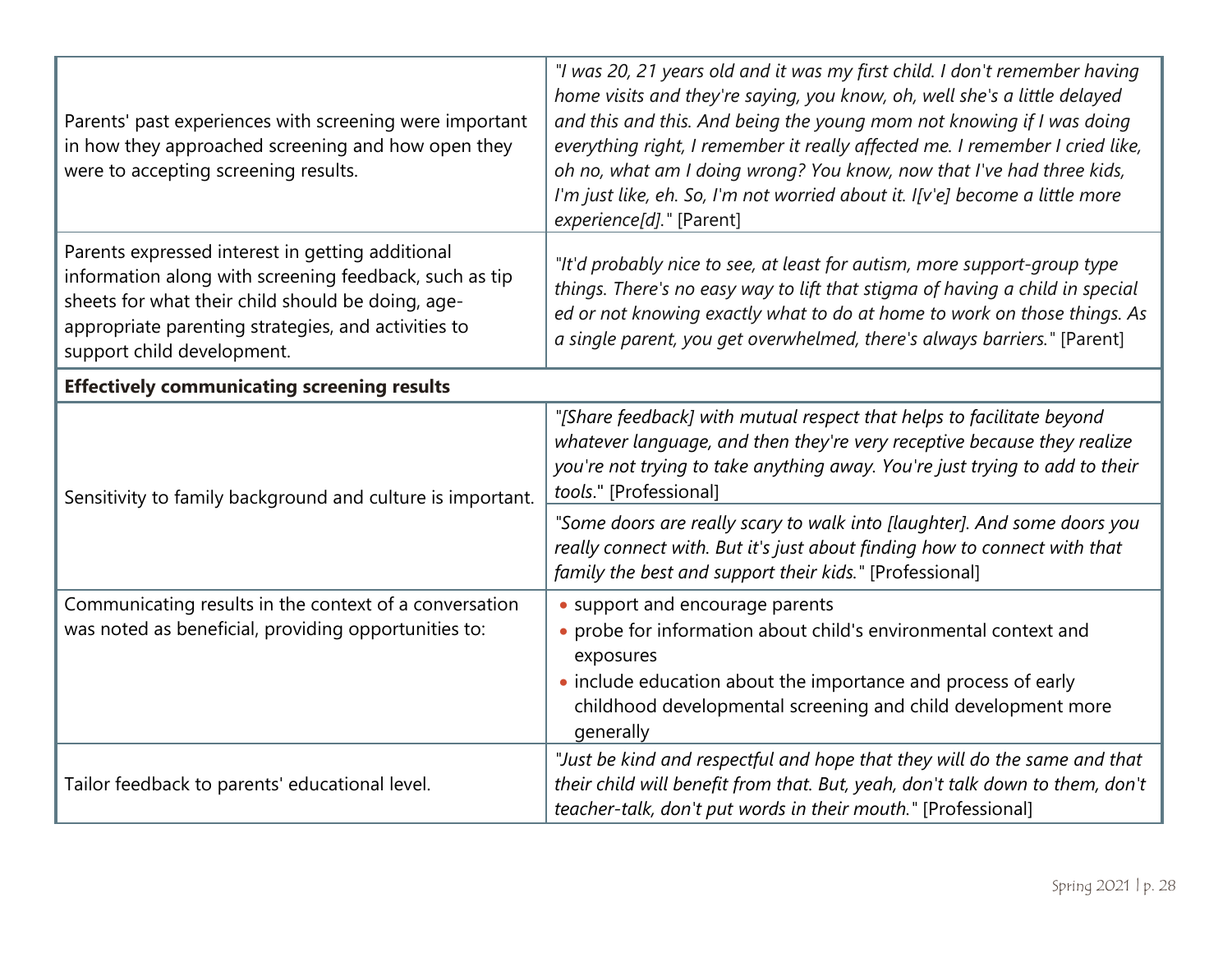| Respect intergenerational child-rearing common in AI/AN communities; grandparents raising children may be unfamiliar with<br>screening and particularly wary of it.                                                                  |                                                                                                                                                                                                                                                                                                                                                                                                                                                      |  |
|--------------------------------------------------------------------------------------------------------------------------------------------------------------------------------------------------------------------------------------|------------------------------------------------------------------------------------------------------------------------------------------------------------------------------------------------------------------------------------------------------------------------------------------------------------------------------------------------------------------------------------------------------------------------------------------------------|--|
| Share screening results as soon as feasible.                                                                                                                                                                                         |                                                                                                                                                                                                                                                                                                                                                                                                                                                      |  |
| Offer resources and referrals, if needed.                                                                                                                                                                                            |                                                                                                                                                                                                                                                                                                                                                                                                                                                      |  |
| Use conversations about screening results as an<br>opportunity for parents, teachers, and health care<br>providers to be on the same page, work toward the same<br>goals, and reinforce each other's efforts to support<br>children. | "[Y]our role is based off a relationship. You're not just going into the home<br>to teach the kids, you're not the teacher, you're the partner with the<br>teacher, you're not the shining star, you're there to support the parent as<br>the first and primary teacher of their child." [Professional]<br>"Screening can be a teachable moment - the parent is there, they are<br>ready for the conversation, ready to take action." [Professional] |  |

Return to *[Impact of Screening](#page-12-2)*.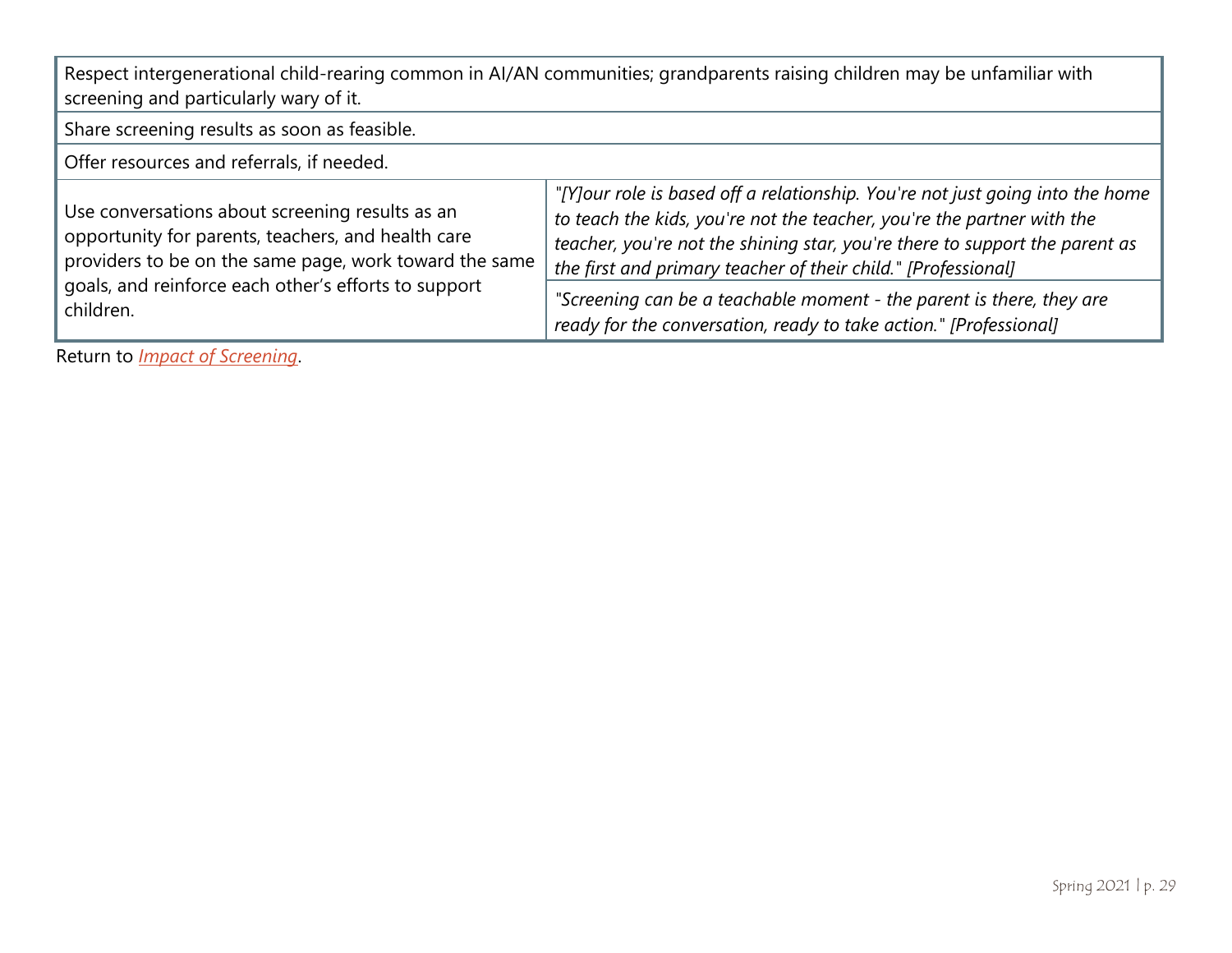#### **Aim 1: Table C-2. Key findings, illustrative quotes and examples related to referrals and resources for evaluation and services**

<span id="page-29-1"></span><span id="page-29-0"></span>

| Key Findings                                                                                                                                                                                                                                       | Illustrative Quotes and Examples                                                                                                                |  |
|----------------------------------------------------------------------------------------------------------------------------------------------------------------------------------------------------------------------------------------------------|-------------------------------------------------------------------------------------------------------------------------------------------------|--|
| <b>Availability of resources</b>                                                                                                                                                                                                                   |                                                                                                                                                 |  |
| Professionals' reports of available resources varied across the four partner communities; some had interconnected networks of<br>services while others had sparse networks or specialty services only at significant distance from local families. |                                                                                                                                                 |  |
|                                                                                                                                                                                                                                                    | Parents generally believed that adequate resources were available in their communities and they knew how to access them.                        |  |
| Some parents who had received referrals, however, reported encountering long wait lists or having to travel long distances to see<br>specialists (e.g., 2-hour drives).                                                                            |                                                                                                                                                 |  |
| <b>Barriers to accessing referrals and resources</b>                                                                                                                                                                                               |                                                                                                                                                 |  |
| Availability of resources did not always result in access to resources; several barriers were described that kept parents from<br>following through on referrals.                                                                                  |                                                                                                                                                 |  |
| Parents shared that obtaining an evaluation or accessing<br>services could be anxiety provoking and overwhelming.                                                                                                                                  | "Do I want to know? Do I want to put my kid through this kind of thing?"<br>[Parent]                                                            |  |
| Professionals noted the value of a 'warm hand-off' to<br>effectively connect parents to services, and cited<br>effective practices:                                                                                                                | • a community champion for screening<br>• free screening for all children<br>• relationships and connections to create formal referral pathways |  |
|                                                                                                                                                                                                                                                    | between organizations<br>· liaisons to coordinate hand-offs between screening and referral<br>organizations                                     |  |
|                                                                                                                                                                                                                                                    | • secure funding for screening and intervention (e.g., Title I money)                                                                           |  |
| Lack of familiarity, trust, and relationship were noted as barriers to effective referral.                                                                                                                                                         |                                                                                                                                                 |  |
| Long distances to specialty providers posed barriers for families with limited access to reliable transportation and limited or no<br>public transportation options.                                                                               |                                                                                                                                                 |  |
| Professionals noted the lack of funding for specialty providers (e.g., with expertise in autism, sensory issues, or ADHD) as well as<br>difficulty in recruiting such providers to remote communities.                                             |                                                                                                                                                 |  |
| Doturn to Impact of Carooning                                                                                                                                                                                                                      |                                                                                                                                                 |  |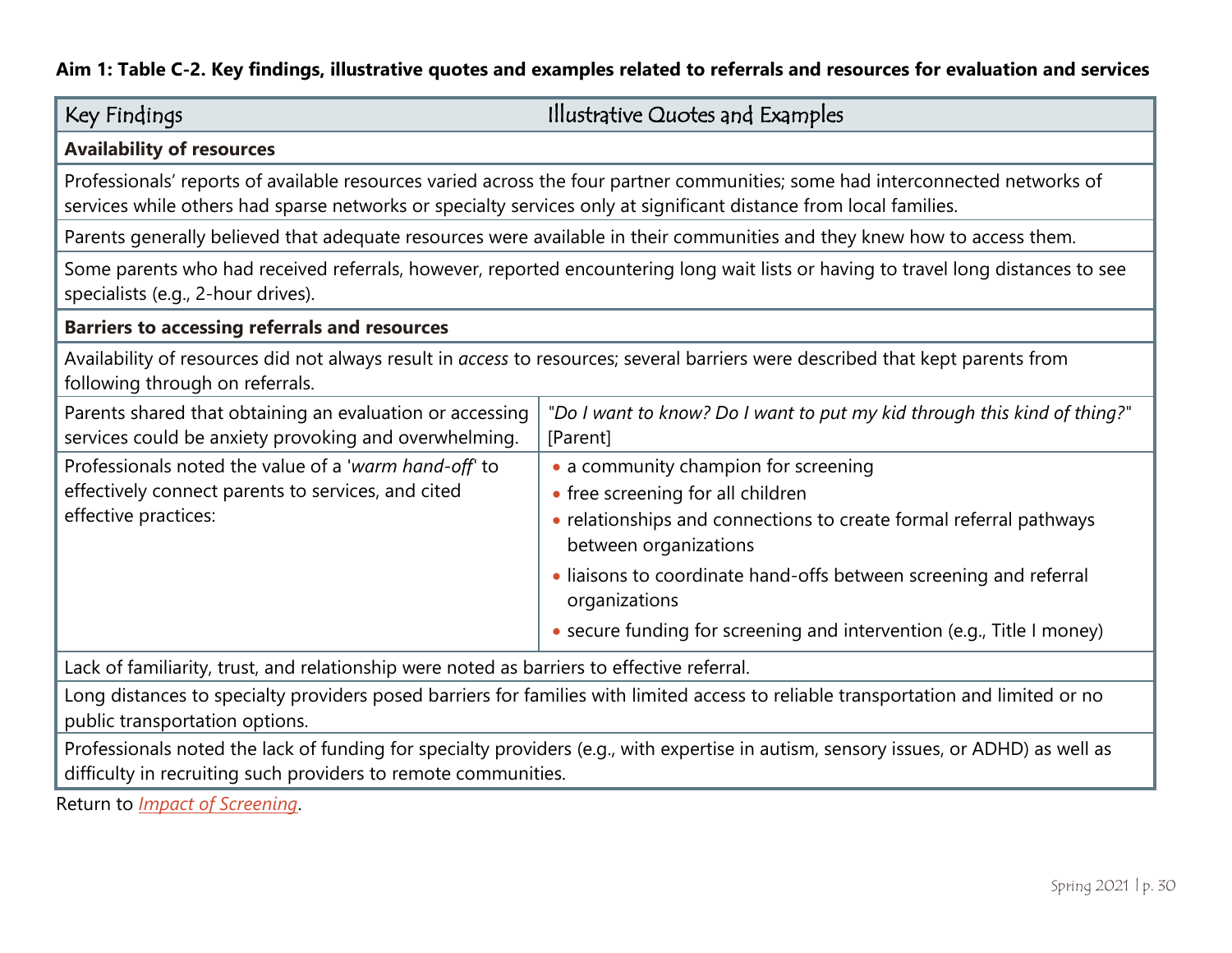#### **Aim 1: Table C-3. Key findings, illustrative quotes and examples related to improvement in children's outcomes**

<span id="page-30-0"></span>

| Parents reported improvements as a result of services provided after screening, or as a result of guidance they received on what<br>they could do at home to support development.                                                                                                                                                                        |                                                                                                                                                                                                                                                                                                                                                                                                                                                                                                     |  |
|----------------------------------------------------------------------------------------------------------------------------------------------------------------------------------------------------------------------------------------------------------------------------------------------------------------------------------------------------------|-----------------------------------------------------------------------------------------------------------------------------------------------------------------------------------------------------------------------------------------------------------------------------------------------------------------------------------------------------------------------------------------------------------------------------------------------------------------------------------------------------|--|
| Parents with children who had delays that were not identified by early screening talked about the significant challenge encountered<br>in the absence of early intervention.                                                                                                                                                                             |                                                                                                                                                                                                                                                                                                                                                                                                                                                                                                     |  |
| Most professionals said they believed screening improved outcomes for<br>children. Early services made possible through screening were believed to<br>support better outcomes for children. Benefits noted included:<br>Professionals said the benefits outweigh the risks as long as professionals can communicate screening results in ways that don't | • Providing a lot of important information.<br>• Making the process of linking children to<br>services quicker and more efficient.<br>• Supporting significant improvements in<br>behavior/well-being/development when<br>children were connected to services after<br>screening.<br>• Prompting discussions between health care<br>providers and parents and helping both<br>parents and providers become aware of a<br>children's needs.<br>• Identifying needs for services in the<br>community. |  |

alarm and alienate parents and as long as the services indicated by a screening result are available and accessible in a community.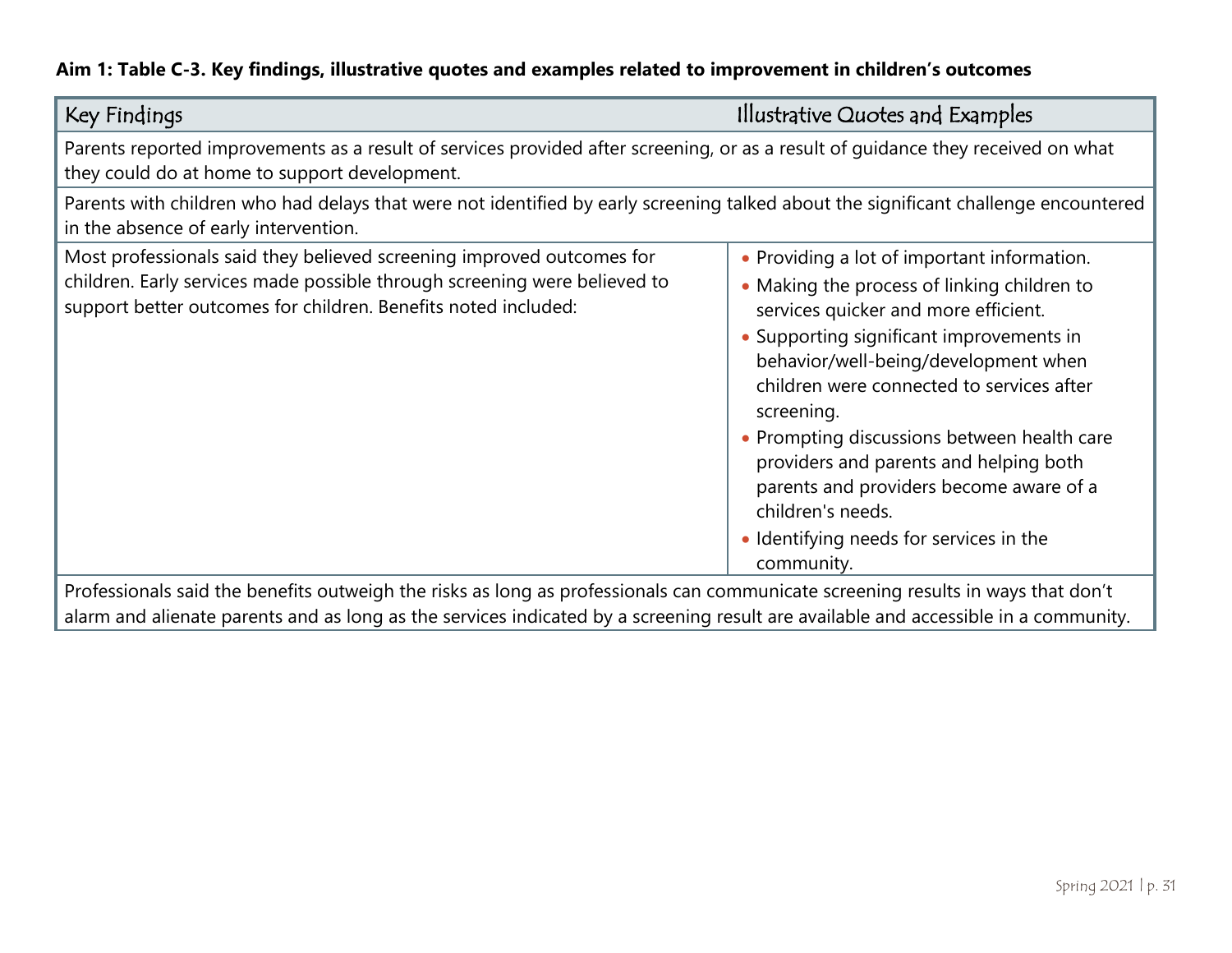|                                                                                                                  | The value of screening was described as potentially limited by inability to<br>provide information about knowledge and skills that are important for Native<br>children. | "[There is] a question about compassion and [it]<br>did not fit. I would change names to be people that<br>the [children] knew. I would change things that<br>were in the story. I made up a story about clams. I<br>was consistent about clams because the kids all<br>[knew]. And so, for compassion, I did a horse clam<br>hole in the bottom of the bay because it was<br>summer. The story that they had in [the screener]<br>was irrelevant, and none of our kids could identify<br>with the story in there. So, I changed it and made<br>my own. And I would mark 'yes' because they did<br>understand it. They took the time to help that<br>littleneck clam out of that horse clam hole. Some<br>of the tools just have such a lack of cultural sense,<br>cultural relevancy, or sensitivity or even meaning."<br>[Professional] |
|------------------------------------------------------------------------------------------------------------------|--------------------------------------------------------------------------------------------------------------------------------------------------------------------------|-------------------------------------------------------------------------------------------------------------------------------------------------------------------------------------------------------------------------------------------------------------------------------------------------------------------------------------------------------------------------------------------------------------------------------------------------------------------------------------------------------------------------------------------------------------------------------------------------------------------------------------------------------------------------------------------------------------------------------------------------------------------------------------------------------------------------------------------|
| Professionals noted the need to assess the ability of systems in the community to support the needs of children. |                                                                                                                                                                          |                                                                                                                                                                                                                                                                                                                                                                                                                                                                                                                                                                                                                                                                                                                                                                                                                                           |

Professionals suggested that potential harms of screening could be reduced by avoiding or reducing redundancy in screening, sharing screening results across agencies instead of asking parents to repeat screenings.

Professionals noted that a major factor in the ultimate effectiveness of screening is whether parents act on referrals for evaluation and services.

Return to *[Impact of Screening](#page-12-2)*.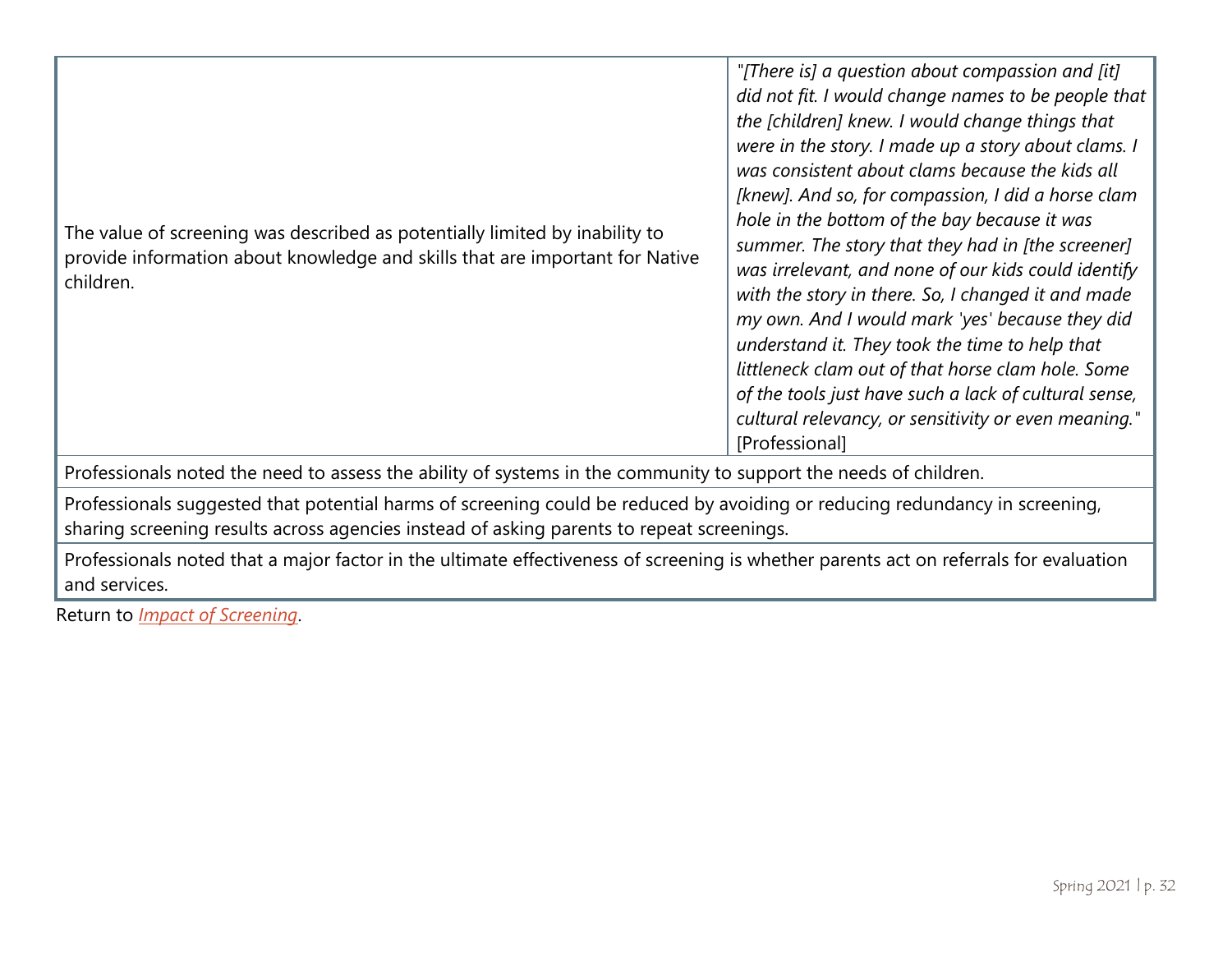### **Aim 1: Table D. Key findings, illustrative quotes and examples related to Relative Benefit of Screening**

<span id="page-32-0"></span>

| Key Findings                                                                                                                                                                                                                                                                                                                   | Illustrative Quotes and Examples                                                                                                                           |  |
|--------------------------------------------------------------------------------------------------------------------------------------------------------------------------------------------------------------------------------------------------------------------------------------------------------------------------------|------------------------------------------------------------------------------------------------------------------------------------------------------------|--|
| <b>Benefits</b>                                                                                                                                                                                                                                                                                                                |                                                                                                                                                            |  |
| Increasing communication between parents and professionals about children's development, allowing them to better work<br>together to support children.                                                                                                                                                                         |                                                                                                                                                            |  |
| Informing decisions about readiness for kindergarten, etc.                                                                                                                                                                                                                                                                     |                                                                                                                                                            |  |
| Identifying children's needs earlier than they might otherwise be<br>noticed.                                                                                                                                                                                                                                                  | "I'm definitely thankful for it. Without it, I'm not sure I<br>would've been able to catch that two of my kids needed<br>extra therapy services." [Parent] |  |
| Making the process of linking children and families to needed services and resources more efficient.                                                                                                                                                                                                                           |                                                                                                                                                            |  |
| Improving children's outcomes because of facilitating early access to intervention.                                                                                                                                                                                                                                            |                                                                                                                                                            |  |
| <b>Costs and risks</b>                                                                                                                                                                                                                                                                                                         |                                                                                                                                                            |  |
| Burden on families and professionals associated with the time and resources required to complete, score, and provide<br>feedback in the screening process.                                                                                                                                                                     |                                                                                                                                                            |  |
| Parents alarmed by positive screening results (i.e. potential problems), especially when they were not communicated<br>appropriately.                                                                                                                                                                                          |                                                                                                                                                            |  |
| Negative consequences of labeling children with delays or problems, especially since labels tend to be carried forward<br>through school systems. (This was a particular concern given uncertainty over the reliability and validity of existing screening<br>tools for AI/AN children and, thus, inaccuracy of these labels.) |                                                                                                                                                            |  |
| Identifying children's needs for services but not being able to provide those services due to lack of resources in the<br>community.                                                                                                                                                                                           |                                                                                                                                                            |  |
| Potential for false positive screens due to cultural and contextual misalignment of existing screening tools and overreliance on<br>these tools to the exclusion of other observations of a child.                                                                                                                             |                                                                                                                                                            |  |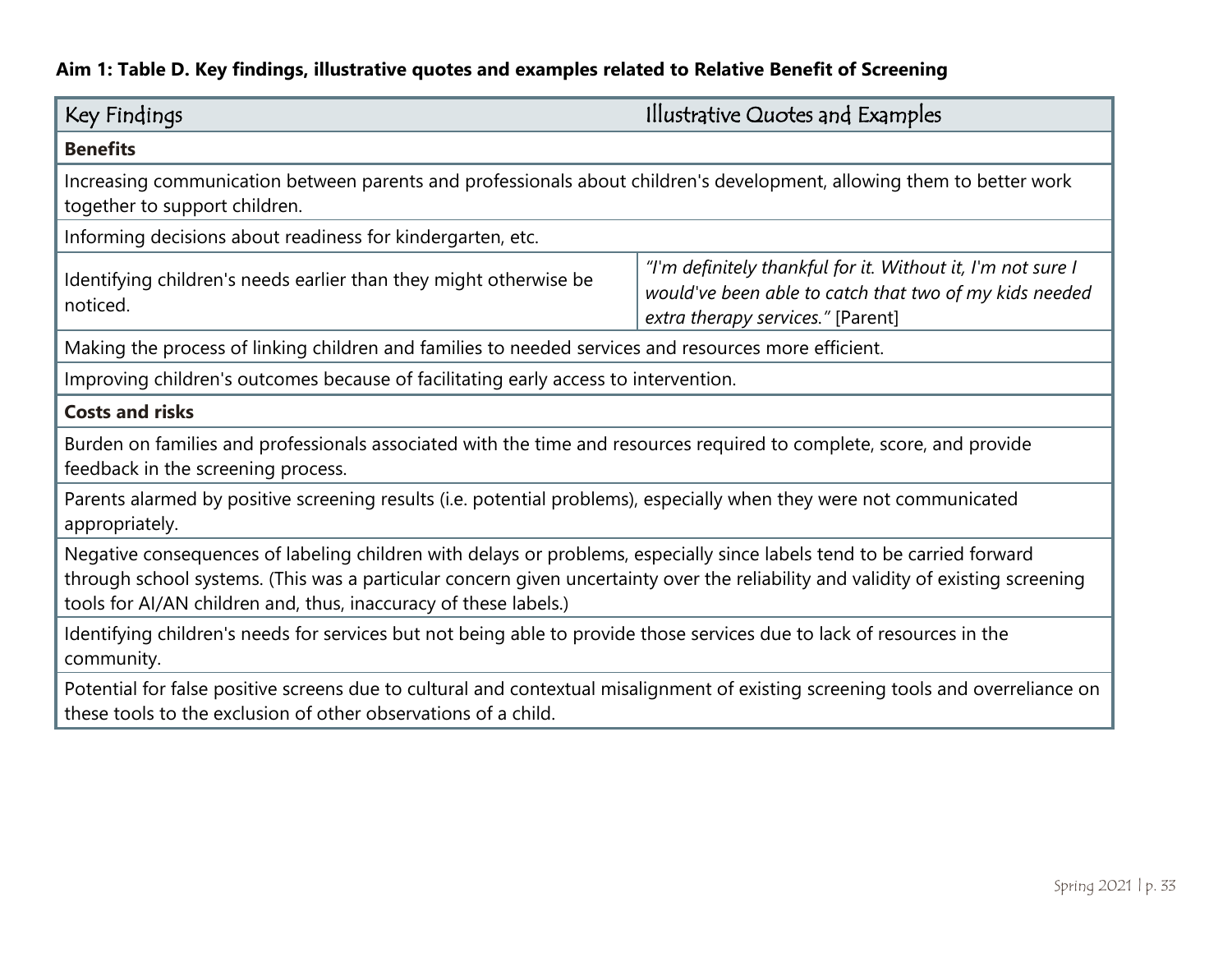| <b>Balance</b>                                                                                                                                                                                                                                         |                                                                                                                                                                                                                                                                                                                                                                                                                                                                                                                                                                     |  |
|--------------------------------------------------------------------------------------------------------------------------------------------------------------------------------------------------------------------------------------------------------|---------------------------------------------------------------------------------------------------------------------------------------------------------------------------------------------------------------------------------------------------------------------------------------------------------------------------------------------------------------------------------------------------------------------------------------------------------------------------------------------------------------------------------------------------------------------|--|
| Almost unanimously, participants responded—usually<br>enthusiastically-that the benefits of screening outweighed the<br>costs.                                                                                                                         | "Really grateful for the screening because I feel like my<br>kids' generation is the first generation to really have this<br>in place, consistently. And uh, I feel like if it's, I feel like if<br>it was around kind of in the past the[n] certain kids could<br>have really benefited from that early screening. Um, so<br>I'm really grateful [that] my kids have had it, that they<br>can take advantage of it. And then all the resources that<br>come with it. It's been a really great experience for my<br>family, so it's good, it's wonderful." [Parent] |  |
| Participants suggested that burden could be reduced by coordinating screening efforts within communities, avoiding<br>duplication, and sharing screening results across programs and practices, although challenges with privacy were<br>acknowledged. |                                                                                                                                                                                                                                                                                                                                                                                                                                                                                                                                                                     |  |

Return to *[Relative Benefit of Screening](#page-12-3)*.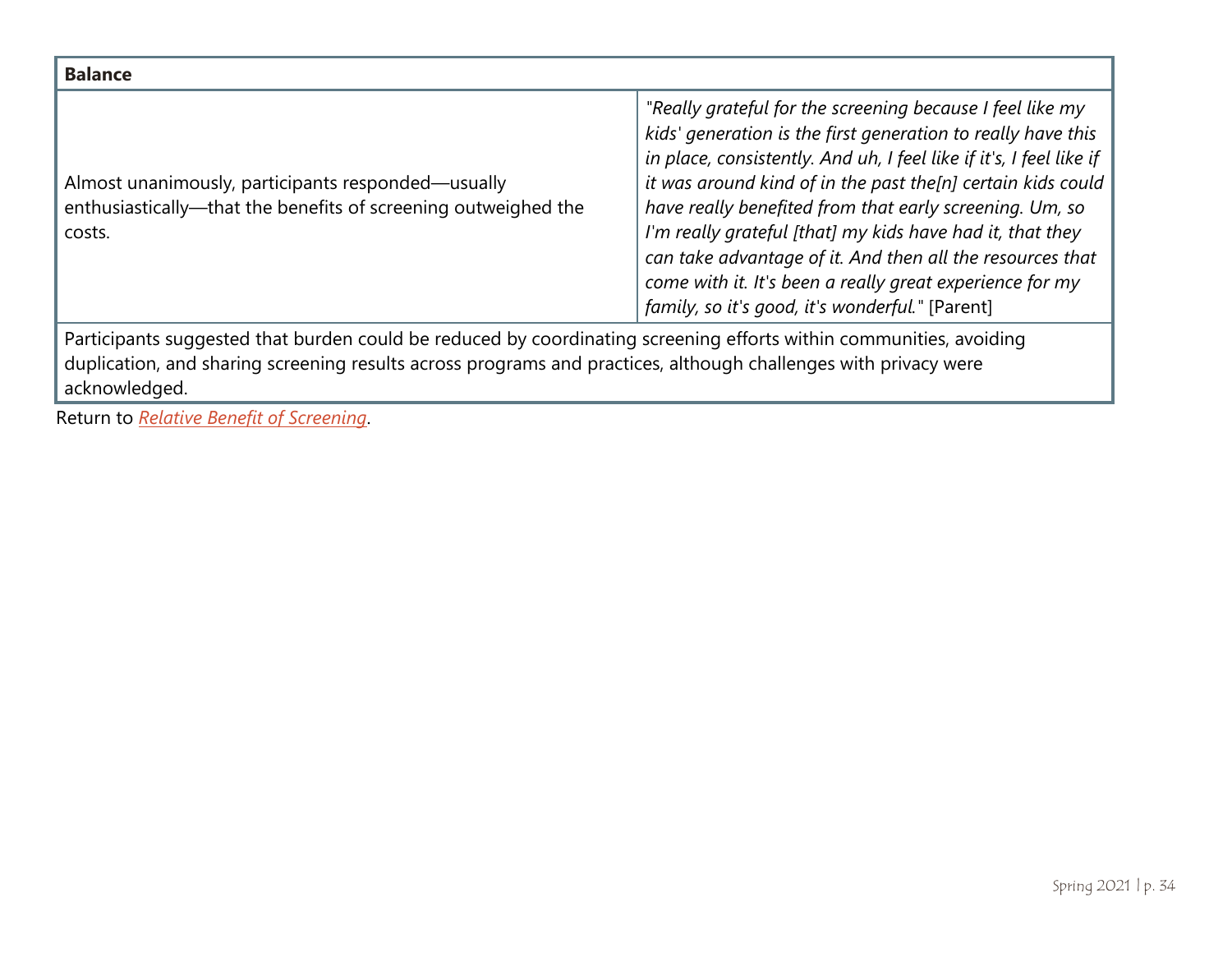### <span id="page-34-0"></span>Discussion

We learned a great deal about screening in AI/AN communities from the four partner sites we visited. Although they represent only a very small sample of the many tribal communities around the country, they provide an important glimpse into existing approaches to screening, challenges for effectively screening and providing services for young AI/AN children, and strategies that are likely to help these efforts result in better outcomes for children and families.

In this discussion, we looked across themes and categories that emerged for the four key questions posed in **Figure 1** and identified critical lessons about systems of screening in AI/AN communities.

### Current Screening Efforts Vary in Reach, Administration, and Impact

#### Reach

We heard, across communities, that most AI/AN children enrolled in federally funded early childhood programs, including Head Start/Early Head Start and Tribal MIECHV, were being screened on a regular basis, in line with the requirements of those programs. Participants generally believed that children outside of those programs were less likely to be screened. The extent to which medical providers were routinely screening young children at well-child visits varied across communities, primarily due to uneven resources. In one community, universal early childhood screening efforts were systematic and reached most children, implemented within a large tribally run healthcare system. In another small reservation community, the local physician championed early screening and routinely screened within the tribal health clinic. In other communities, however, the lack of regular access to well-child services (in particular, the scarcity of pediatricians) was noted as a barrier to this avenue for screening young children. Robust screening systems within early childhood services (e.g., Head Start and Home Visiting) helped to fill this gap in access to screening.

#### Administration

The administration of screening instruments through a collaborative, in-person process or through an independent process, either online or on paper, varied across communities and, within communities, across programs. Both parents and professionals had varying perspectives and preferences for the "best" way to administer screeners. The advantages and disadvantages to each approach mentioned were quite distinct—such as ease and convenience of online administration vs. the value of the conversation around in-person assisted administration. Perhaps different approaches are best with children at different ages—such as in person for new parents with young children, online for older parents—which was consistent with the way they were being used by programs. Data on the reliability and validity of scores under these different administration scenarios is not available and is in line with a key question the Tribal PEDS CoL posed at the outset of this study. Perhaps a future study could examine the concurrent validity of screeners administered through these two approaches.

#### Impact

Many parents reported not getting feedback about the results of screening unless their child had screened positive for a potential problem and they expressed frustration about the lack of feedback.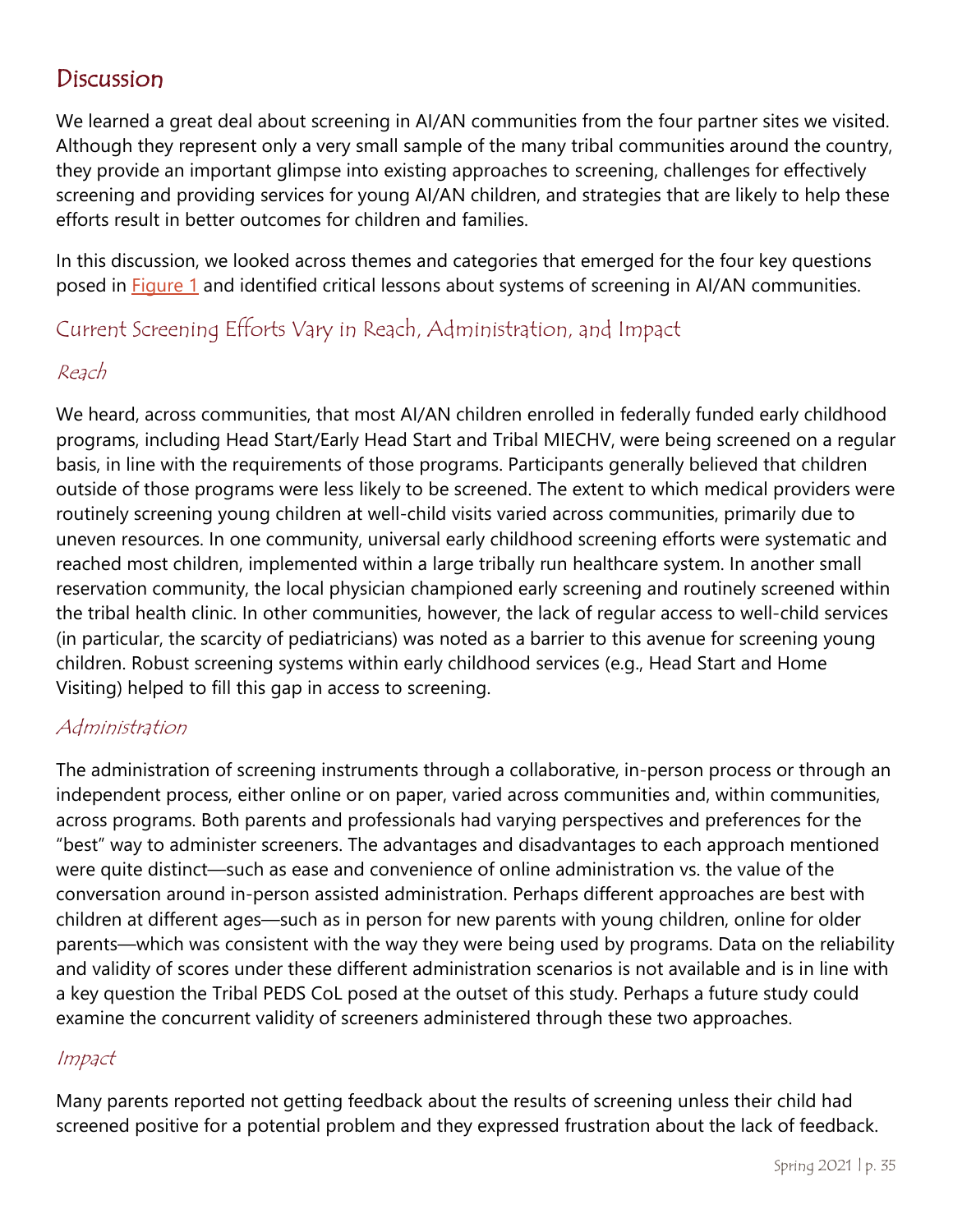Parents wanted to know the results. "No news is good news" was not enough. Not hearing anything left parents wondering how their child was doing; instead, they wanted specific feedback and guidance about their child's development. The desire expressed by parent participants to receive screening feedback echoed the theme of trust in screening relationships and pointed to screening as an opportunity for trusted, familiar professionals to come together with parents to provide education about child development. It's also an opportunity for professionals and parents to work together to jointly support a child.

Concerns about moving beyond screening to engaging evaluation and services for children who screen positive were raised across communities. In some communities, very limited resources were noted (i.e., no or few specialist providers); in others, parental resistance to accessing services were concerns (e.g., due to stigma). Across communities, the importance of trust and partnership with parents was emphasized to follow through from screening through referral through connection to services, creating a warm hand-off. Communities that had established integrated systems across programs (e.g., Head Start, Home Visiting, healthcare, schools) reported the greatest success in accomplishing this, pointing to the importance of more efforts to support such efforts (e.g., initiatives such as the Tribal Early Childhood Learning Initiative at the Administration for Children and Families and Project LAUNCH at SAMSHA).

## Screening of AI/AN Children can be Improved through Specific Strategies

Taken together, the findings presented here led us to conclude that early childhood screening systems in these AI/AN communities have numerous strengths, but also face challenges. What we heard from both parents and early childhood professionals in this study provided insights into strategies for addressing those challenges and strengthening early developmental screening in these communities and in other AI/AN communities.

In reviewing findings across elements in the conceptual framework, we found that the experiences of parents and providers were that screening was most effective when these key elements were present:

- parents understood the goals of screening, how screening information would be used, and what to expect in the screening process;
- parents trusted the people involved in the screening process, including assessments and referrals;
- screening scores were interpreted in the context of culture and other observations of children; and
- feedback was provided to all parents.

#### Ensuring that Parents Understand Screening

Parents who shared positive screening experiences talked about understanding the goals of screening and benefiting from strong relationships with professionals who worked with them to access services. Parents who were fearful of screening worried about how they or their child would be judged, who would see screening results, and whether their children would be taken away from them if problems were identified. Transparency and trust are not easy to restore given the history in AI/AN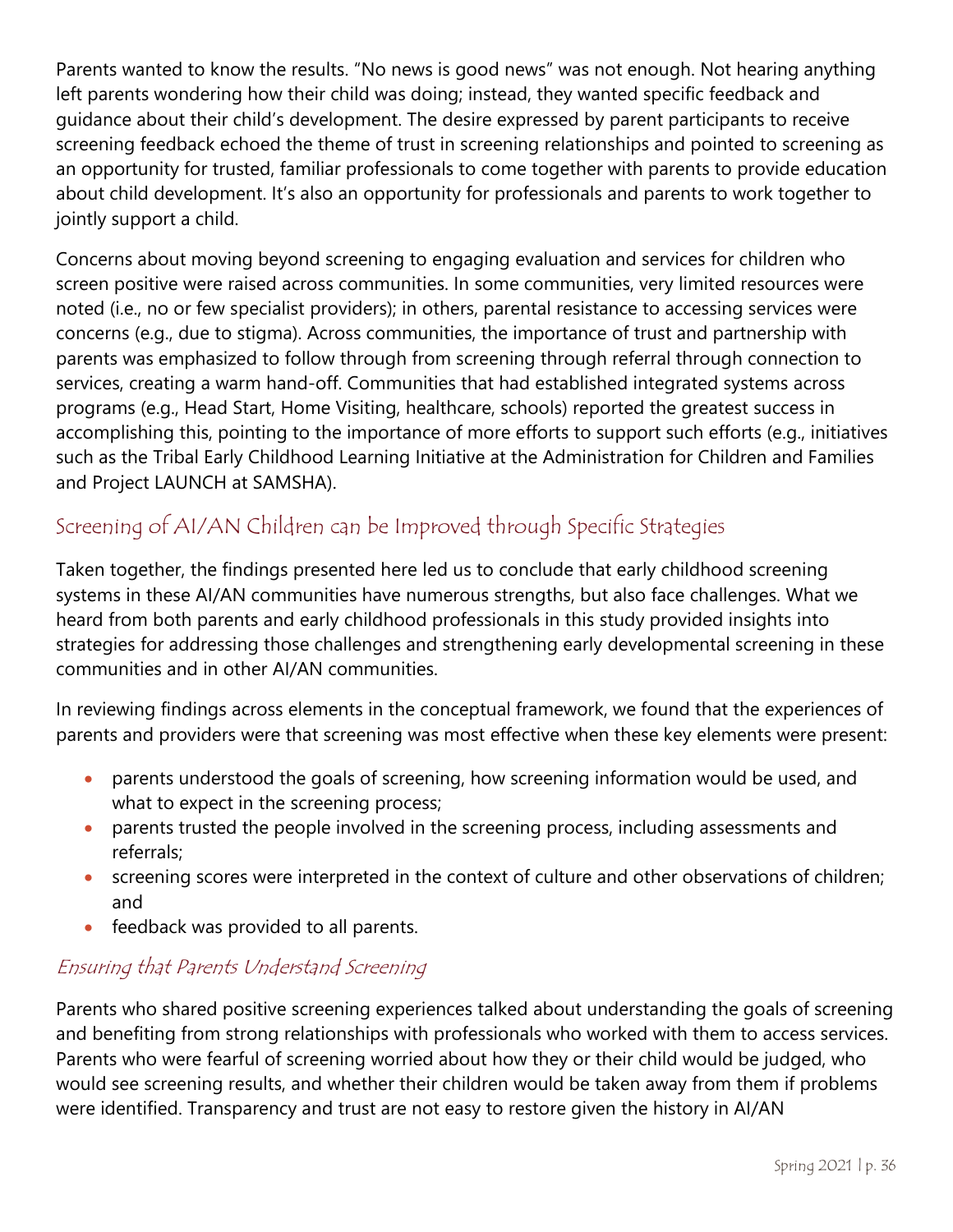communities, but they are essential to creating partnerships between parents and professionals for effective early screening and intervention.

## Building Trust

Participants reminded us that screening AI/AN children happens within a historical context that shapes their lives today. AI/AN communities continue to experience the aftermath of historically traumatic events driven by federal policies to assimilate Native people into mainstream society and eliminate their existence as distinct cultural groups (Adams, 1995; Beiser, 1974; Campbell & Evans-Campbell, 2011; Sarche & Whitesell, 2012). Participants commented on the impacts of intergenerational and historical trauma on their families and children, through disrupted family structures and parenting practices. As noted in [Aim 1: Table A-3,](#page-16-0) one professional suggested that one impact of pervasive trauma may be a dulling of perception around normative child behavior, and parents may come to see problematic behavior as normal. On the other hand, many participants cited AI/AN culture as having a positive impact on children's development, as buffering the impacts of generations of trauma. They mentioned strong cultural values, intergenerational and interdependent family structures, and community commitment to children as supports for healthy developmental outcomes. Many reflected on the importance of recognizing the protective role of these cultural factors in balancing risk for children in their communities.

Distrust of systems and policies that have, for generations, been designed to eradicate AI/AN people, however, is carried by families into the screening process and was reflected by parents who expressed fear around how screening results would be used. Parents' comments about screening as a form of colonization made this point most clearly. Conversations with parents made it obvious that screening could not be effective without a foundation of trust in the screening process – including trust in the purpose of the screening and trust in the people and institutions involved.

## Considering Culture and Context

Screening tools being used in existing efforts in the communities we visited were the same tools being used in other communities around the country—standardized early developmental and socialemotional screeners created and validated without attention to their appropriateness for AI/AN populations. Nonetheless, participants generally felt that these tools worked well enough for the children in their communities, with two critical caveats.

First, participants raised several concerns about individual questions on the screeners and how the cultural or contextual misfit of those questions might impact overall scores and, thus, potentially identify a child as at risk when they were not (i.e., false positives). Participants also pointed out that available screening tools may miss important developmental milestones that are important within AI/AN cultures. Differences between developmental and social norms in Native communities and those in Western culture were discussed at length in interviews, and, as noted in the examples in Aim [1: Table](#page-20-0) B-2, where avoiding eye contact is scored negatively on existing screeners, it could be scored positively in a culture that values that behavior. Such examples, of course, highlight the complexities of children growing up to navigate dual (or multiple) cultural contexts—and participants noted this complexity.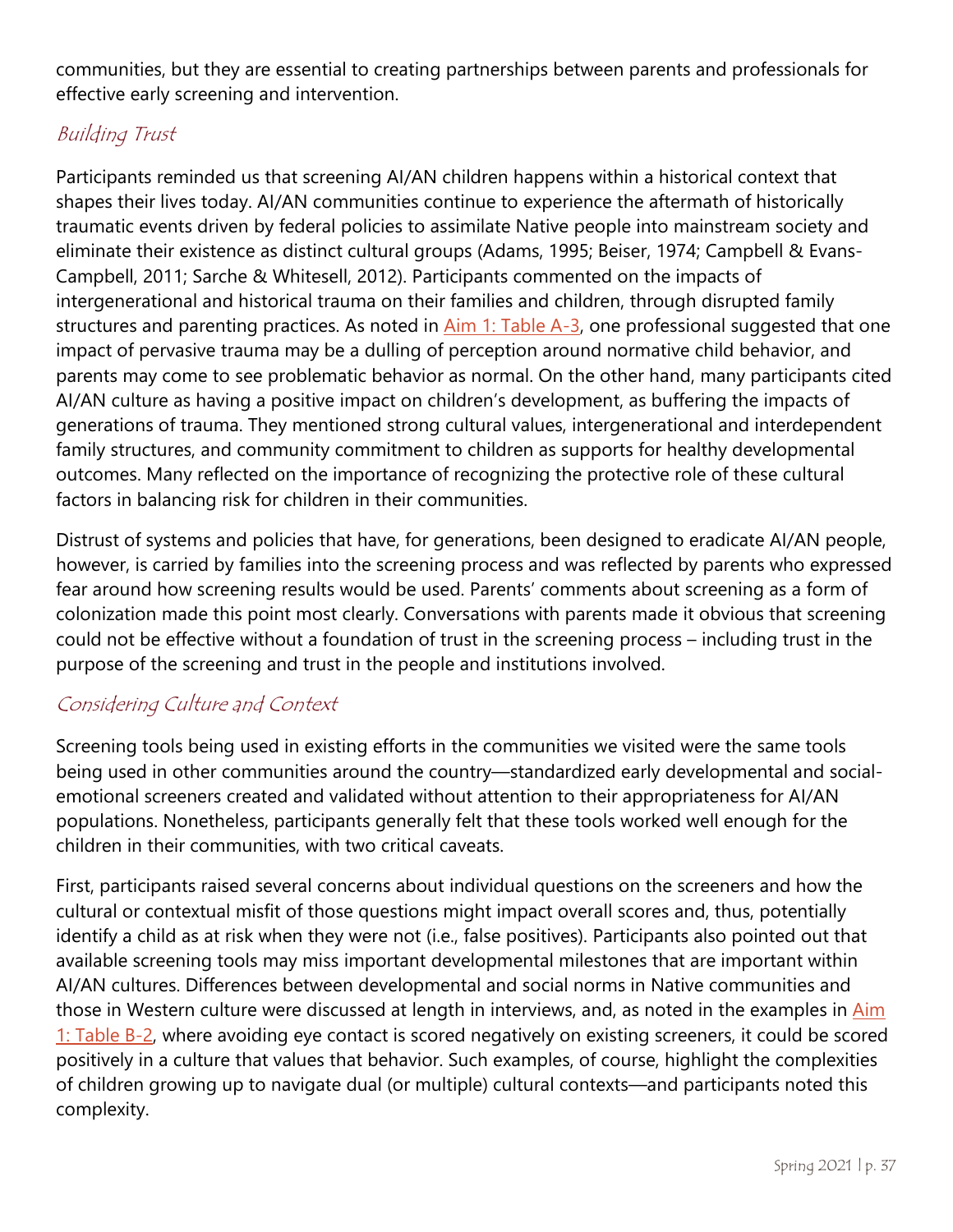Second, and related to the first, results highlight the importance of considering the results of screening tools in the context of other information available about the child—the culture the child is embedded within, as well as observations of teachers, home visitors, conversations with parents, etc. The contextualization of screener results was pointed out as particularly important given the increased potential for false positives.

Professionals involved with screening who are familiar with the local community and culture are best poised for interpreting screening results for children in context and working with their families to support evaluation and intervention plans, if appropriate. These professionals could address mistrust by being a continued supportive, empathic presence in the community.

## Providing Additional Training about Screening for Early Childhood Professionals

We learned a lot from professionals about the strategies they were using to screen young children in their communities, share screening results with families, and connect them to needed resources. Tremendous efforts were underway and amazing work was being done. But we also heard that they needed more help. They needed more resources, and they asked for more training in how to best engage parents in the screening process, communicate results to them, and ensure successful transition to services when needed.

Many professionals reported lacking time for training, for screening, and for explaining screening to parents and sharing screening results with parents. As is typical in many AI/AN communities, resources are stretched thin and early childhood professionals are overworked.

The suggestions offered above—to interpret screening results in the context of other information, including the cultural context of children and families—may sound simple enough on the surface. But it is a complex task. It requires the professional to understand the screening score itself at a deeper level, it requires an understanding of what goes into that score, and it requires the professional to then take that deeply-understood score and embed it within an array of other information about the child. Because screening tools are not validated for AI/AN children, professionals working with these children are being asked to do a more complex task than their colleagues working with children in other populations (who can take those screening scores more at face value). Teachers, home visitors, childcare workers, pediatricians, nurse practitioners, and other early childhood professionals need guidance for this complex task.

#### Screening is Worth the Effort

Each interview and focus group discussion ended with questions about the overall value of screening and, almost unanimously, participants told us that they believed the benefits outweighed the costs.

Early childhood professionals saw screening as "an educational moment", an opportunity to start a conversation with parents about their children's development that led to better understanding. They said screening made the process of linking children to services quicker and more efficient and they often saw significant improvements following positive screens and subsequent services.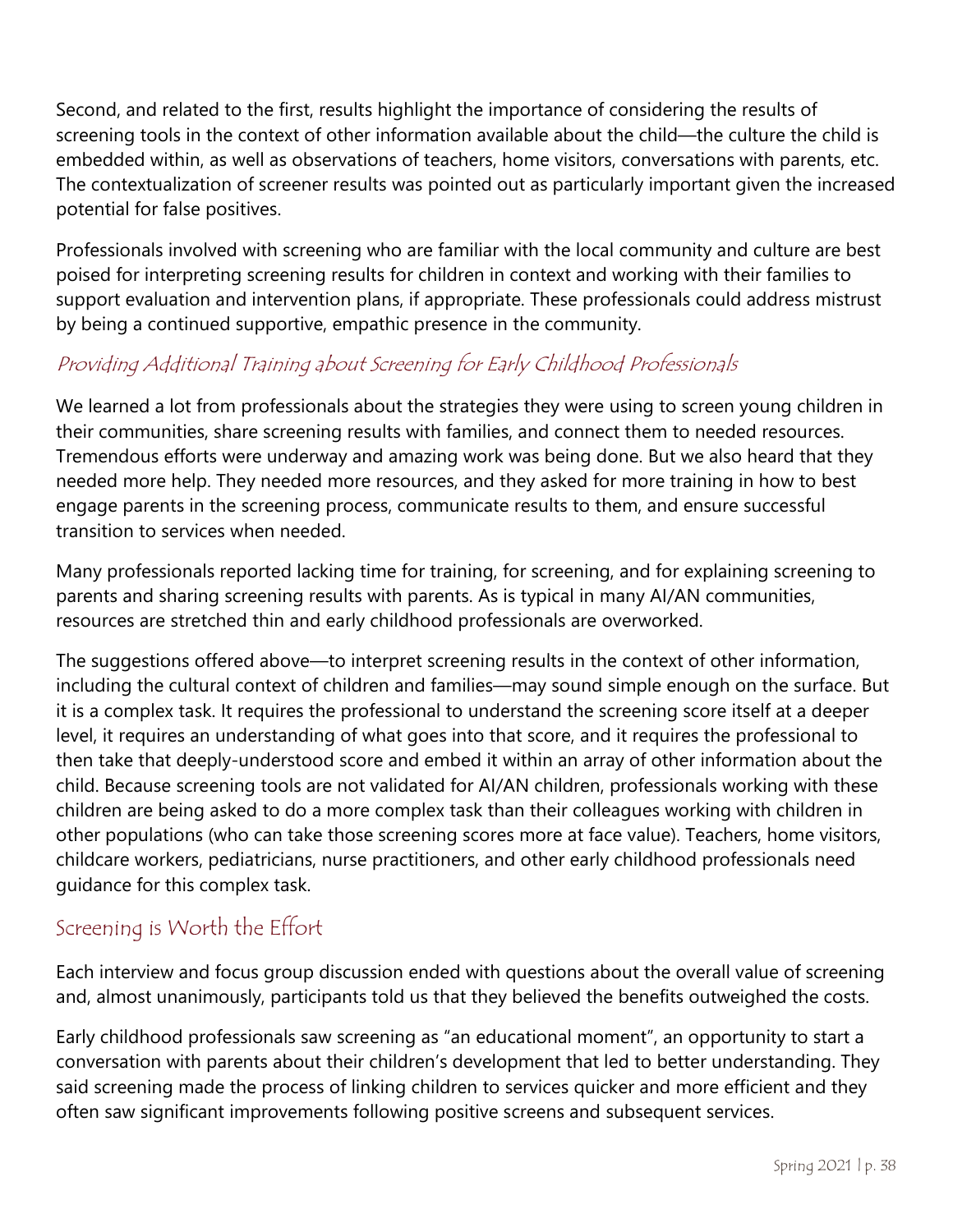Likewise, parents saw the value in screening. They shared that they learned a lot about their children and about what to expect in child development by completing screening questionnaires and talking to professionals about the results. Those who had children who had screened positive talked about their relief at identifying issues and the benefits of getting needed help.

Even with the imperfect screening tools available (i.e., not tailored for AI/AN children), most participants saw the tools as useful and the screening process as important for improving outcomes for children in their communities. They agreed that prevention was the key to getting children the services and resources they needed, with earlier intervention likely to result in better outcomes for children.

# Resources for Communities

With the goal of taking first steps toward improving screening, we created two resources to share with AI/AN communities. These resources summarized study findings and recommendations that emerged from them. These resources were created upon the recommendation of the TRC Steering Committee, upon review of study findings, as tools for helping both parents and professionals be better informed about screening. The resources were created in collaboration with the Tribal PEDS CoL, based on findings from the interviews and focus groups.

The first resource was designed for early childhood professionals, titled *Partnering with American Indian and Alaska Native Families to Support Children's Development* [\(Appendix C\)](#page-64-0). This document outlines strategies for working with parents for effective screening and follow-up. It is designed to be a resource for professionals working in communities, to provide guidance on preparing parents and other family members for screening and following through with them to provide screening results and help families navigate referrals to resources, if needed.

The second, companion resource was designed for parents and other family members, titled *Supporting your Child through Developmental Screening from Birth to Age Five* [\(Appendix D\)](#page-69-0). This twopage document was designed for early childhood professionals to share with families before screening begins. The document is designed to help parents understand the purpose of screening and to give them some guidance for completing screener questionnaires. It is not designed to replace a conversation between an early childhood professional and a parent before screening, but rather to begin or supplement such a conversation.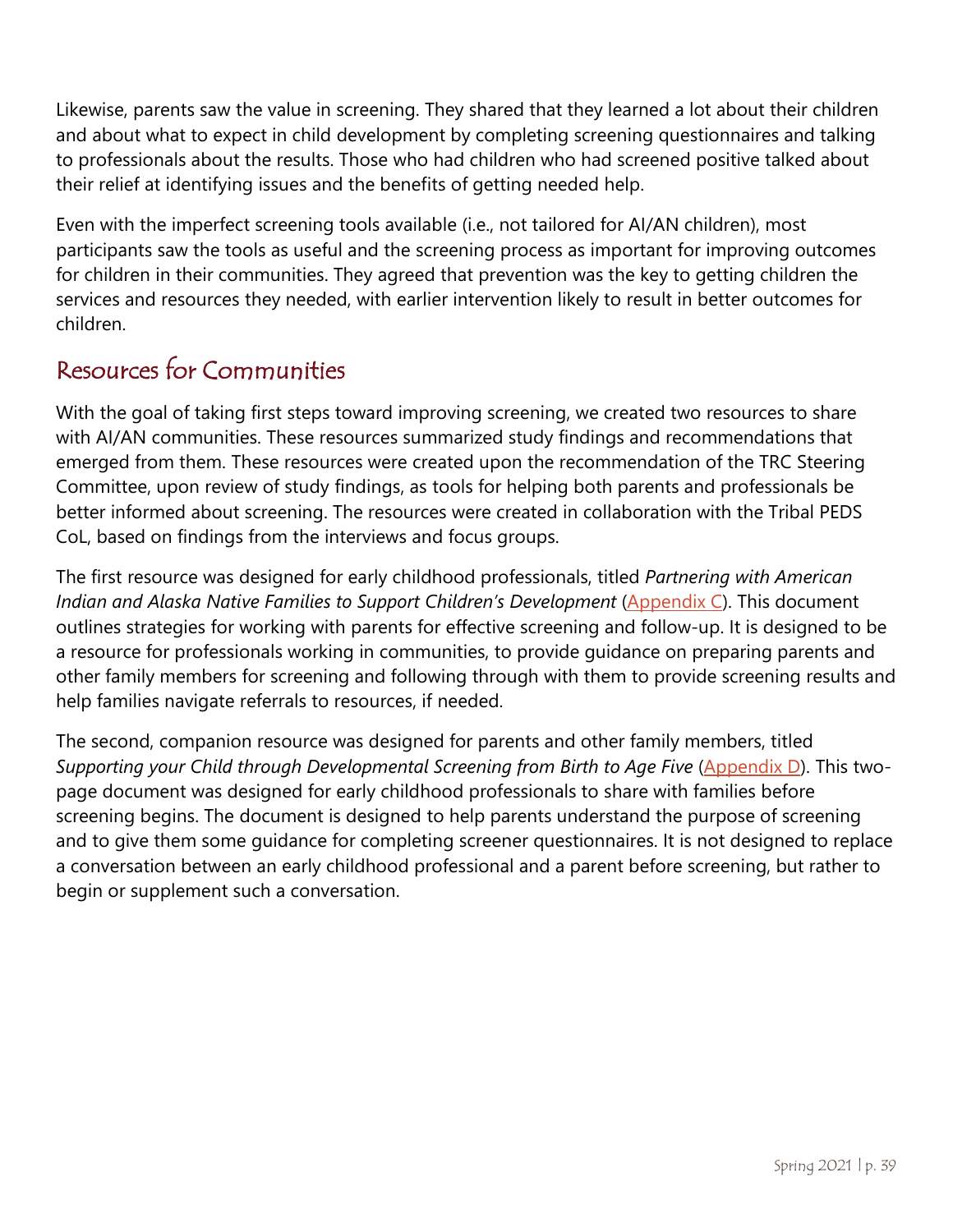# **Methods**

 $\overline{a}$ 

The Aim 2 portion of the Tribal PEDS study was designed as a first step toward a future validation study of early developmental screeners for AI/AN children. It was a pilot of methods for a future study, to test the feasibility of using online data collection with families of young children in tribal communities as a way to gather a large sample of data on AI/AN children birth to five years of age. The Aim 2 pilot itself was *not* intended to gather enough data to provide meaningful information about reliability and validity of early developmental screeners, but *instead* to inform methods for a future study that could gather sufficient data to do so.

The TRC Tribal PEDS study team developed and tested an online system for collecting data on a battery of developmental screeners from the parents<sup>[3](#page-40-0)</sup> of AI/AN children between the ages of six months and five years. The Research Electronic Data Capture System (REDCap), a secure, HIPAAcompliant web-based application (Harris et al, 2009), was used to develop the system.

#### Considerations in Developing the Data Collection Protocol

#### Providing Feedback to Families

Before describing data collection procedures in detail, it is important to describe a critical early decision made by the Tribal PEDS CoL that shaped our protocol in important ways. As we began to discuss strategies for collecting screener data for a validation study, CoL members expressed significant concern about the ethical implications of asking parents to complete screeners on their children without providing them any feedback about the results of those screenings. Community partners on the CoL voiced particularly strong concerns about this and reflected on the history of research in tribal communities that has been characterized by researchers taking information away without providing local benefit. There was also consensus that parents willing to invest the time to complete a battery of screeners, as would be required for a validation study (i.e., for concurrent validity estimates) should be given feedback about their child's progress. The standard validation study protocol of collecting data without providing direct feedback to participants was deemed unacceptable within these communities. There was also consensus that it would not be responsible or appropriate to provide screening results to participants in writing, but rather that results should be communicated by a professional who could support appropriate interpretation of results and, if indicated, connect participants to appropriate referrals or resources for their children. Thus, we decided to make individualized feedback on screening results available to all participants a part of the study protocol.

<sup>3</sup> As a reminder, we use the term *parent* inclusively to refer to any adult who is raising a child; parents thus include not only biological parents but also other relatives and non-relatives who are primary caregivers to young children.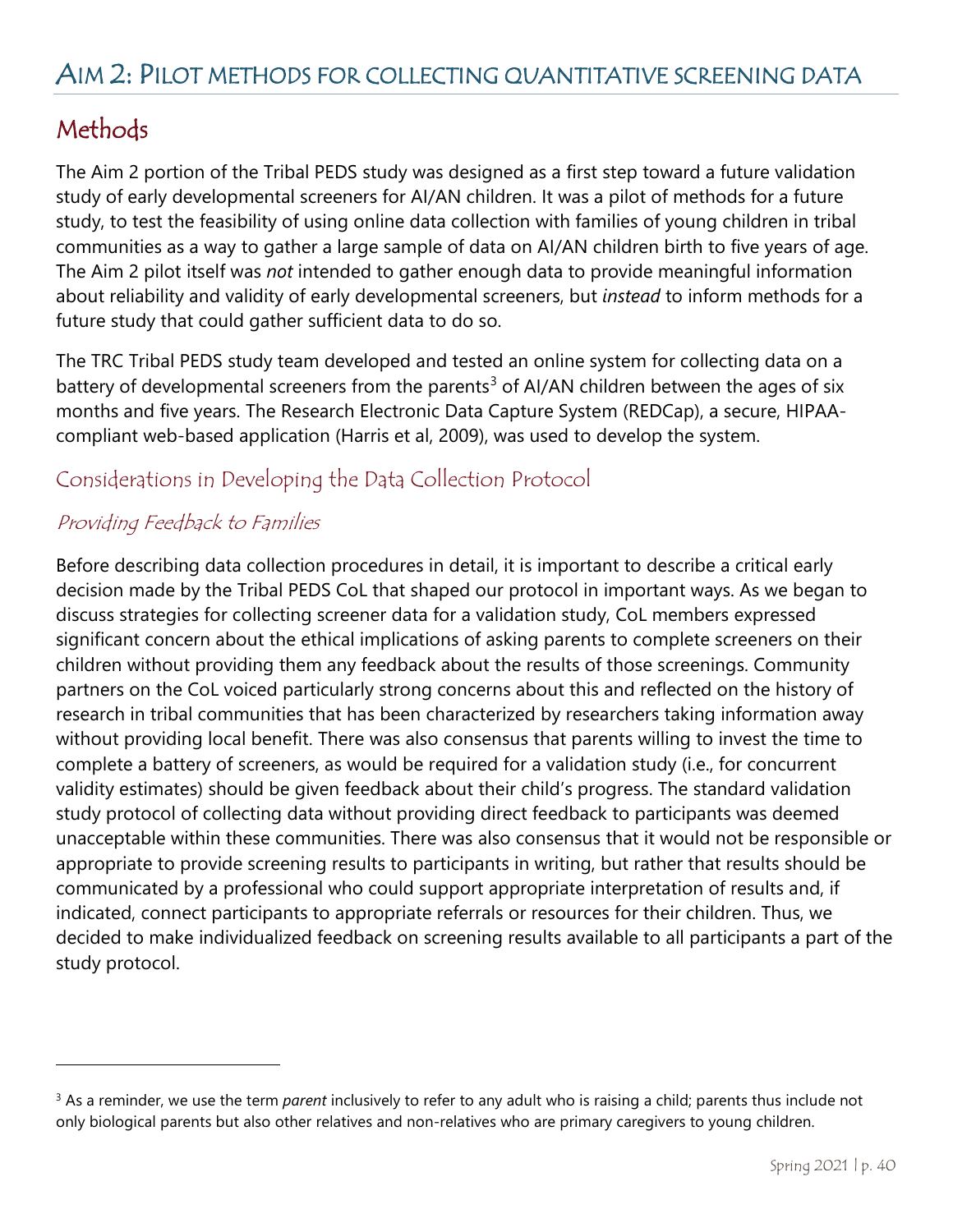This decision had implications for the study design which were relevant to the feasibility of a largescale validation study, notably with respect to representativeness of the sample and the complexity of the online data collection system.

#### Restriction of the pool of potential participants

The logistics of providing individualized feedback to all participants in a large-scale data collection effort, in multiple communities around the country, would be challenging. In addition, CoL members reasoned that feedback would best be delivered by trusted professionals from participants' own communities, rather than by outside researchers. To facilitate this, the local programs partnering in the Tribal PEDS study offered to deliver screening results to participants. All these programs routinely screened young children and had staff who were trained to deliver screening results to parents and facilitate necessary referrals. However, the capacity of these programs to take on the role of providing feedback was limited; three of the four partner programs were only able to do so for families they were already serving. Thus, the decision to make feedback available through these partnerships dramatically restricted the potential participant pool and thus limited the potential of the overall sample to be representative of all AI/AN families in these four communities. Even in the fourth community, where our research partner program had capacity to offer feedback to participant families outside their existing client base, recruitment through this program likely influenced the pool of participants.

## Requirement that participants release screening data to program partners

Therefore, our recruited sample of families was restricted by connection to our study program partners. These participants, once enrolled in the study, were given the *option* to request feedback on screening results. Those who requested such feedback were required to provide contact information and sign a release to have their private information (i.e., name, contact information, and child's screening results) shared with the local program partner. Participants who were unwilling to release this information were able to participate in the study but had to opt out of receiving feedback. This requirement had the potential to further restrict the sample, and it is unclear to what extent it did so because participants could not receive feedback without releasing private information and some may have chosen to decline to participate altogether as a result.

<span id="page-40-0"></span>Beyond restricting the sample, the additional step of making feedback available also added complexity to the study protocol and to the online data collection system. For online data collection, it required a complex series of extra steps to ensure consent and release of information and to ensure that protected, private information was securely kept separate from deidentified study data records. For participants who did not request feedback, we did not require submission of any identifying information (other than child birthdate to determine study eligibility and select the appropriate screener package, which was then dissociated from study data). Incorporating this complexity into the pilot study was important to understanding the feasibility of these data collection methods for this population.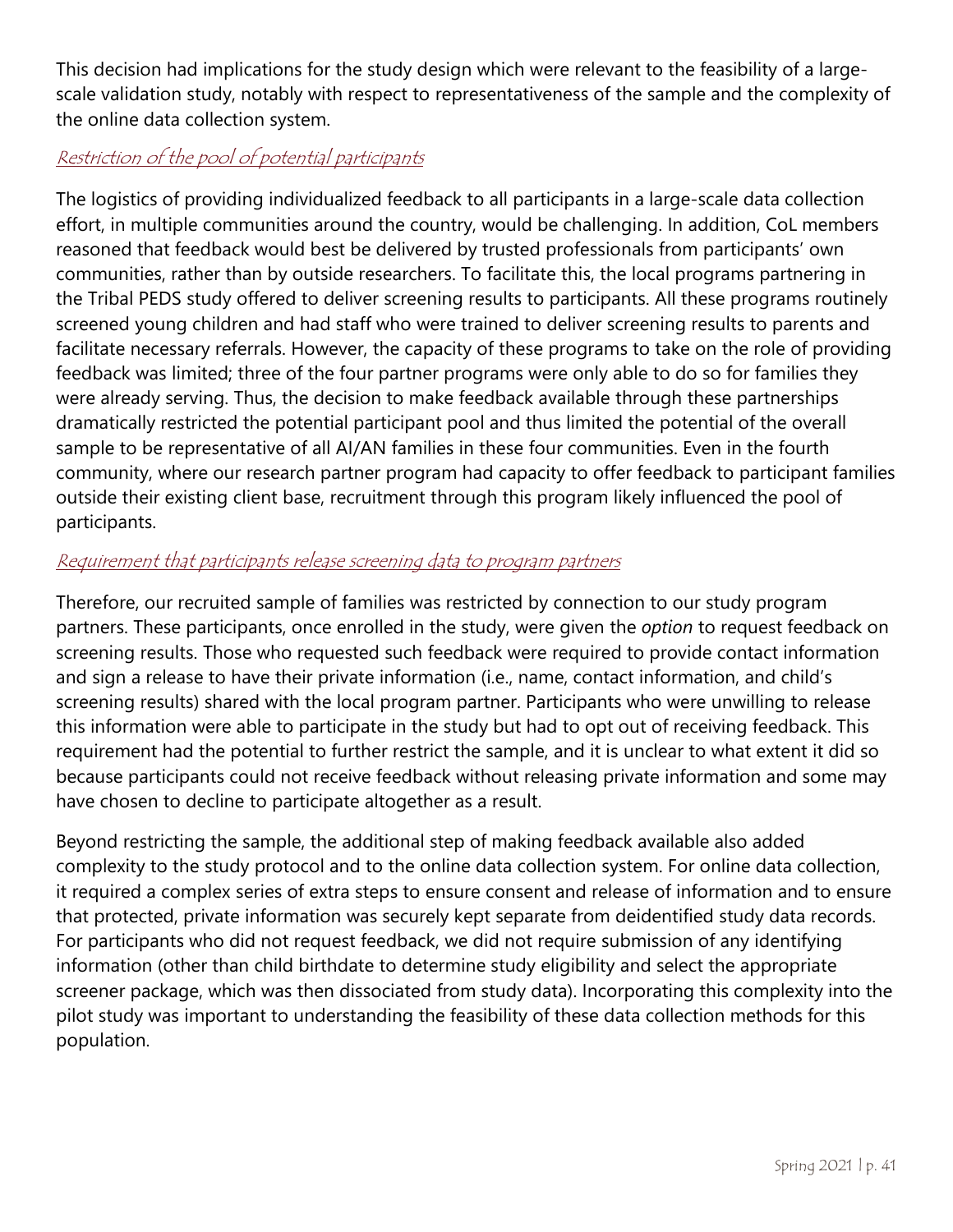## Limiting Data Collection to Selected Ages

Another decision we made in designing the study protocol had to do with practical issues. Screening instruments for children at different ages from birth to five years require different versions to measure age-appropriate milestones and markers of social-emotional development. Programming online tools for data collection across multiple versions of multiple screeners is a complex task. Given the limited scope of this pilot study and limited resources available, we had to limit the number of different versions to be programmed. We did this by selecting eight discrete ages, in six-month increments from six months to five years of age, for screening. The goal was to capture the range of development in early childhood to be able to detect any challenges in online data collection reporting that might emerge at different periods. For each age selected, we included an eligibility range that corresponded to the window in which it is appropriate to use the relevant version of the screening instruments (e.g., for the six-month screeners, children five- to seven-months were eligible; see [Aim 2: Table 1\)](#page-41-0).

# Data Collection

#### Participant Recruitment

Participants were recruited through flyers distributed at each of the four partner program sites. Flyers were tailored to each site and included a URL for the online data collection system as well as email addresses and phone numbers for local program contacts and study staff who could provide more information. Tribal PEDS study personnel introduced program staff at each partner site to the online data collection system during the site visits in which Aim 1 interviews were conducted and provided an information sheet for use in introducing the study to potential participants and responding to questions.

|                             | Screener                                                     |                                                                                      |                                                              |                                                                                      |                                                                             |                                                |  |  |  |  |  |  |
|-----------------------------|--------------------------------------------------------------|--------------------------------------------------------------------------------------|--------------------------------------------------------------|--------------------------------------------------------------------------------------|-----------------------------------------------------------------------------|------------------------------------------------|--|--|--|--|--|--|
| Age of<br>child<br>(months) | ASQ-3                                                        | <b>ASQ: SE-2</b>                                                                     | <b>SWYC</b>                                                  | <b>BITSEA</b>                                                                        | <b>M-CHAT-R</b>                                                             | PDQ-1                                          |  |  |  |  |  |  |
|                             | Ages & Stages<br>Questionnaires,<br>3rd Edition <sup>1</sup> | Ages & Stages<br>Questionnaires:<br>Social-<br>Emotional, 2nd<br>Editor <sup>1</sup> | Survey of<br>Well-being of<br>Young<br>Children <sup>1</sup> | <b>Brief Infant</b><br><b>Toddler Social</b><br>Emotional<br>Assessment <sup>2</sup> | Modified<br>Checklist for<br>Autism in<br>Toddlers,<br>Revised <sup>2</sup> | Psychological<br>Development<br>Questionnaire- |  |  |  |  |  |  |
| 5 to 7                      | $\checkmark$                                                 |                                                                                      | $\checkmark$                                                 |                                                                                      |                                                                             |                                                |  |  |  |  |  |  |
| 11 to 13                    |                                                              |                                                                                      |                                                              |                                                                                      |                                                                             |                                                |  |  |  |  |  |  |
| 17 to 19                    | ✓                                                            |                                                                                      | $\checkmark$                                                 |                                                                                      | ✓                                                                           |                                                |  |  |  |  |  |  |
| 23 to 26                    | ✓                                                            |                                                                                      |                                                              |                                                                                      |                                                                             |                                                |  |  |  |  |  |  |
| 29 to 32                    | ✓                                                            |                                                                                      | $\checkmark$                                                 |                                                                                      | $\checkmark$                                                                |                                                |  |  |  |  |  |  |
| 35 to 39                    |                                                              |                                                                                      |                                                              |                                                                                      |                                                                             |                                                |  |  |  |  |  |  |
| 45 to 51                    | ✓                                                            |                                                                                      |                                                              |                                                                                      |                                                                             |                                                |  |  |  |  |  |  |
| 57 to 66                    |                                                              |                                                                                      |                                                              |                                                                                      |                                                                             |                                                |  |  |  |  |  |  |

<span id="page-41-0"></span>

| Aim 2: Table 1. Screening instruments included in Aim 2 survey, by age of child |  |  |  |
|---------------------------------------------------------------------------------|--|--|--|
|                                                                                 |  |  |  |

<sup>1</sup> Different versions of these screeners are used for different ages of children.

 $2A$  common version of each of these screeners is used across the specified age range.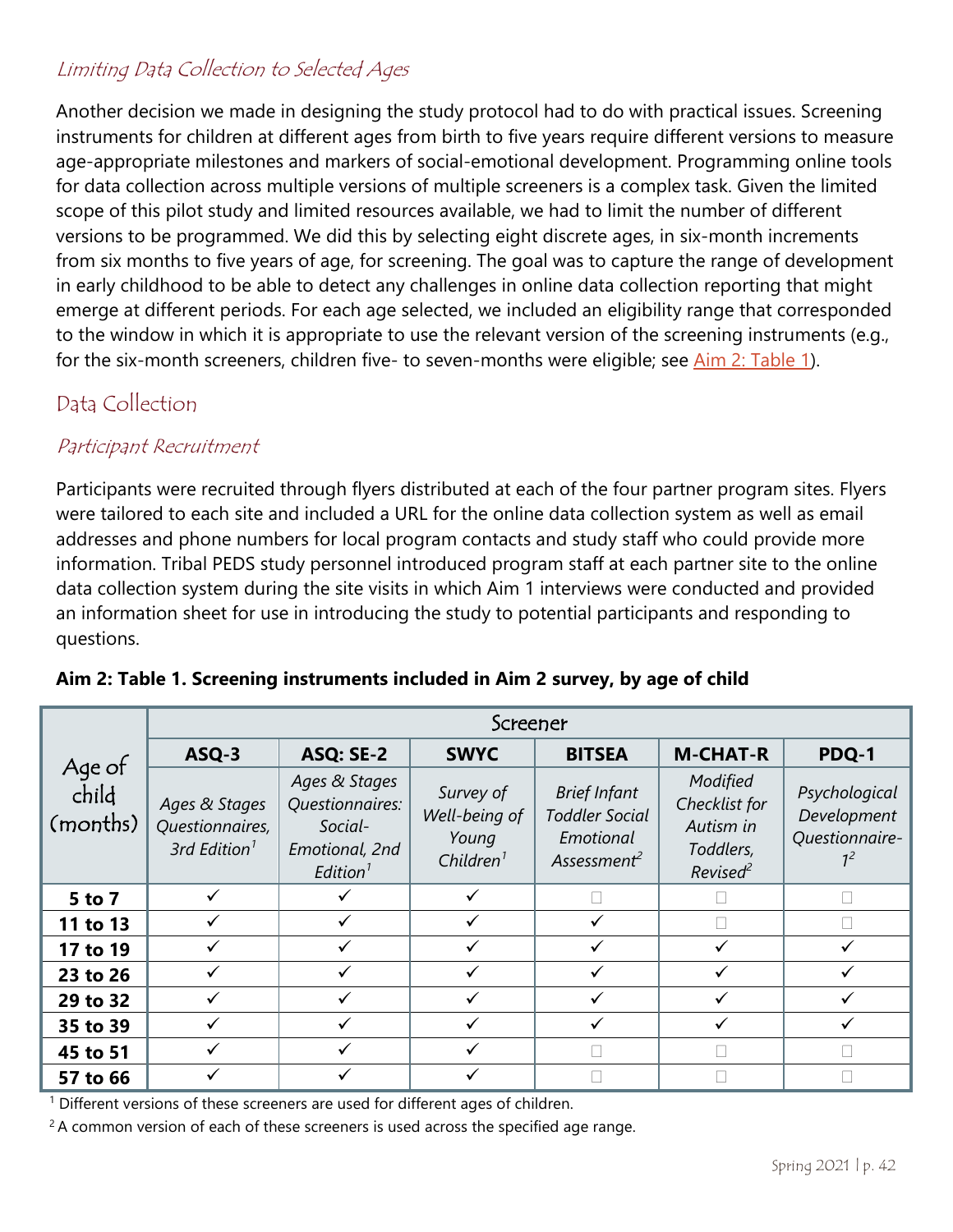### Eligibility Assessment

Participants were eligible to provide screening data in this study if they were: (1) at least 18 years old and (2) a primary caregiver to an AI/AN child in one of the eight selected age groups [\(Aim 2: Table](#page-41-0) 1). Only one participant per family was eligible.

A public survey link provided on recruitment flyers directed interested participants to the REDCap survey that assessed eligibility for participation. Potential participants were asked: (1) their age; (2) whether they were the primary caregiver (defined as spending at least 15-20 hours per week with the child) of at least one AI/AN child between the ages of 5 and 66 months served by one of the programs participating in the Tribal PEDS study<sup>[4](#page-43-0)</sup>; and (3) the birthdate and prematurity status of up to four AI/AN children. Birthdate and prematurity information were used to determine whether each child was within an eligible age band at the time of the assessment or would enter one of the bands during the six-month data collection period at the site. Potential participants who did not meet eligibility criteria were thanked for their interest and exited out of the survey. Potential participants who would become eligible in the future (as their child aged into an eligibility band) were given the option of providing an email address to receive a reminder email when it was time for them to complete the screeners. Potential participants who were immediately eligible were invited to continue to another screen where they could learn more about the study and provide or decline consent. Those who continued were automatically exited out of the eligibility instrument, thus keeping personal information (e.g., child's full birthdate) separated from consent and screener data. Only the age of the child (in months) was linked to the screener data collection instrument.

#### Consent and Feedback

Eligible participants were invited to view a pre-recorded consent video and download a written consent form from within the online system. Those who provided consent were given the option of receiving feedback about their child's screener results from the local partner program. Those who agreed were asked to complete a HIPAA form allowing their screener data to be released to the program. Participants received a \$30 e-gift card.

#### Surveys

 $\overline{a}$ 

Prior to responding to an age-specific package of screening instruments, participants were asked to create a password that they could use if they stopped data collection and wanted to resume later.

#### Developmental screeners

We collected information on six screening instruments that have been validated for use in other populations. In selecting screeners to include for potential validation, we prioritized (1) screeners commonly used by early childhood program partners in AI/AN communities, (2) broad developmental

<sup>&</sup>lt;sup>4</sup> As noted earlier, one partner program (Site 3) was able to provide screening feedback to families they were not currently serving, so this eligibility criteria did not apply.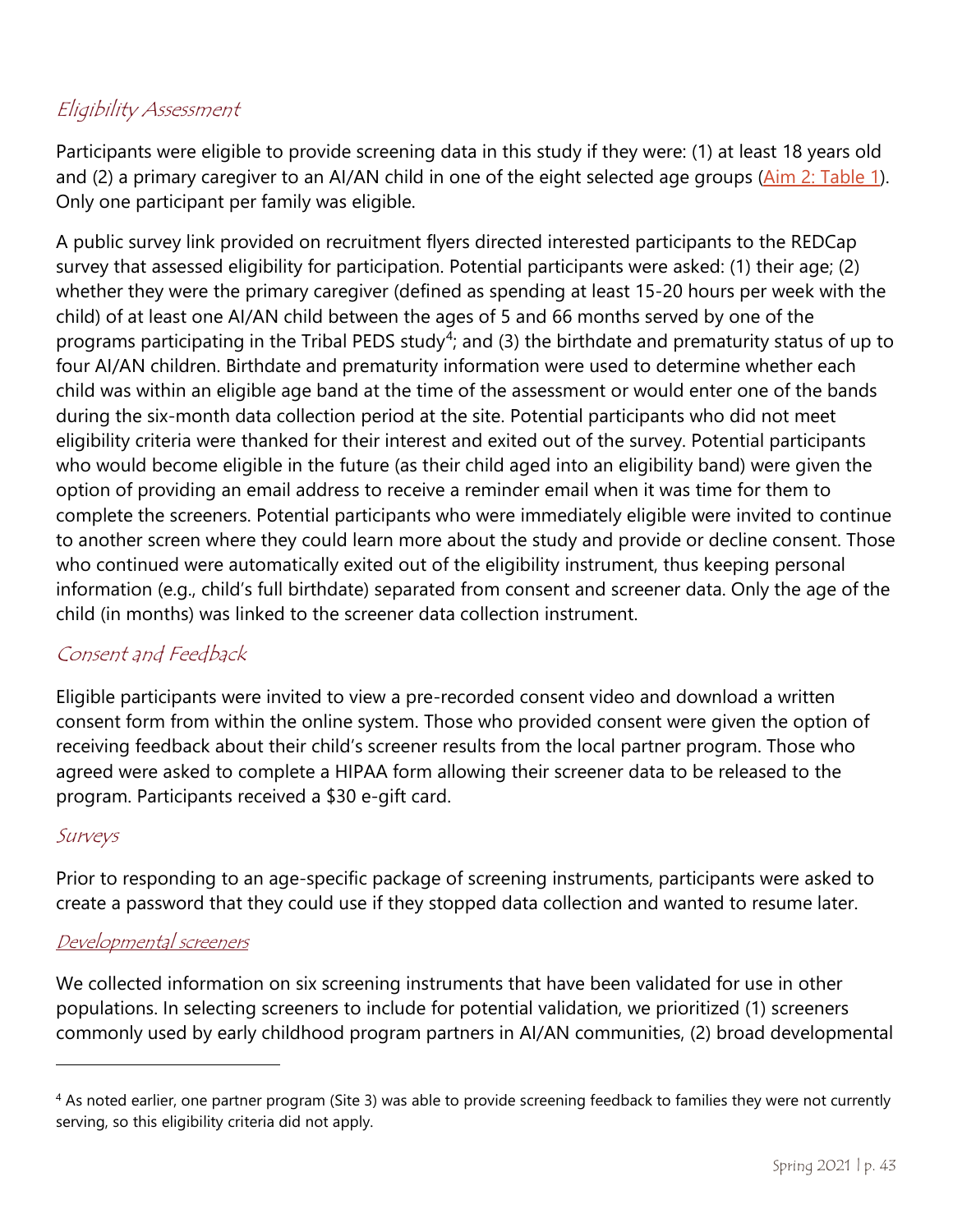screeners as well as specific screeners for autism, and (3) tools commonly used by researchers studying early child development in AI/AN communities. The selection of screeners for inclusion was made by the Tribal PEDS CoL in consultation with other tribal early childhood program and research partners.

As shown in [Aim 2: Table 1,](#page-41-0) all participants were asked to complete an age-specific Ages & Stages Questionnaire, 3rd Edition (ASQ-3), an Ages & Stages Questionnaires: Social-Emotional, 2nd Edition (ASQ: SE-2) (Squires & Bricker, 2009), and the Survey of Well-being for Young Children (SWYC) (Perrin, Sheldrick, Visco, & Mattern, 2016). In addition, participants with a child between 12 and 36 months of age were asked to complete the Brief Infant Toddler Social Emotional Assessment (BITSEA) (Carter & Briggs-Gowan, 2005), and those with a child between 18 and 36 months of age were asked to complete two autism screeners, the Modified Checklist for Autism in Toddlers, Revised (M-CHAT-R) (Robins et al., 2014) and the Psychological Development Questionnaire-1 (PDQ-1) (Zahorodny et al., 2018). The estimated time needed to complete the screeners varied from 54 to 72 minutes, depending on child age.

#### Demographic information

After completing the screening instruments, participants completed questions about the sex of the child screened, their own sex, relationship to the child, race/ethnicity, marital status, educational attainment, and number of children.

#### Process questions

A final set of questions was designed to inform an assessment of the feasibility of this online data collection strategy for a larger-scale validation study. Questions were about participants' experiences using the online data collection system. Participants were asked how much they agreed or disagreed with statements about: (1) the ease of using the online system, (2) preferences for answering screener questions on paper or online, (3) desire for assistance in answering screening questions, (4) length of the online survey, (5) utility of recruitment materials, and (6) motivations for participating. Response scales for all questions ranged from *strongly disagree* (1) to *strongly agree* (4).

# Results

 $\overline{a}$ 

#### Participation Levels

Aim 2 was focused on assessing the viability of an online system for collecting early childhood developmental screener data on a large sample of AI/AN children birth to age 5 years. Toward that end, we first assessed participation levels among primary caregivers of age-eligible AI/AN children.<sup>[5](#page-44-1)</sup> Participation was tracked through several key points in the enrollment and data collection process, from initial eligibility screening through consent to survey completion (see [Aim 2: Figure](#page-44-0) 1).

<span id="page-43-0"></span><sup>&</sup>lt;sup>5</sup> The eligibility assessment was accessed through a public survey link and we could not verify that individuals did not access the link twice. Thus, eligibility data do not necessarily represent unique individuals.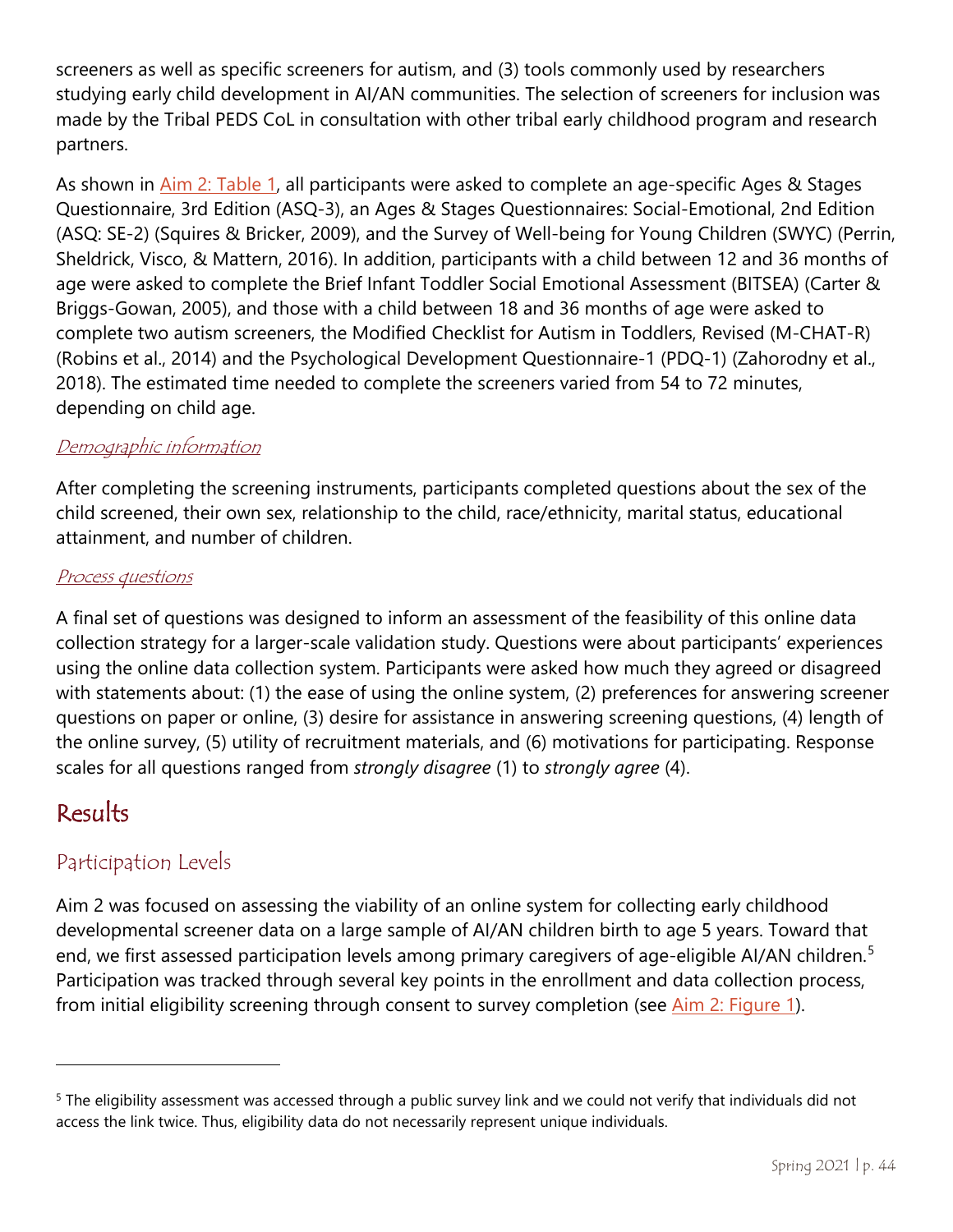#### Eligibility Criterion 1: Enrollment in a Partner Program

Across the four sites, 85% (N=205) of participants who completed study eligibility questions met the first eligibility criteria of being enrolled in a partner program. As noted earlier, connection to a program was critical for eligibility because of the value the CoL placed on providing screening feedback to participants who requested it and providing feedback with individualized support from programs (i.e., with interpretation and referral, if needed, rather than only providing scores).



<span id="page-44-0"></span>

# Eligibility Criterion 2: Child in Eligible Age Band

<span id="page-44-1"></span>Among participants who met the first eligibility criterion, 89% (N=183) reported a birthdate for at least one child. Among those, 86% (N=157) were eligible based on the age of their child. Sixty-two percent (N=113) were immediately eligible; an additional 24% (N=44) had a child who would become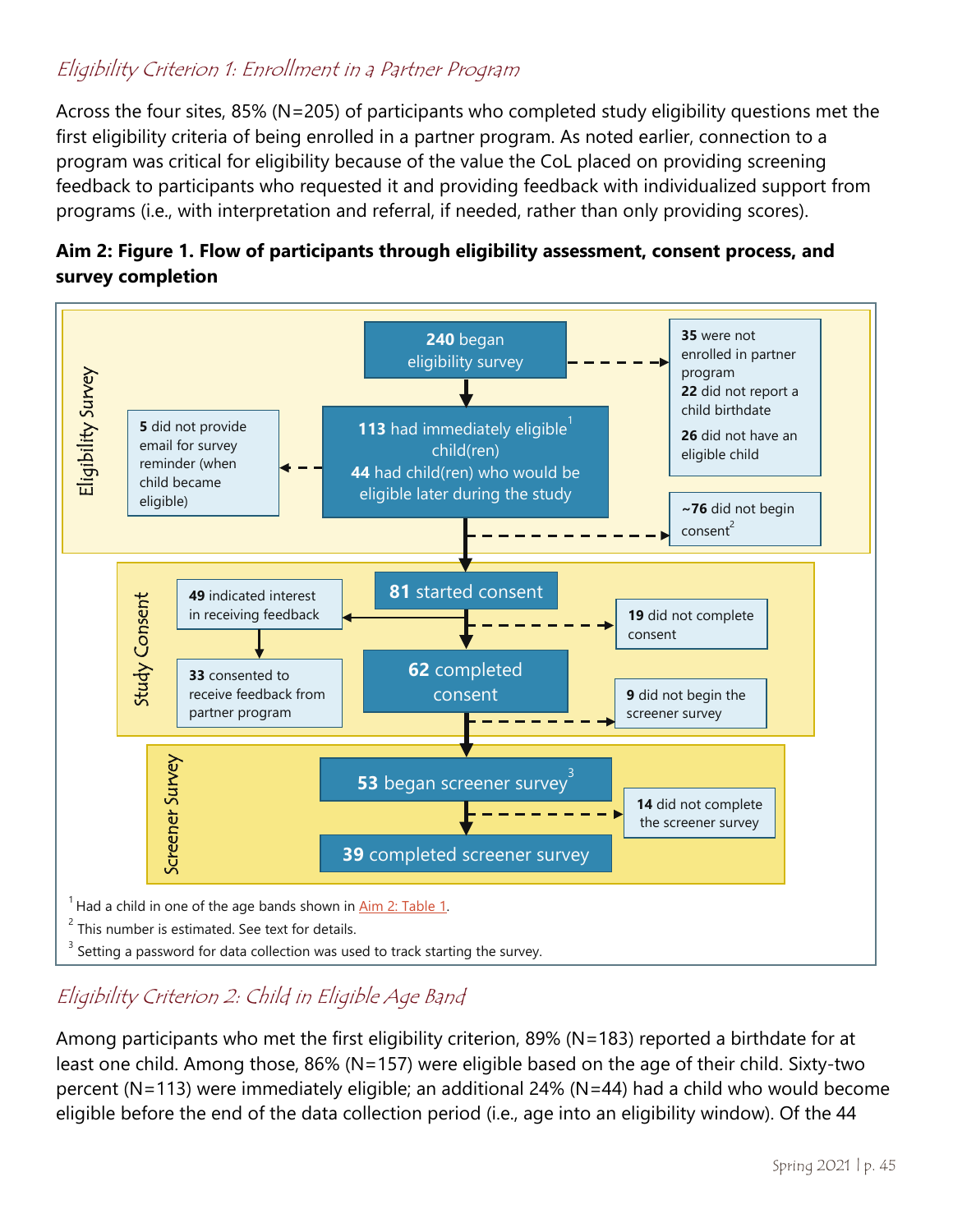who would become eligible at a future date, 89% (N=39) provided contact information so they could receive an email reminder to return to the site to complete the survey at the appropriate time. The remaining 14% (N=26) who reported child birthdate did not have children in the eligible age bands, either immediately or within the time frame of the study, and thus were not eligible to participate in the study.

### Participant Consent

A total of 81 participants began the consent process [\(Aim 2: Figure 1\)](#page-44-0). We cannot say for certain what percentage of eligible participants this number represents because the eligibility survey was accessed through a public survey link which could have been used multiple times by a single individual. Eligibility records do not, therefore, necessarily reflect unique individuals. If we were to assume that eligibility surveys did represent unique individuals, then the 81 participants who began the consent process would represent only 52% of all eligible participants (N=157), or 72% of those immediately eligible upon initial screening (N=113). Unfortunately, however, it is not possible to precisely quantify how many participants were lost between screening and the beginning of the consent process.

Of the 81 participants who began the consent process, 77% (N=62) agreed to participate. The majority of those who consented (79%; N=49) requested information about receiving feedback on their children's screener results. Of those, 67% (N=33) completed a release form to share screening results with the partner program so they could receive feedback through that partner. Among participants who provided consent (both those who did and did not request feedback), 85% (N=53) set a password to begin the screener survey in the online data collection system.

#### Survey Completion

Sixty-three percent (N=39) of consented participants fully completed data collection. Screener packages were completed on children in all eight age bands, with the largest group for the 48-month old children (26%) and the smallest group (3%) for the 24-month old children [\(Aim 2: Table 2\)](#page-45-0).

| Partner        | Age of child (months)   |           |           |           |       |       |           |           |          |  |
|----------------|-------------------------|-----------|-----------|-----------|-------|-------|-----------|-----------|----------|--|
| site           | $5 - 7$                 | $11 - 13$ | $17 - 19$ | $23 - 26$ | 29-32 | 35-39 | $45 - 51$ | $57 - 66$ | complete |  |
|                |                         |           |           |           |       | 2     | າ         | 0         |          |  |
|                |                         |           | 4         |           |       |       |           |           | 19       |  |
| 3              |                         |           |           |           |       |       |           |           | 6        |  |
| $\overline{4}$ |                         |           |           |           |       |       |           |           | 9        |  |
| <b>Total</b>   | $\overline{\mathbf{3}}$ |           |           |           |       |       | 10        |           | 39       |  |
| complete       | (8%)                    | (10%)     | (18%)     | (3%)      | (13%) | (10%) | (26%)     | (13%)     |          |  |

<span id="page-45-0"></span>**Aim 2: Table 2. Number of completed screeners, by age of child and partner site**

# Demographic Characteristics

Demographic information is provided in [Aim 2: Table 3.](#page-46-0) Most participants were female (95%) and mothers (82%) to the children screened. Just over half (51%) of the children screened were male. Approximately two-thirds of participants were American Indian and 80% were married or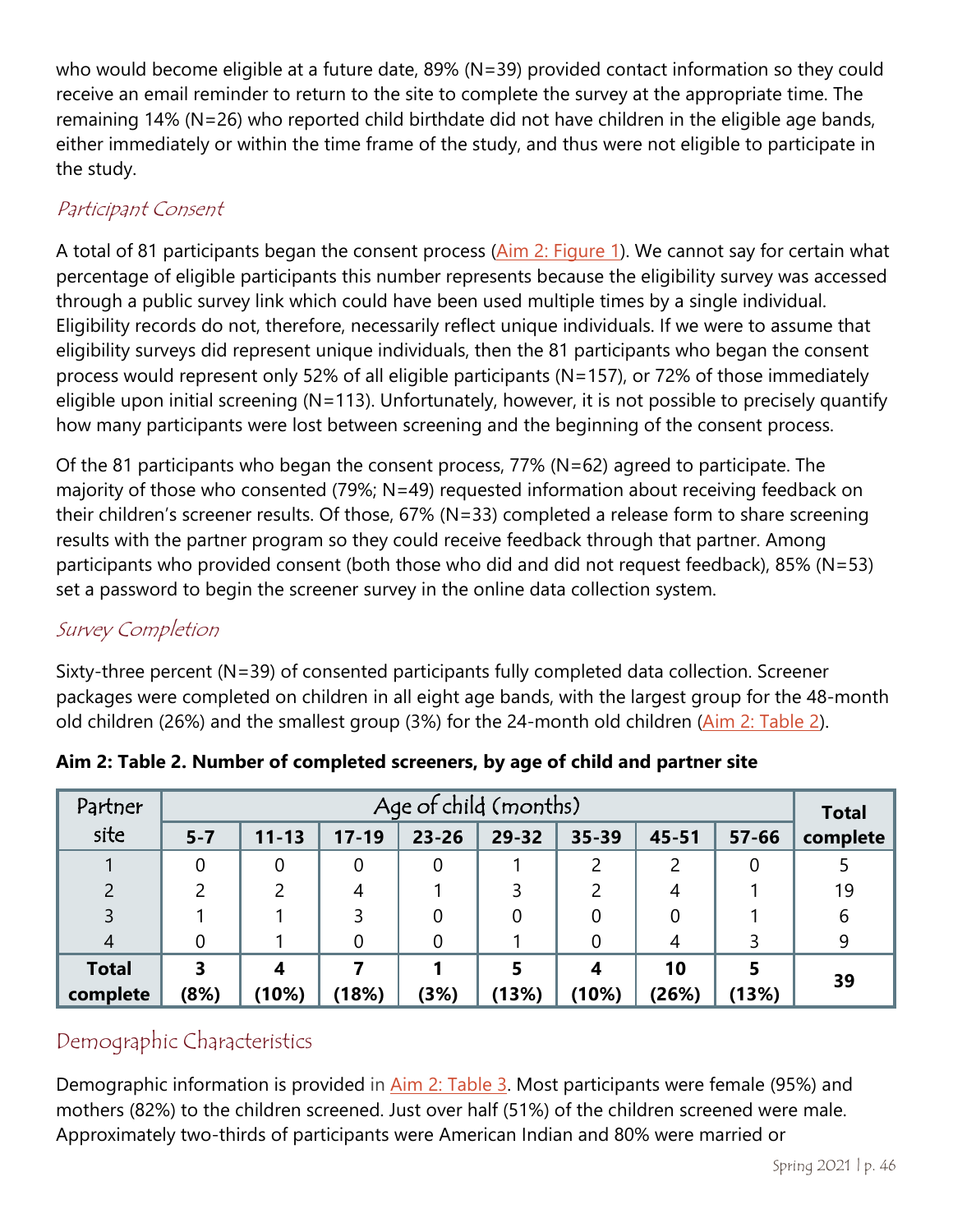cohabitating. Participants represented all educational levels but the majority (77%) had some college education or less. The number of children in participants' families was roughly evenly distributed across all categories ranging from one to four or more.

|                                 | Partner Site   |          |                |           |                |          |                |           | Total          |          |  |
|---------------------------------|----------------|----------|----------------|-----------|----------------|----------|----------------|-----------|----------------|----------|--|
| Characteristic                  |                | $1(N=5)$ |                | $2(N=19)$ |                | $3(N=6)$ |                | $4 (N=9)$ |                | $(N=39)$ |  |
|                                 | n              | %        | $\mathbf n$    | %         | $\mathbf n$    | %        | $\mathbf n$    | %         | $\mathbf n$    | %        |  |
| <b>Participant sex - female</b> | 4              | 80%      | 18             | 95%       | 6              | 100%     | 9              | 100%      | 37             | 95%      |  |
| <b>Child screened - female</b>  | 5              | 100%     | 8              | 42%       | $\overline{2}$ | 33%      | $\overline{4}$ | 44%       | 19             | 49%      |  |
| <b>Relationship to Child</b>    |                |          |                |           |                |          |                |           |                |          |  |
| Mother                          | 4              | 80%      | 13             | 68%       | 6              | 100%     | 9              | 100%      | 32             | 82%      |  |
| Father                          | 1              | 20%      | 1              | 5%        | $\overline{0}$ | 0%       | $\overline{0}$ | 0%        | 2              | 5%       |  |
| Grandmother                     | $\overline{0}$ | 0%       | 4              | 21%       | $\overline{0}$ | 0%       | $\overline{0}$ | 0%        | $\overline{4}$ | 10%      |  |
| Aunt                            | $\overline{0}$ | 0%       | 1              | 5%        | $\overline{0}$ | 0%       | $\overline{0}$ | 0%        | 1              | 3%       |  |
| <b>Race/Ethnicity</b>           |                |          |                |           |                |          |                |           |                |          |  |
| American Indian                 | 4              | 80%      | 18             | 95%       | $\overline{3}$ | 50%      | $\overline{0}$ | 0%        | 25             | 64%      |  |
| Alaska Native                   | $\overline{0}$ | 0%       | 0              | 0%        | 1              | 17%      | 3              | 33%       | $\overline{4}$ | 10%      |  |
| Hispanic                        | $\overline{0}$ | 0%       | 0              | 0%        | 1              | 17%      | $\overline{0}$ | 0%        | 1              | 3%       |  |
| White                           | 1              | 20%      | 1              | 5%        | 1              | 17%      | 6              | 67%       | 9              | 23%      |  |
| <b>Marital Status</b>           |                |          |                |           |                |          |                |           |                |          |  |
| Married/Cohabitating            | 5              | 100%     | 14             | 74%       | $\overline{4}$ | 67%      | 8              | 89%       | 31             | 79%      |  |
| Separated/Divorced              | $\overline{0}$ | 0%       | 3              | 16%       | $\overline{0}$ | 0%       | 1              | 11%       | $\overline{4}$ | 10%      |  |
| <b>Never Married</b>            | 0              | 0%       | $\overline{2}$ | 11%       | $\overline{2}$ | 33%      | $\overline{0}$ | 0%        | $\overline{4}$ | 10%      |  |
| <b>Education</b>                |                |          |                |           |                |          |                |           |                |          |  |
| <b>High School or Less</b>      | $\overline{2}$ | 40%      | 6              | 32%       | $\overline{2}$ | 33%      | 4              | 44%       | 14             | 36%      |  |
| Some College                    | $\overline{0}$ | 0%       | 10             | 53%       | $\overline{2}$ | 33%      | $\overline{4}$ | 44%       | 16             | 41%      |  |
| <b>College Degree</b>           | $\overline{2}$ | 40%      | 3              | 16%       | 1              | 17%      | 1              | 11%       | 7              | 18%      |  |
| Post-College                    | 1              | 20%      | 0              | 0%        | 1              | 17%      | $\overline{0}$ | 0%        | $\overline{2}$ | 5%       |  |
| <b>Number of Children</b>       |                |          |                |           |                |          |                |           |                |          |  |
| 1                               | $\overline{2}$ | 40%      | 8              | 42%       | 1              | 17%      | 1              | 11%       | 12             | 31%      |  |
| $\overline{2}$                  | $\overline{0}$ | 0%       | $\overline{4}$ | 21%       | 3              | 50%      | 4              | 44%       | 11             | 28%      |  |
| 3                               | 0              | 0%       | 4              | 21%       | 1              | 17%      | 3              | 33%       | 8              | 21%      |  |
| $4+$                            | 3              | 60%      | 3              | 16%       | 1              | 17%      | 1              | 11%       | 8              | 21%      |  |

<span id="page-46-0"></span>**Aim 2: Table 3. Demographic characteristics of participants, by partner site**

#### Process Assessment

[Aim 2: Figure 2](#page-48-0) shows participants' responses on the items that asked about their experience with the online data collection system. These questions were located at the end of the screener survey, so only participants who completed the survey responded to these items (N=39). All participants agreed or strongly agreed that it was easy to take the survey online and that the instructions for accessing the online system were easy to follow. Most (98%) agreed or strongly agreed that they understood the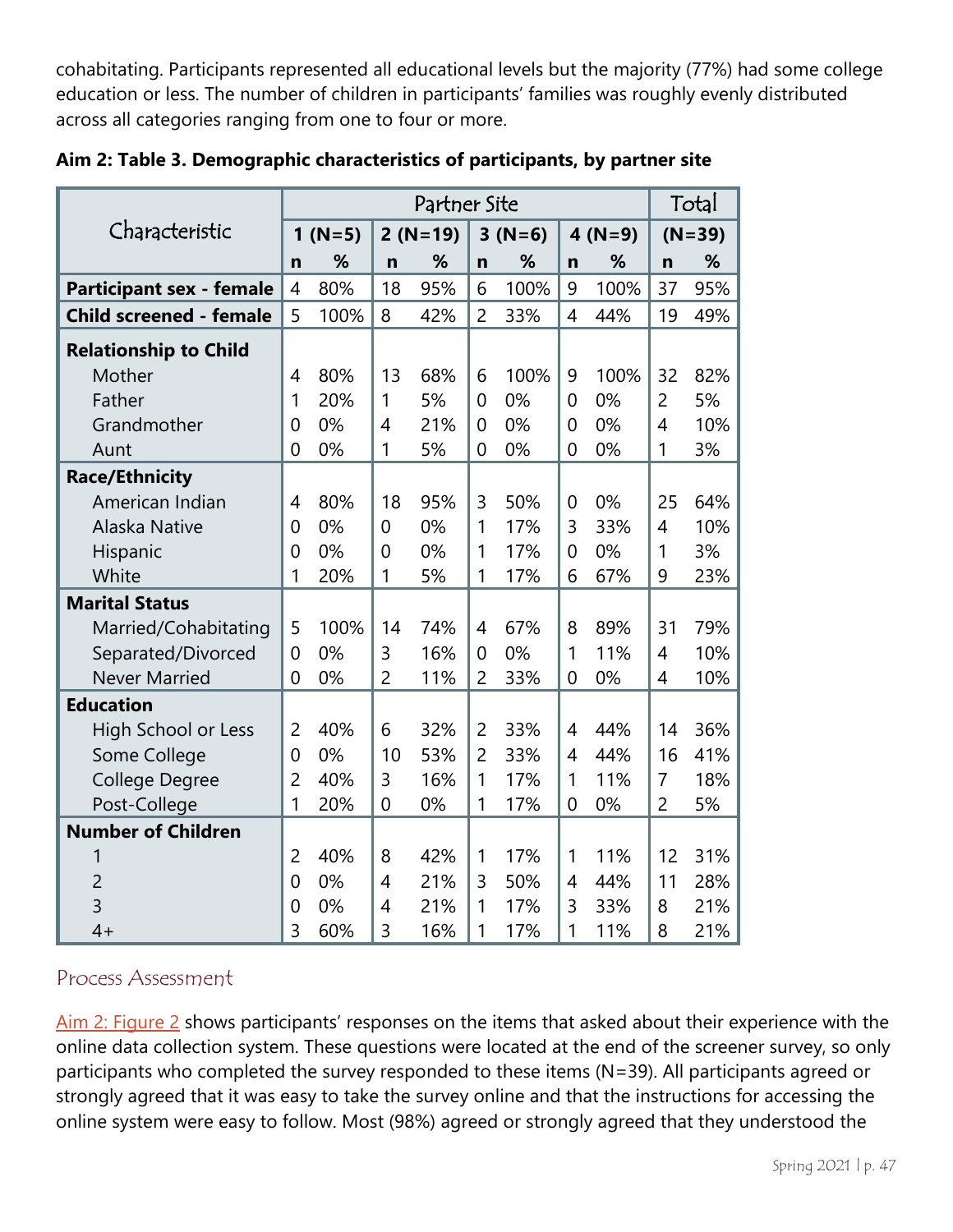nature of the study before being asked to participate, and 95% agreed or strongly agreed that the participation incentive was sufficient. Most reported that they were able to complete data collection all at one time (85% agreed or strongly agreed).

About a third of participants reported that the survey was too long, and 15% indicated that they would have preferred to have taken the survey on paper instead of online. About a quarter agreed or strongly agreed that they would have liked to have had help answering the screener questions from someone else who knew their child well.

Finally, when asked about their motivations for participating in the study, nearly all participants (98%) reported that they completed the survey to help with the research, while 72% also said they did so to get information about their child.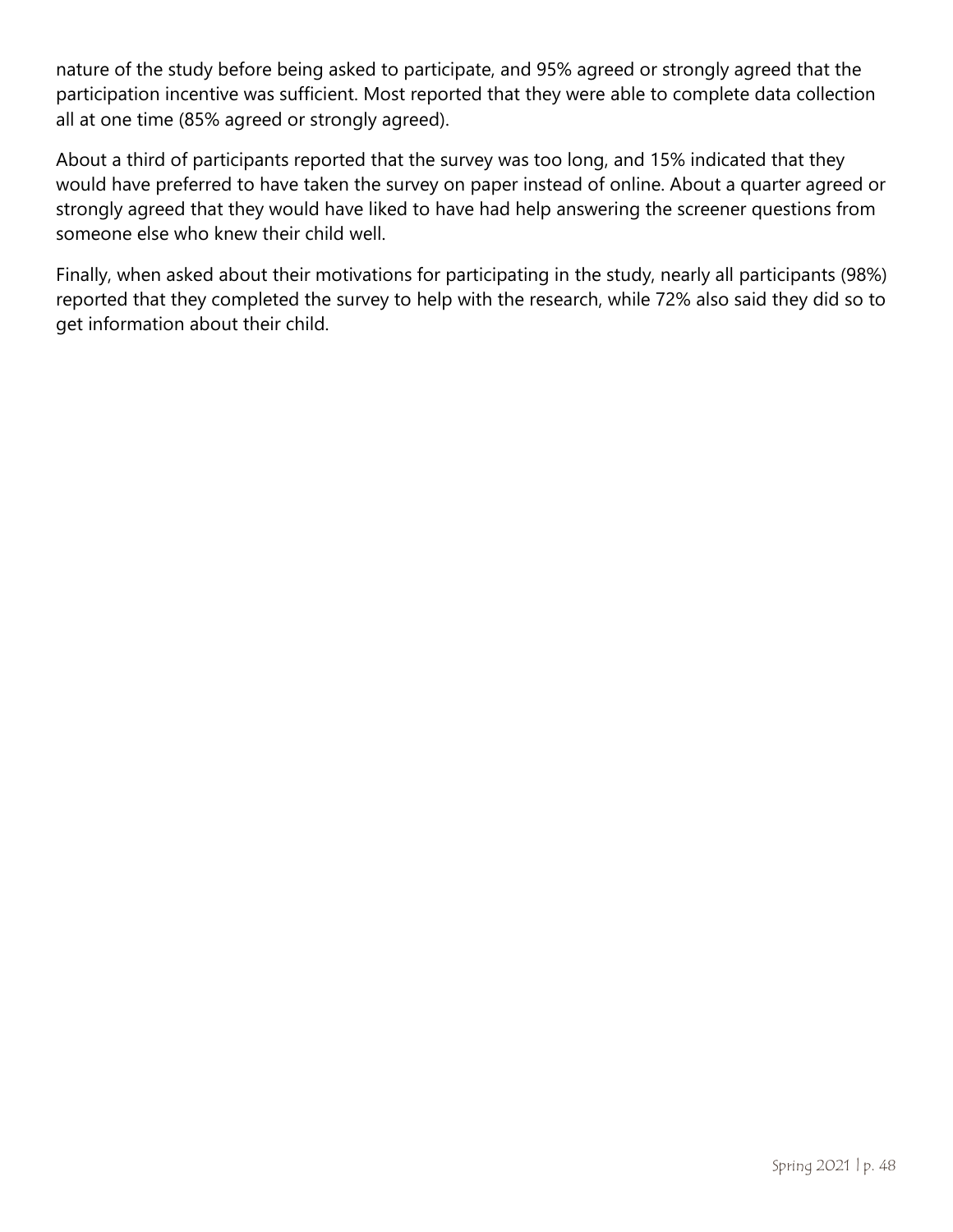<span id="page-48-0"></span>

#### **Aim 2: Figure 2. Participant ratings of the online data collection process (N=39)**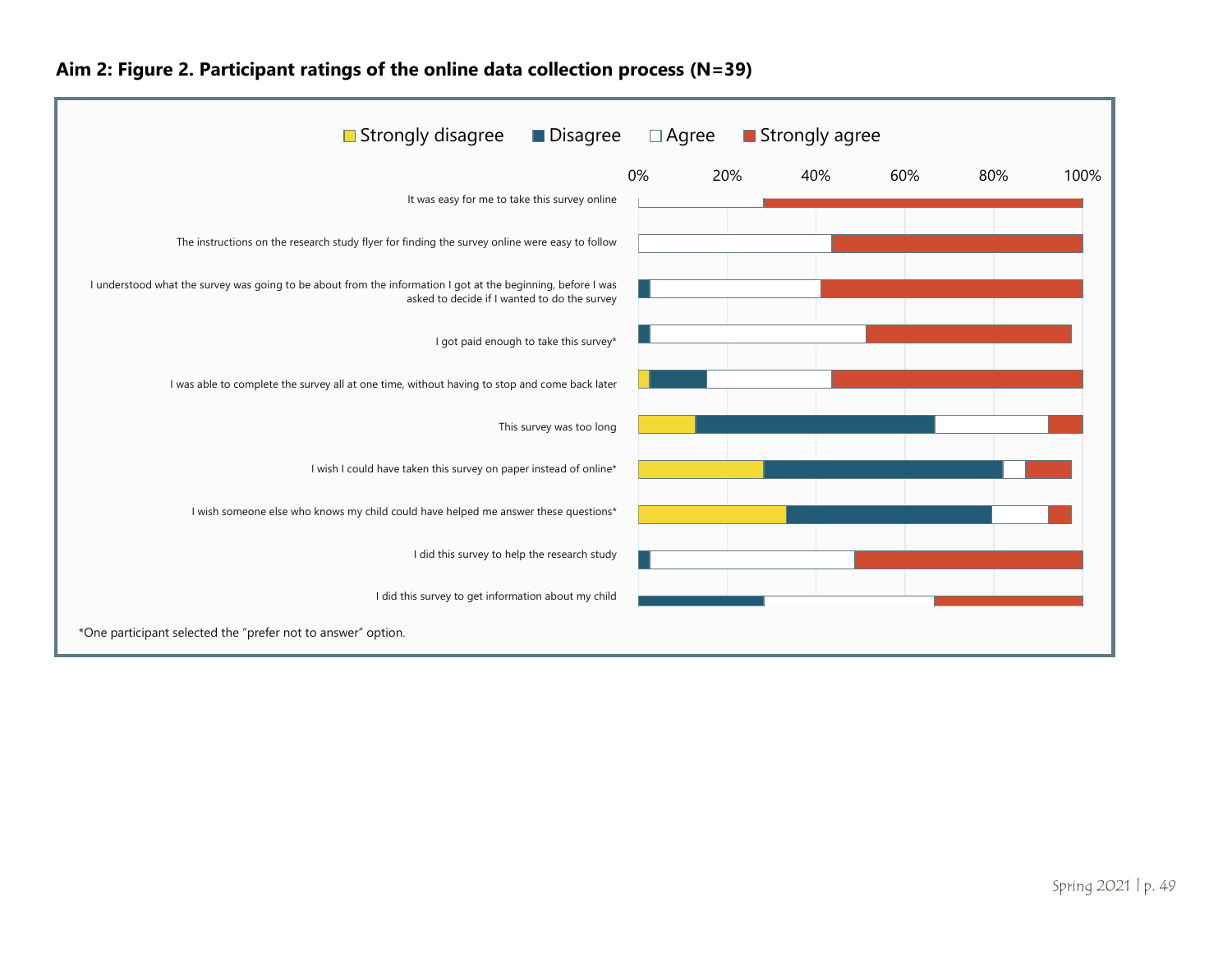# Discussion

The goal of Aim 2 was to explore the feasibility of an online approach to data collection for a future large-scale study to examine the reliability and validity of early developmental screeners for AI/AN children birth to five years of age. The findings provide useful information about this approach.

#### Lessons about the Approach

First, we learned an important lesson about the feasibility of large-scale data collection with AI/AN families from members of the Tribal PEDS CoL in the process of designing this pilot study. Those partners urged us to diverge from standard validation study protocols in a critical way that restricted the participant pool and complicated the participant pool. The CoL was insistent that we not ask parents to complete screeners about their children without providing feedback about the results. There was also consensus that the written feedback would not be sufficient, but that parents should be given feedback within the context of a trusted relationship, from someone who could connect them to referrals for further evaluation or services, if needed. The concerns that pushed CoL members to insist on this feedback protocol were later reflected in what we heard from interviews with both parents and early childhood professionals in the Aim 1 interviews, namely that feedback from familiar and trusted professionals are essential components of well-functioning screening systems. The insistence on creating a validation study protocol that included feedback to parents also reflected sensitivity to a history of research in tribal communities that has taken data without returning benefit and a commitment to change that narrative (Tribal Evaluation Workgroup, 2013).

Including feedback to parents as a component of the protocol is a fundamental ethical decision for how a validation study with AI/AN children and families should be conducted, but it also places two significant constraints on the feasibility of a large-scale validation study. Such a study would require an extensive network of partnerships between the research team and partners in AI/AN communities around the country prepared to provide feedback to participating parents. Such a study could utilize existing partnerships, like those developed through the TRC network, the Multi-site Implementation Evaluation of Tribal Home Visiting (MUSE), or the AI/AN Family and Child Experiences Survey (AI/AN FACES), but these would not necessarily result in a representative sample of AI/AN children nationally. Second, participation in the study would be limited to families who have existing relationships with those programs, so as not to overextend the resources of those programs in providing feedback, thus further limiting the representativeness of the potential sample.

Moving forward, we must weigh the relative risks. We could ignore the guidance of the Tribal PEDS CoL and utilize standard validation methodology to obtain a sample of developmental screening data on AI/AN children—i.e., recruit parents of young AI/AN children regardless of their connection to local programs and provide no feedback on screening results—but if we do so, we must consider the costs, both to individual families and to AI/AN communities in terms of the legacy of distrust of research and the screening process itself.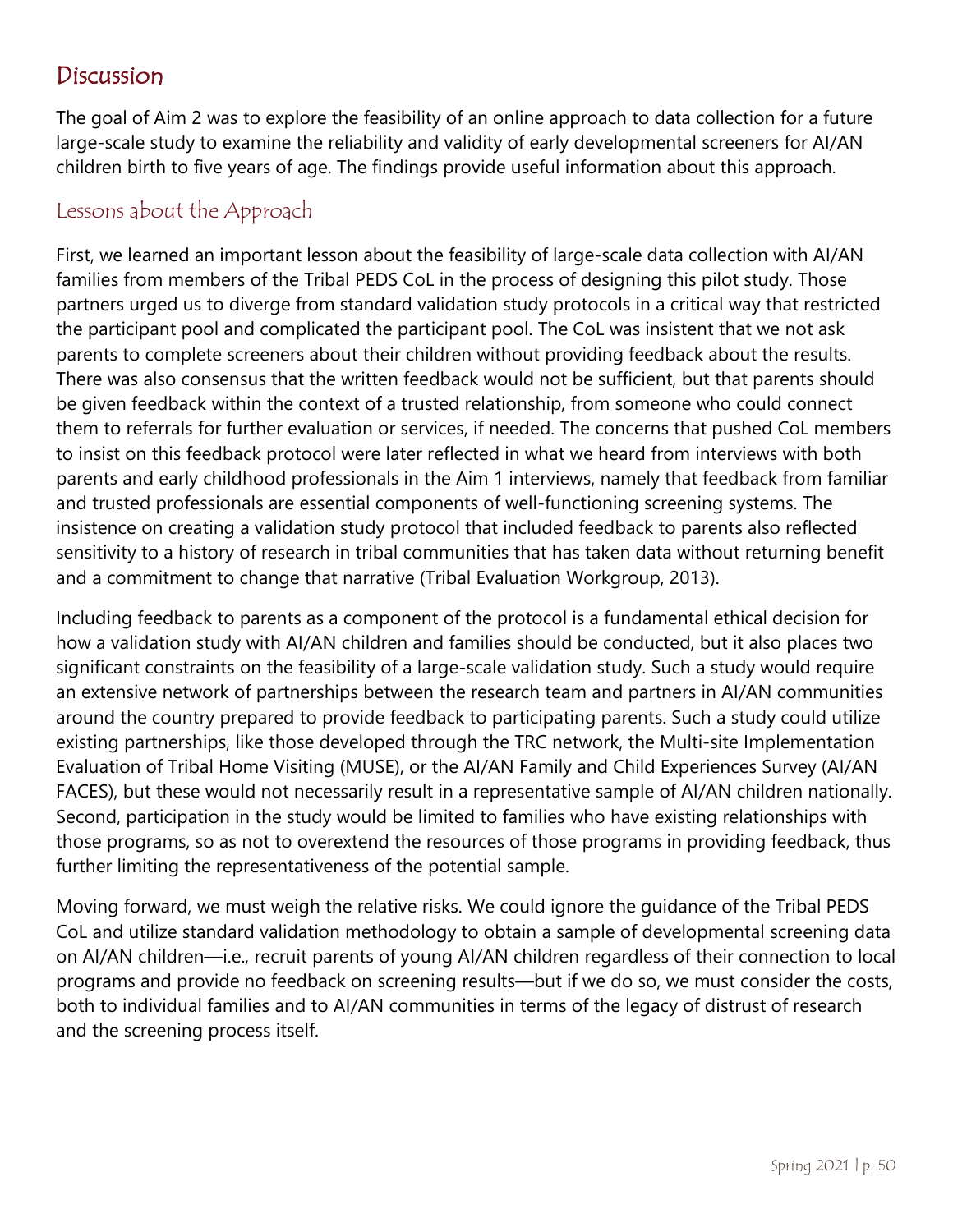### Lessons about Implementation

When it came to collecting data using the online system, recruitment challenges, navigational difficulties, and participation burden posed significant obstacles.

#### Recruitment

Distribution of study flyers and announcements during parent meetings at program partner sites did not draw large numbers of potential participants to the online study portal, and, thus, this pilot effort did not draw the anticipated number of participants. Local program partner staff reported that some potential participants had challenges in accessing and using the online system, and some were confused by the eligibility criteria (e.g., child age bands). We tried to address these challenges through having local staff connect potential participants to the study team for assistance and clarification, but some were lost to initial barriers. While our process data [\(Aim 2: Figure](#page-44-0) 1) showed that participants who were able to navigate the system and complete the surveys reported positive experiences, those ratings were only from the select few who made it that far.

Program partners attributed some of the low participation not to confusion about how to access the online data collection system but to the lack of families' familiarity with the study and understanding of its value and purpose. All four program partners told us they believed that participation would have been higher if study staff had been able to be onsite longer to meet families, explain the study in person, introduce themselves to potential participants, and generate excitement about the importance of the study for AI/AN children and families. This approach, of course, would be much more resource intensive than introducing the study to local program staff and "deputizing" them to recruit participants, post flyers, and rely on local staff to share information about the study, but it was seen as likely to engage significantly higher participation rates.<sup>[6](#page-51-0)</sup> Creative approaches, perhaps including engaging recruitment videos that could be shared with potential participants, would also likely be important.

## Eligibility

 $\overline{a}$ 

Some of the challenges encountered here were tied to the specific limitations of this pilot study, namely that, due to resource constraints, we were only able to program the complicated surveys for eight age bands, rather than to cover the full spectrum of ages birth to five years. Thus, potential participants had to go online to find out if their child was immediately eligible (in one of the age bands). If not, they were invited to provide an email to get a reminder to return to complete the survey later. Although virtually all participants would become eligible at some point during the study, this wait-and-return process proved confusing and burdensome. For example, not all participants with a child who would be eligible at a future point during the study period requested a reminder email or returned to the online system when their child become eligible. In an actual validation study, this

 $6$  We had planned to try this recruitment strategy at some sites in 2020, but the COVID-19 pandemic precluded site visits for this purpose.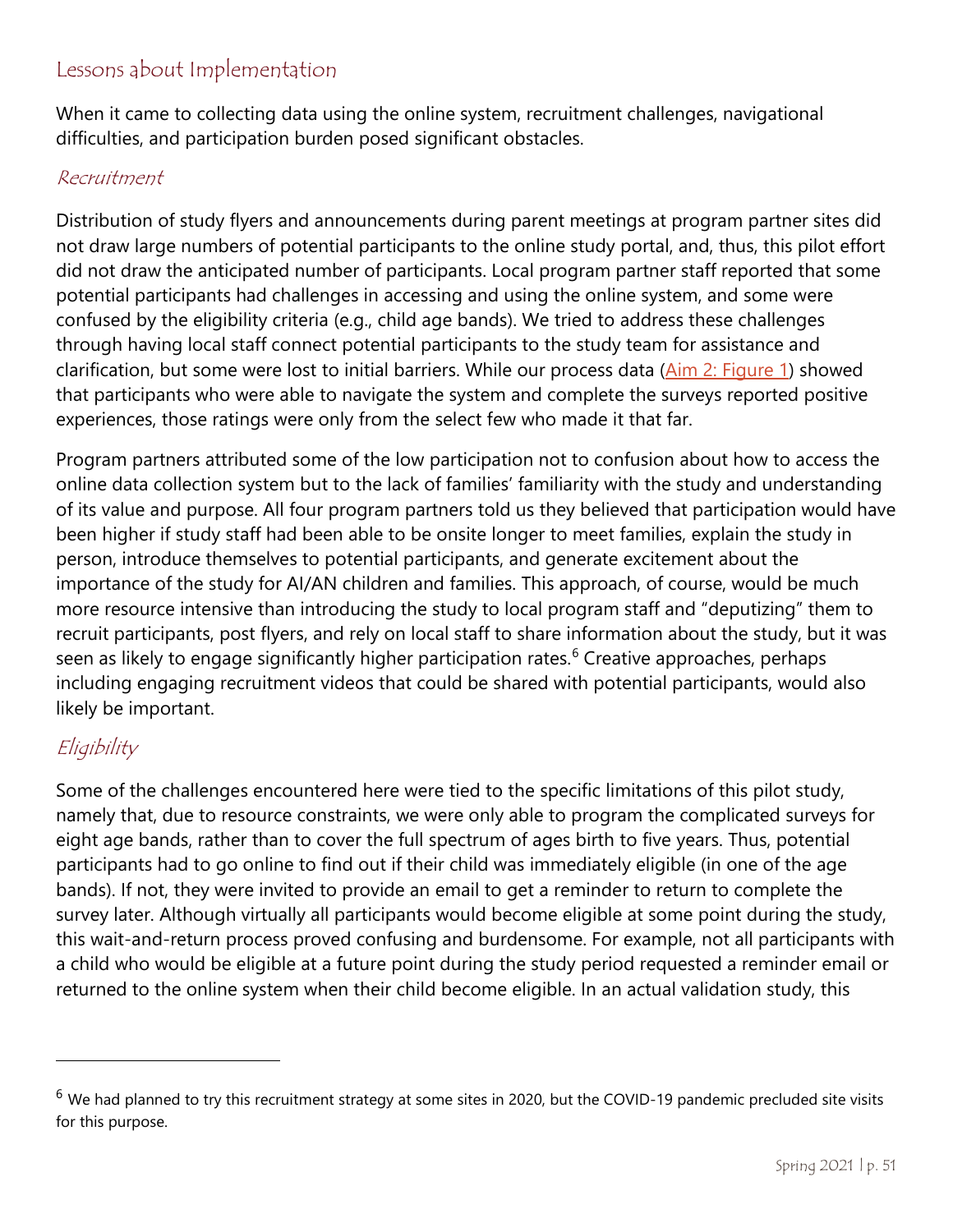barrier would be removed; children of all ages would be immediately eligible and interested participants would be able to complete the screener battery at the time of the initial attempt.

#### Incomplete Responses

Only a minority of all participants who qualified to complete data collection did so. Among the 157 who reported having an age-eligible child either at the time of the assessment or at some point during the six-month study period, only 39 (23%) completed the full set of screening questions for their child. Eligible participants dropped out of data collection at multiple points in the process, as shown in [Aim 2: Figure 1.](#page-44-0) Not all participants who were eligible started the consent process; others started but did not complete it. Not all of those who consented went on to complete the survey.

Despite these logistical challenges, participants who *did* complete the process reported that it was a successful and positive experience. Most of these participants—the select few who made it through the screening, consent, and survey process—reported that the online system was easy to access and use. Only a minority reported that it took too long to complete data collection, that they would have liked help answering the questions, or that they preferred a paper survey over an online instrument. It is, of course, important to take these responses for what they are, namely, the reports of the successful minority of participants who completed surveys.

#### Fraudulent Responses

<span id="page-51-0"></span>Another important challenge we encountered that will impact the feasibility of future efforts to collect a large sample of screening data online had to do with fraudulent responses attempted through the open, public link to the eligibility survey. Nearly 100 fraudulent responses, all of which were made within a two-day period, were detected in this pilot study. These responses were discovered when we noticed a rapid uptick in participants and unusual clustering of responses entered very late at night in a short period of time. We investigated further, discovered invalid email addresses and phone numbers, and were able to quickly identify fraudulent responses and remove them from the data. However, given the nature of the data collection system, namely that we made the decision to not collect identifying information to protect participant confidentiality, it is possible that other fraudulent responses were submitted but not detected.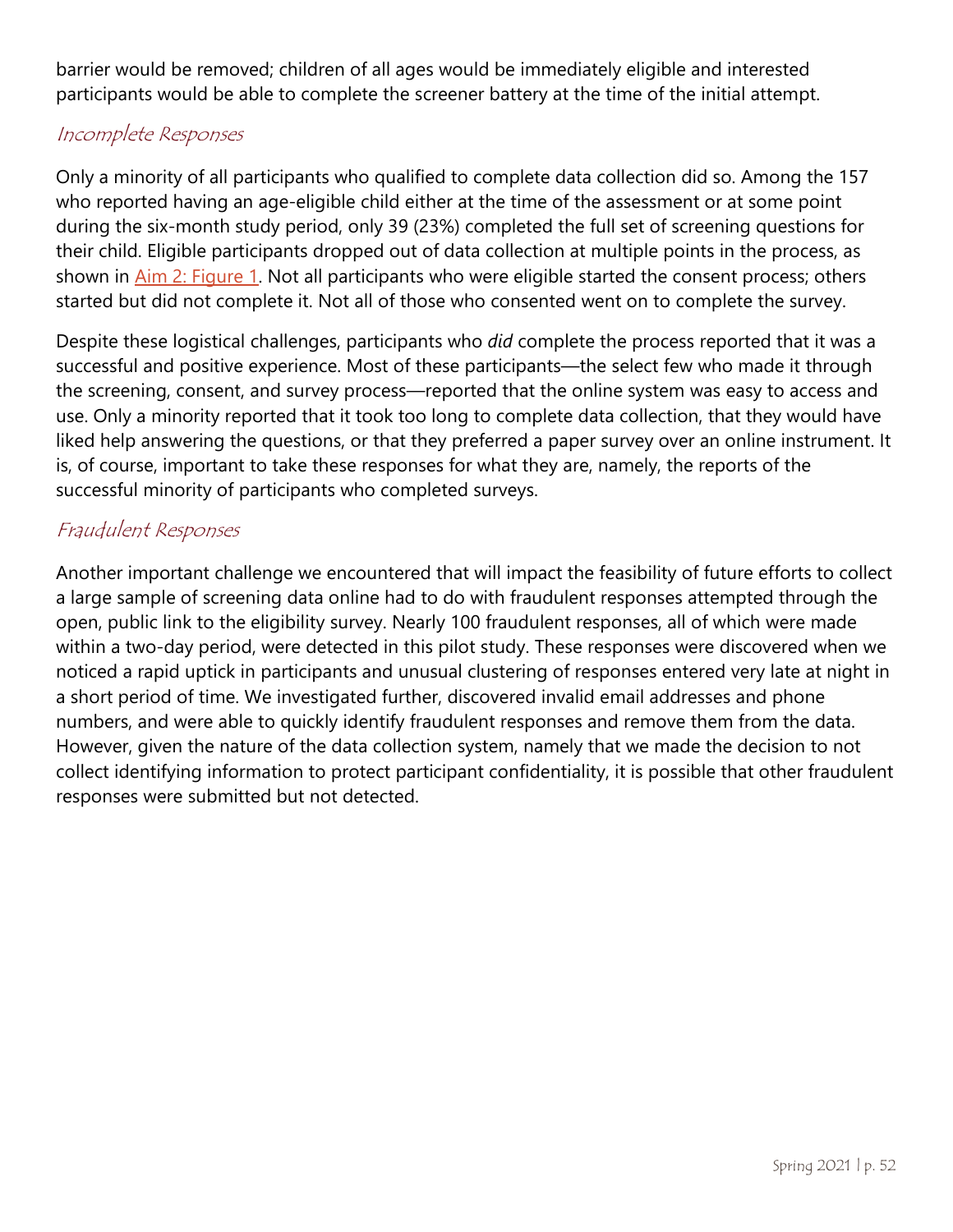# RESEARCH, PRACTICE, AND POLICY IMPLICATIONS OF AIM 1 AND AIM 2 FINDINGS

# Guidance for Systems of Screening

Strategies for improving screening of young AI/AN children (articulated on [pages 37-40\)](#page-35-0) included *better informing parents* about screening, *intentionally building trust* between professionals and parents, *considering the culture and context* of families at all phases, and *enhancing training for early childhood professionals.* 

Research implications include studying the reliability and validity of screeners for AI/AN children (see [Guidance for Validation of Screening Tools\)](#page-52-0). As suggested earlier, research could also examine how guidance for tailoring screening tools (e.g., omitting culturally dystonic items or adjusting cutoffs locally) may allow flexibility for greater accuracy and acceptability of screening tools in tribal communities.

As noted earlier, there is also a gap in what we know about the reliability and validity of screening instruments under different administration scenarios that are common in early childhood programs and healthcare settings in tribal communities—broadly, *Independent* and *Collaborative* approaches. It is important to understand not just how well these tools work *as they were intended to be used* and tested in controlled conditions, but also how well they work *as they are being used in practice*, in the settings where AI/AN children are typically screened. A study examining the concurrent validity of screeners administered through different approaches may provide needed guidance.

Research could also focus on training strategies for early childhood professionals that support better implementation and interpretation of screening tools. Another avenue for research would be to examine the effectiveness of different strategies for engaging parents in the screening process, to inform efforts to expand the reach and value of screening.

The need to increase education about screening for both parents and professionals was clearly indicated in our findings, but both efforts require resources that are often scarce in AI/AN communities. It is difficult for communities and programs to find the money and time to provide training for professionals and enhance public health campaigns for parents. Priority should be given to advocating for both additional resources and developing materials communities can use to make these efforts relatively easier.

# <span id="page-52-0"></span>Guidance for Validation of Screening Tools

Taken together, these findings suggest that, in order to be successful, a system for collecting screener validation data on a large sample of AI/AN children may be able to utilize online tools for data collection but will require a hybrid approach with resource intensive in-person support. This support will include partnerships with local programs for in-person recruitment and to provide screening feedback to participating families.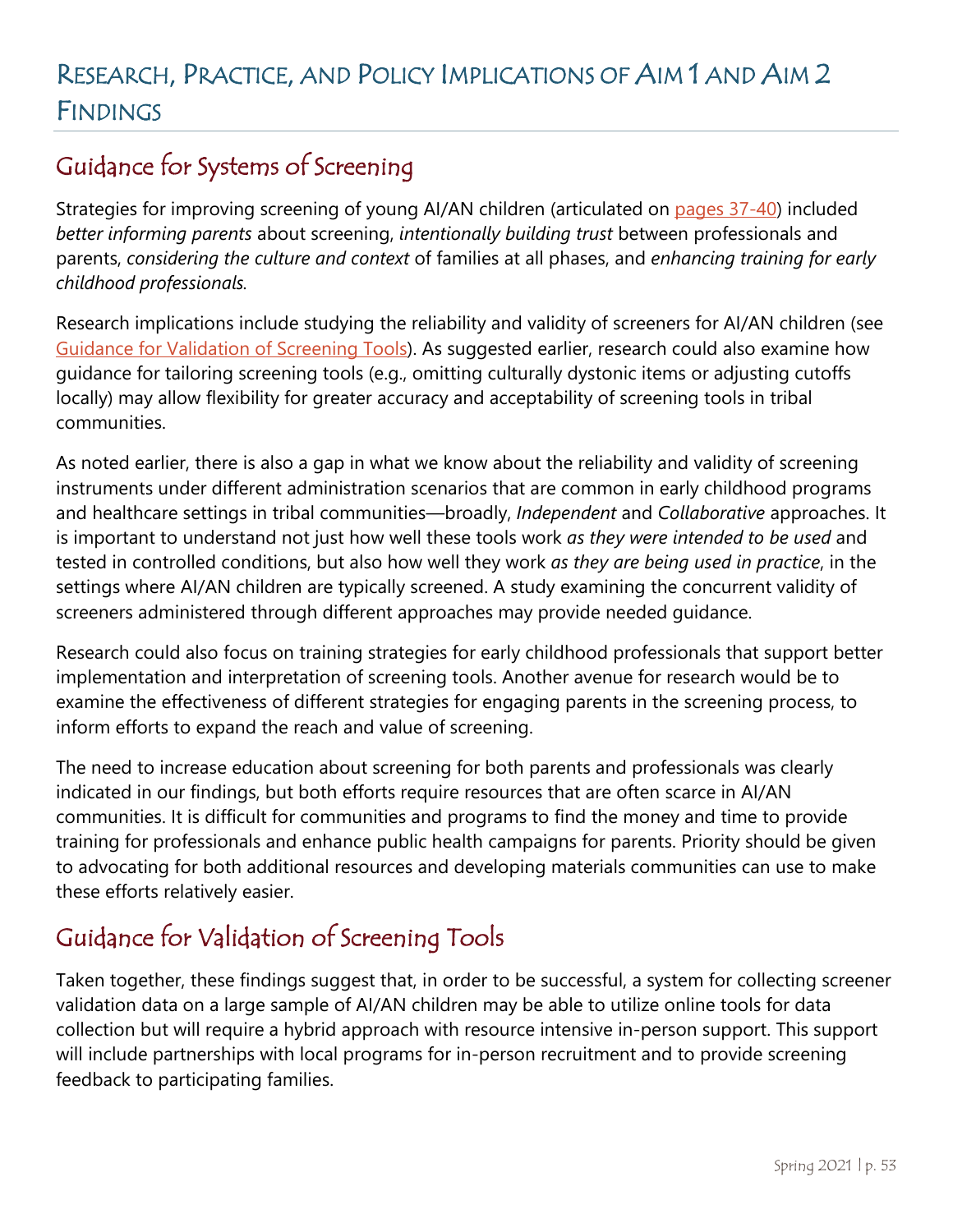The hybrid methodology might involve site visits to a diverse sample of tribal early childhood programs across the country during which recruitment and screening events could be held. Those events would provide an opportunity for study staff to introduce families to the data collection opportunity, orient them to the online system, provide tablets or computers for completing data collection, offer literacy support, and troubleshoot any technical or navigational difficulties that participants experience with the system.

This type of in-person support will be necessary to remove barriers that prevent participants from accessing an online data collection system altogether or from completing data collection once they have begun using the system. It may also prove useful in more precisely pinpointing the specific issues that make access or use of the online system challenging. Such issues could then be modified by the study team or clarifying guidance could be provided to participants. This information would be particularly valuable since the Tribal PEDS pilot only obtained process feedback from participants who were able to complete data collection, not those who were unable to either access the system or successfully use it. The changes resulting from user feedback may increase the accessibility of the data collection system, particularly for those who use it in the absence of in-person support. Indeed, before moving to a validation study, further development of the online data collection system would be needed, with careful testing with parents of AI/AN children and cognitive interviewing or other methods to explore usability.

In order to achieve a large enough sample of participants so that the reliability and validity of existing screening instruments for AI/AN children could be adequately assessed, it would be important to continue recruitment activities beyond the in-person events that take place during study site visits. That could involve a combination of empowering local program staff to oversee recruitment efforts and conducting those efforts remotely through social media forums and other virtual platforms. It will also be important to further consider how utilizing local programs for recruiting participants and providing screening feedback restricts the potential participant pool and, in the end, the generalizability of study findings. If we truly want to understand how well screening tools work for all AI/AN children, we cannot sample only from those served by Tribal early childhood programs.

As noted earlier, in a full validation study, AI/AN children of all ages within the birth to age five window would be eligible, removing a barrier that was unique to the limited resources of pilot study. The challenges encountered around this limitation, however, were informative in pointing to the critical importance of making the eligibility screening process as clear and simple as possible for potential participants and the losses to participation associated with complex systems of navigation.

It will also be important in future iterations of this system to build in functionality that restricts participants from reporting on the same child more than once or about more than one child within the same family. Functionality is also needed to prevent fraudulent survey responses from bots or ineligible individuals attempting to collect participation incentives. Tools such as 'reCAPTCHA' and 'HTTP Referer Verification' should be integrated, along with rigorous protocols for checking data quality.

Given that the hybrid methodology described above is significantly resource-intensive, alternative strategies for understanding how well-established screener instruments work with AI/AN children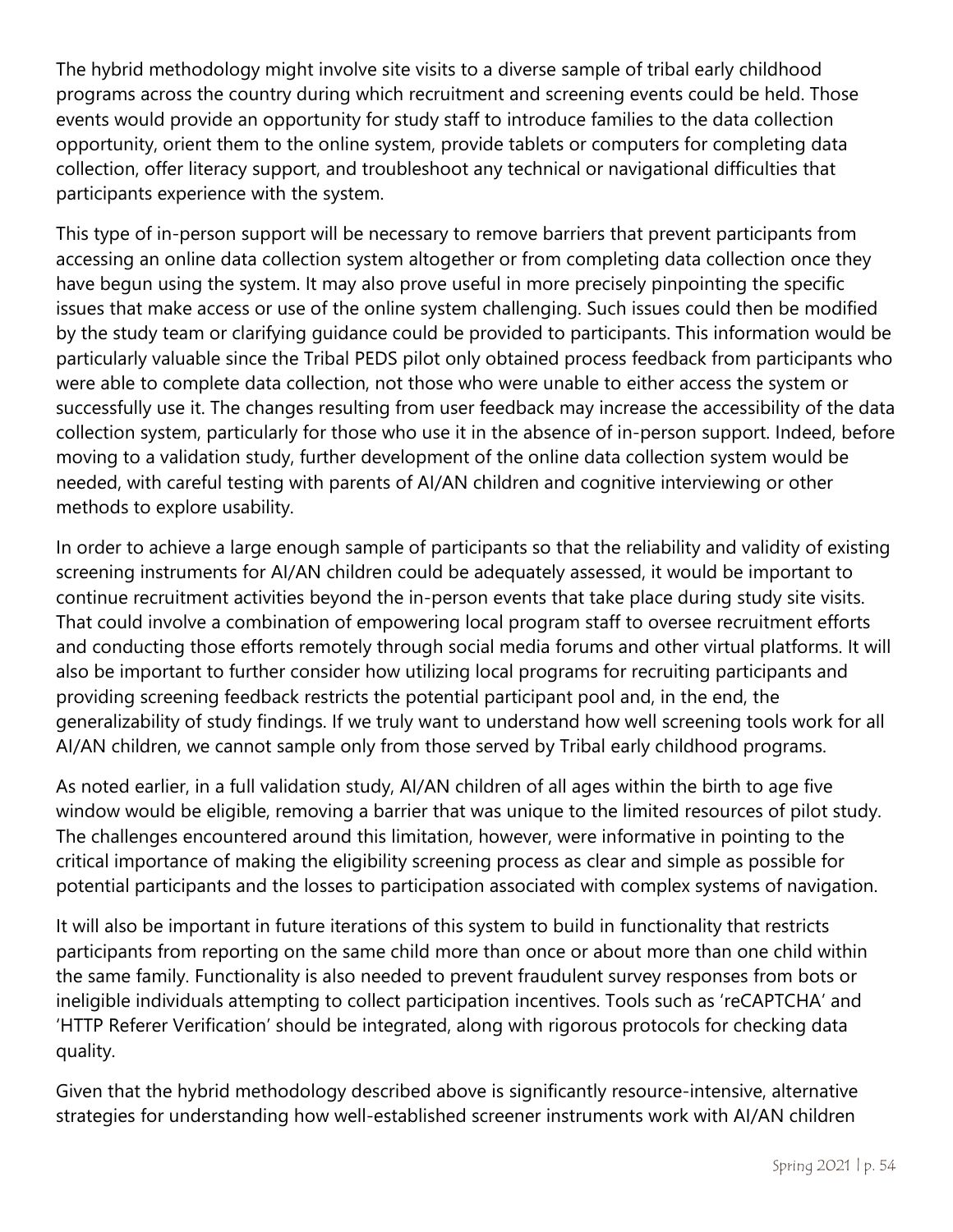should also be considered. One such alternative is to use existing screening data from diverse samples of AI/AN children—either individually or pooled—to see what we can learn about how screening instruments are working in practice. Potential sources and analytic strategies for a secondary analysis of such data are currently being explored, including the AI/AN Family and Child Experiences Survey (AI/AN FACES) from both 2015 and 2019. Using what we already have to help inform the interpretation of screening scores for AI/AN children, while not rising to the level of gold-standard validation, can nonetheless provide critical insights on the utility of these tools for supporting the development of AI/AN children.

Finally, it is important to remember that the goals of Aim 2 are intimately connected to Aim 1 of this study. Screeners are important tools for monitoring young children's development, but they are just one set of tools within a complex system of screening and a network of monitoring young children's development within AI/AN communities. Parents and early childhood professionals use multiple sources of information about children's development and screeners should not be used in isolation. Best practice recommendations call for professionals to interpret screening scores in light of contextual information gathered from conversations with parents, conversations with teachers or home visitors, and direct observation of children in familiar settings. They also call for professionals to use their discretion in adjusting the content, administration, and interpretation of screeners to align with children's cultural and community contexts. For example, it might be appropriate to adjust a screener score for an AI/AN child by omitting information about *lack of eye contact*, if norms in that child's community are for children to avoid eye contact with their elders. Alternatively, a screener question about *climbing stairs* could be omitted if a child lives in a community where all homes and buildings are single story. Such adjustments reflect the importance of understanding the cultural and community context in which AI/AN children and families live. Research into optimal strategies for tailoring the use of existing screeners to meet the needs of AI/AN communities and training early childhood professionals to utilize existing tools with these populations is needed.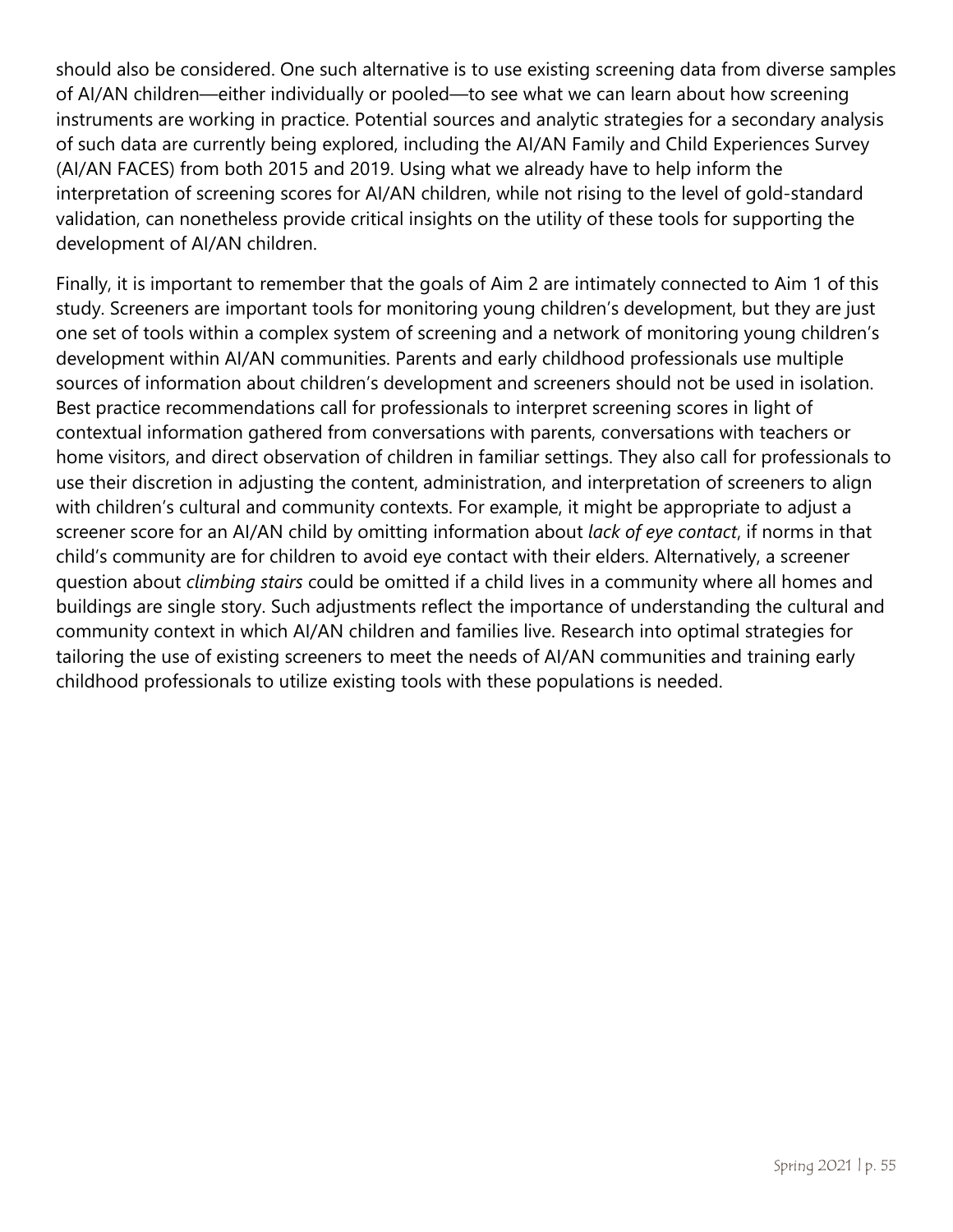### **REFERENCES**

- Adams, D. W. (1995). Education for extinction: American Indians and the boarding school experience, 1875-1928. Lawrence, KS: University Press of Kansas.
- Administration for Children and Families. (2015). Birth to 5: Watch Me Thrive. Retrieved from <https://www.acf.hhs.gov/ecd/child-health-development/watch-me-thrive>
- Beiser, M. (1974). A hazard to mental health: Indian boarding schools. *American Journal of Psychiatry, 131*(3), 305-306.
- Campbell, C. D., & Evans-Campbell, T. (2011). Historical trauma and Native American child development and mental health: An overview. In M. C. Sarche, P. Spicer, P. Farrell, & H. E. Fitzgerald (Eds.), *American Indian children and mental health: Development, context, prevention, and treatment*. Westport, CT: Praeger.
- Carter, A. S., & Briggs-Gowan, M. (2005). *ITSEA BITSEA: The Infant-Toddler and Brief Infant Toddler Social Emotional Assessment*. San Antonio, TX: PsychCorp.
- Centers for Disease Control and Prevention. Learn the signs. Act early. Retrieved from <http://www.cdc.gov/ncbddd/actearly/index.html>
- Freeman, B., Iron Cloud-Two Dogs, E., Novins, D. K., & LeMaster, P. L. (2004). Contextual issues for strategic planning and evaluation of systems of care for American Indian and Alaska Native communities: An introduction to Circles of Care. *American Indian and Alaska Native Mental Health Research, 11*(2), 1-29.
- Fryback, D. G., & Thornbury, J. R. (1991). The efficacy of diagnostic imaging. *Medical Decision Making, 11*, 88-94.
- Gone, J. P., & Trimble, J. E. (2012). American Indian and Alaska Native mental health: Diverse perspectives on enduring disparities. *Annual Review of Clinical Psychology, 8*, 131-160. doi:10.1146/annurev-clinpsy-032511-143127
- Krueger, R. A. (1994). *Focus groups: A practical guide for applied research (2nd ed.)*: Thousand Oaks, CA: Sage.
- Miles, M. B., Huberman, A. M., & Saldäna, J. (2014). *Qualitative data analysis: A methods sourcebook* (3rd Edition ed.). Thousand Oaks, CA: Sage.
- National Academies of Sciences, E., and Medicine,. (2015). Improving diagnosis in health care [Press release]
- Novins, D. K., & Bess, G. (2011). Systems of Mental Health Care for American Indian and Alaska Native Children and Adolescents. In M. C. Sarche, P. Spicer, P. Farrell, & H. E. Fitzgerald (Eds.), *American Indian and Alaska Native Children and Mental Health: Development, Context, Prevention, and Treatment* (pp. 189-204). Santa Barbara, CA: Praeger.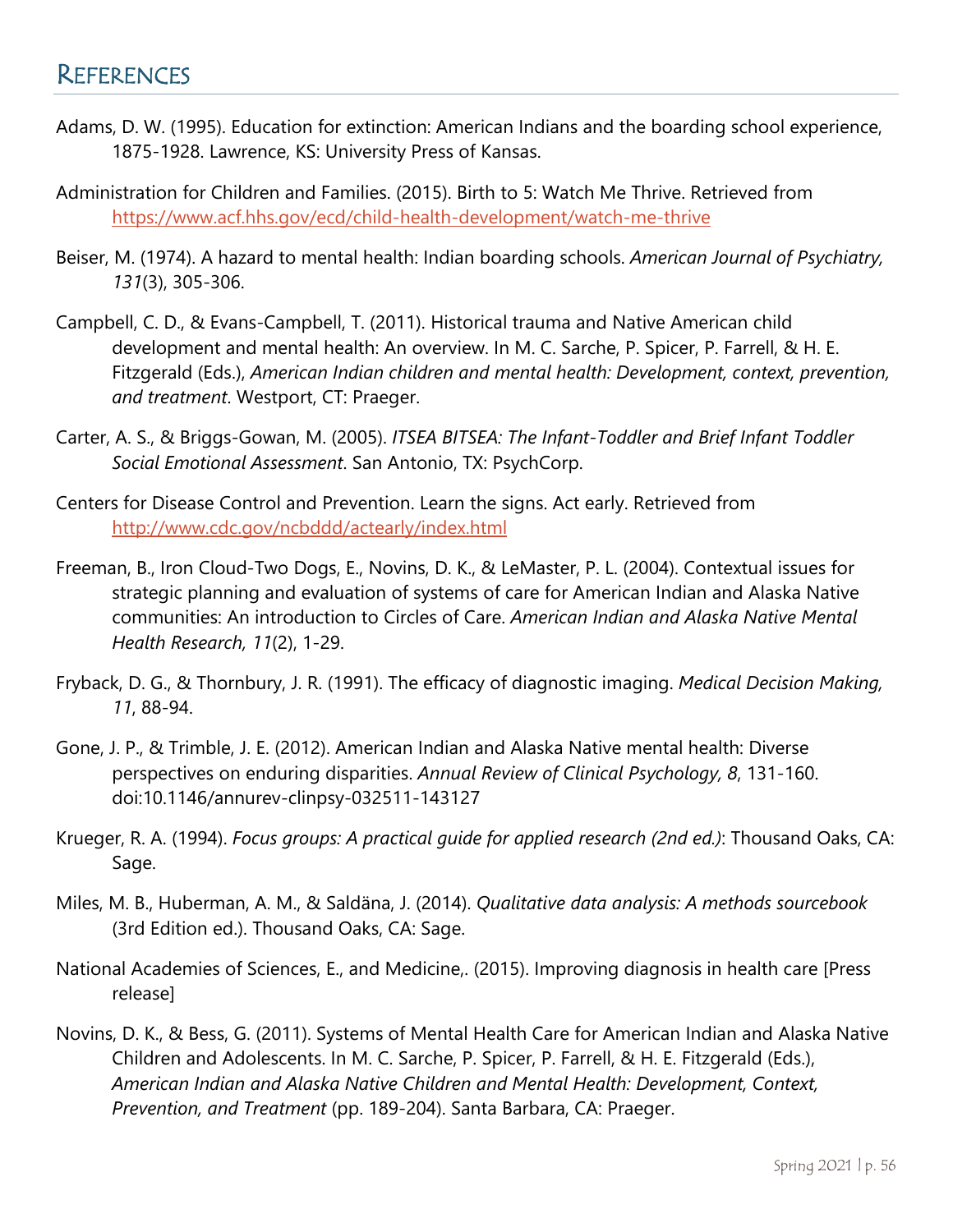- Novins, D. K., Fleming, C. M., Beals, J., & Manson, S. M. (2000). Quality of Alcohol, Drug, and Mental Health Care for American Indian Children and Adolescents. *American Journal of Medical Quality, 15*, 148-156. doi:10.1177/106286060001500405
- Perrin, E. C., Sheldrick, C., Visco, Z., & Mattern, K. (2016). *The Survey of Well-being of Young Children (SWYC) User's Manual* Boston: Tufts Medical Center.
- Robins, D. L., Casagrande, K., Barton, M., Chen, C. M., Dumont-Mathieu, T., & Fein, D. (2014). Validation of the modified checklist for Autism in toddlers, revised with follow-up (M-CHAT-R/F). *Pediatrics, 133*(1), 37-45. doi:10.1542/peds.2013-1813
- Saldana, J. (2016). *The coding manual for qualitative researchers*. Thousand Oaks, CA: Sage.
- Sarche, M. C., & Whitesell, N. R. (2012). Child development research in North American Native communities - Looking back and moving forward: Introduction. *Child Development Perspectives, 6*(1), 42-48. doi: 10.1111/j.1750-8606.2011.00218.x
- Squires, J., & Bricker, D. (2009). Ages & Stages Questionnaires, Third Edition (ASQ-3). Retrieved from [www.agesandstages.com](https://agesandstages.com/)
- Tribal Evaluation Workgroup. (2013). *A Roadmap for Collaborative and Effective Evaluation in Tribal Communities*. Retrieved from [https://www.acf.hhs.gov/cb/capacity/program-evaluation/virtual](https://www.acf.hhs.gov/cb/capacity/program-evaluation/virtual-summit/tribal-communities)[summit/tribal-communities](https://www.acf.hhs.gov/cb/capacity/program-evaluation/virtual-summit/tribal-communities)
- Ulin, P. R., Robinson, E. T., & E.E., T. (2005). *Qualitative methods in public health: A field guide for applied research*. San Francisco: Jossey-Bass.
- Whitesell, N. R., Sarche, M. C., & Trucksess, C. (2015). The Survey of Well-being of Young Children Tribal Feasibility Study. *Infant Mental Health Journal, 36*(5), 483-505.
- Zahorodny, W., Shenouda, J., Mehta, U., Yee, E., Garcia, P., Rajan, M., & Goldfarb, M. (2018). Preliminary Evaluation of a Brief Autism Screener for Young Children. *J Dev Behav Pediatr, 39*(3), 183-191. doi:10.1097/dbp.0000000000000543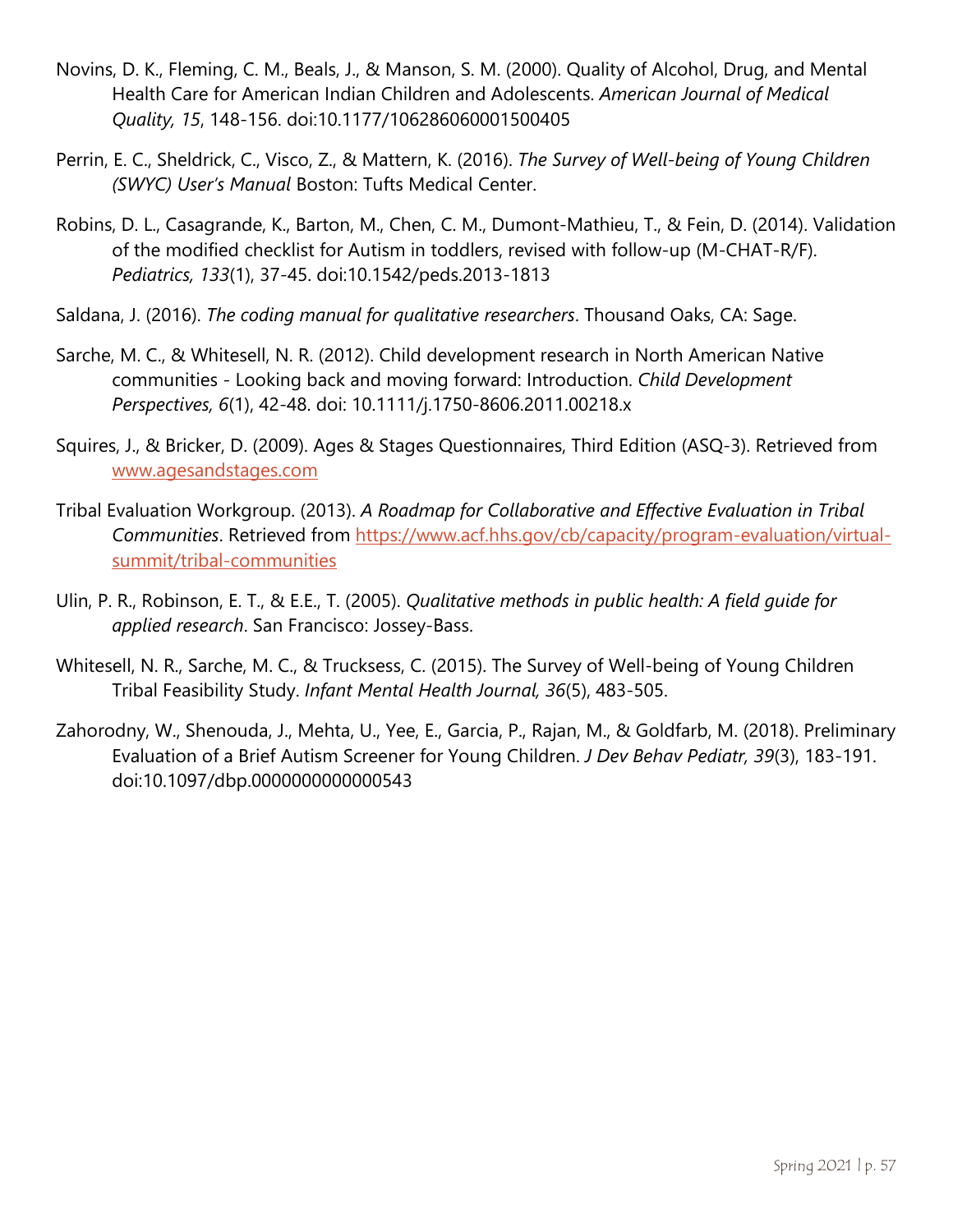# **APPENDICES**

Appendix A. Professional Key Informant/Focus Group Interview Guide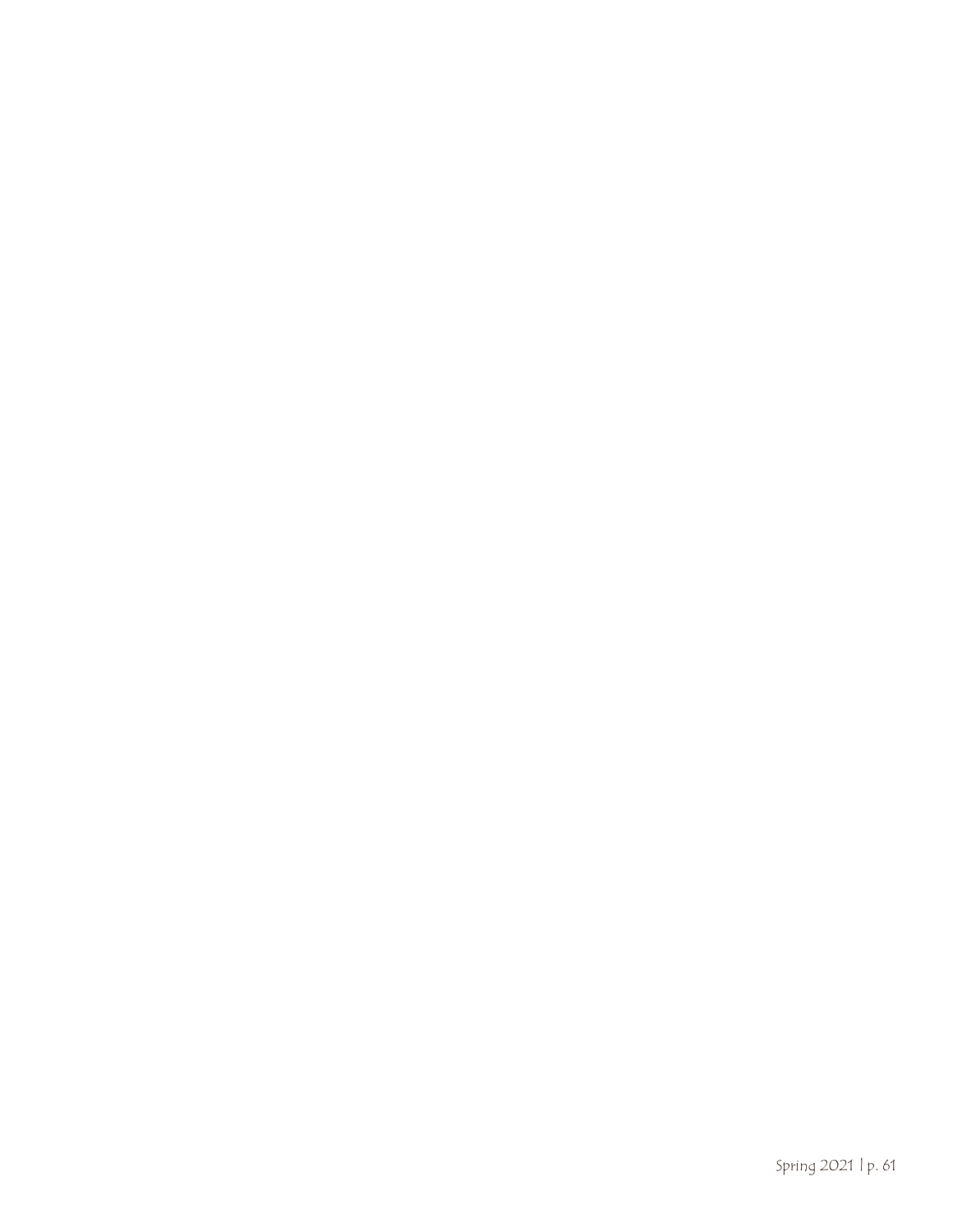Appendix B. Parent Interview/Focus Group Interview Guide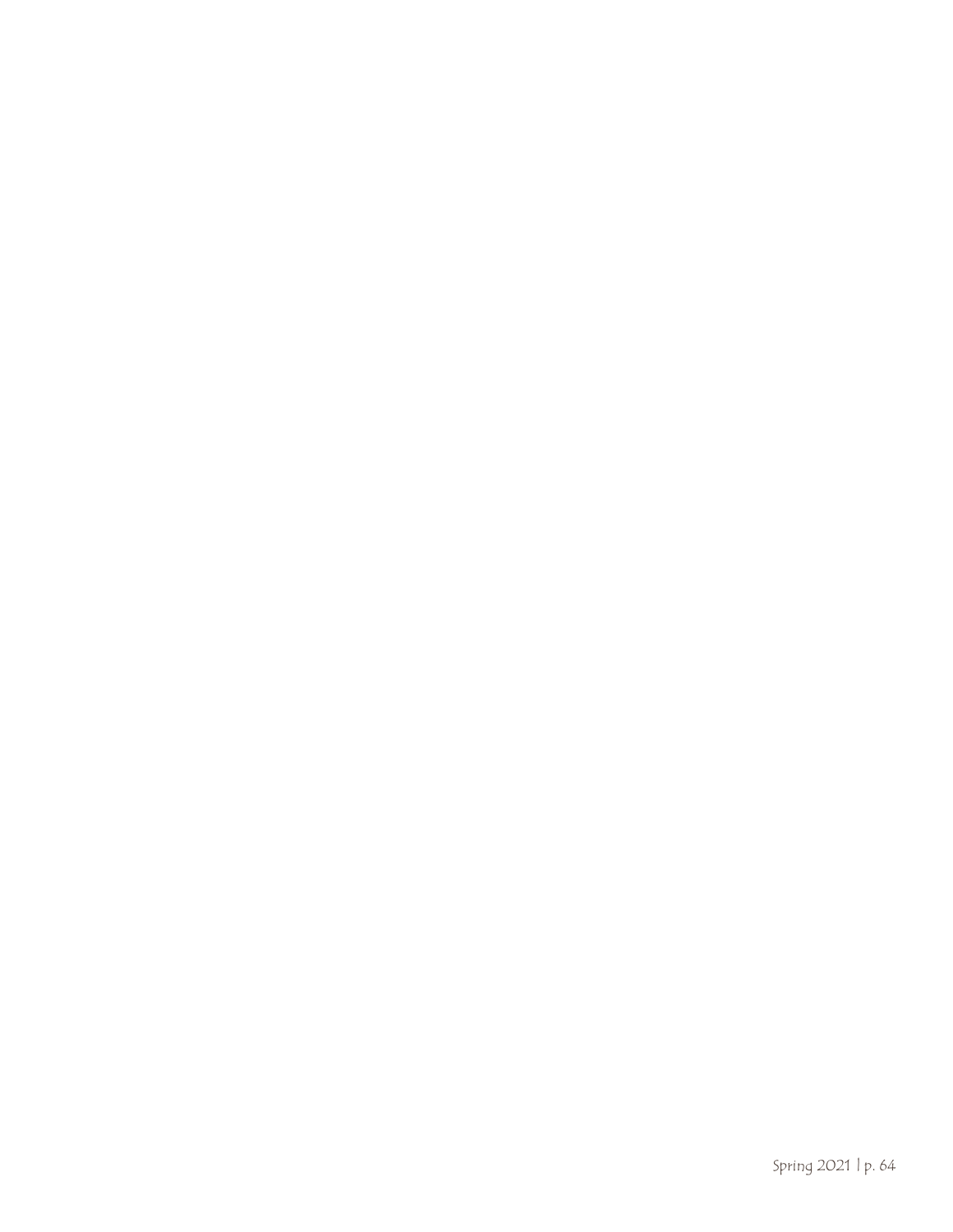<span id="page-64-0"></span>Appendix C. Partnering with American Indian and Alaska Native Families to Support Children's Development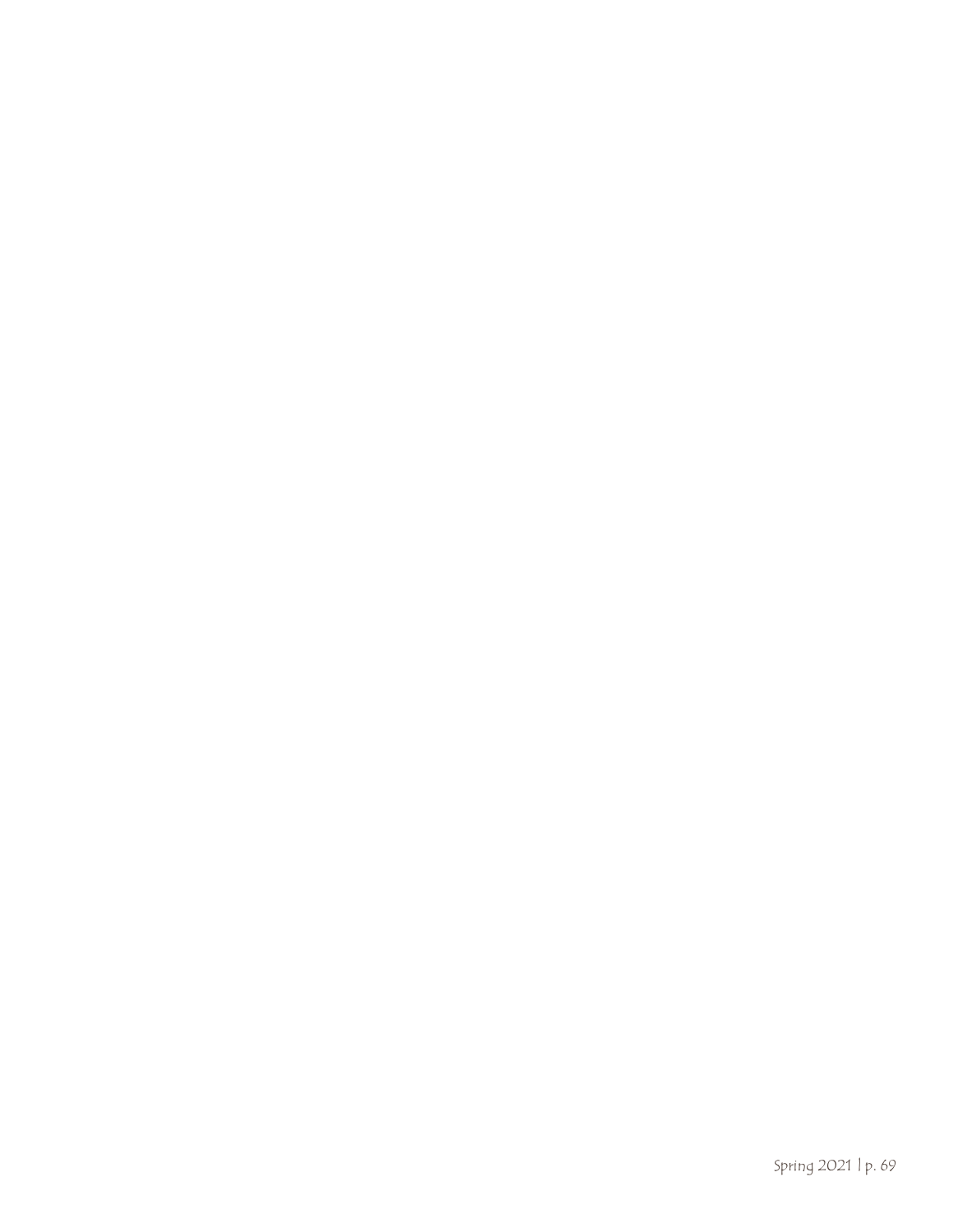<span id="page-69-0"></span>Appendix D. Supporting your Child through Developmental Screening from Birth to Age Five